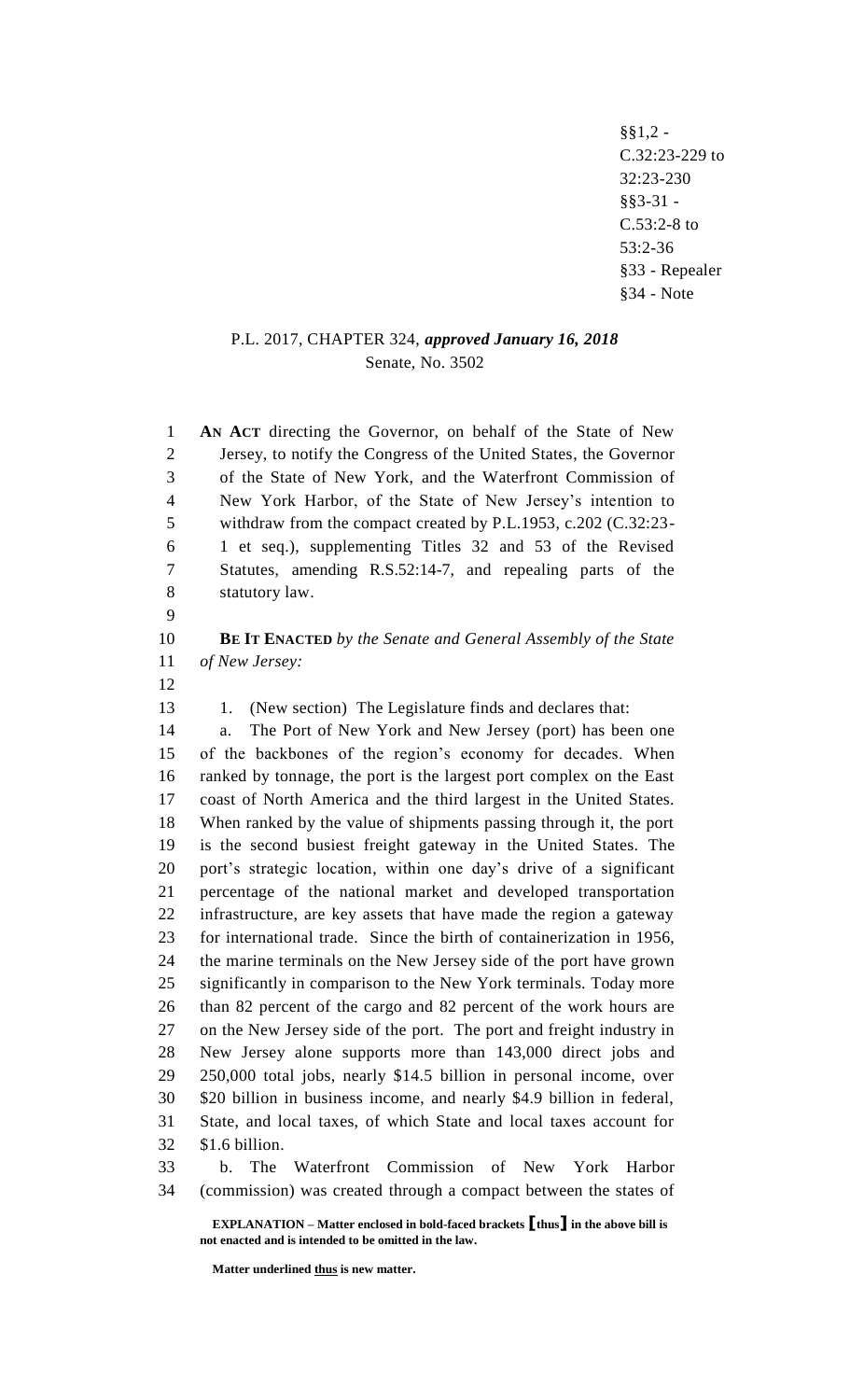New Jersey and New York and approved by Congress in 1953. The commission's mission is to ensure fair hiring and employment practices and investigate, deter, and combat criminal activity and influence in the port. The commission has itself been tainted by corruption in recent years and, moreover, has exercised powers that do not exist within the authorizing compact, by dictating the terms of collective bargaining agreements of organized labor, and by requiring stevedoring companies to hire and retain independent inspectors to examine company operations in order for those companies to continue to operate in the port. Further, the commission, despite changes in the industry to drive out organized crime's influence, has over-regulated the businesses at the port in an effort to justify its existence as the only waterfront commission in any port in the United States. As a result, the commission has become an impediment to future job growth and prosperity at the port.

 c. While there is a continued need to regulate port-located business to ensure fairness and safety, there are numerous federal, State, and local taxpayer funded agencies that have jurisdiction that the commission lacks to regulate port operations, including, but not limited to: the United States Department of Homeland Security; United States Customs and Border Protection; the United States Coast Guard; the Transportation Security Administration; the Federal Bureau of Investigation; the United States Department of Labor's Division of Longshore and Harbor Workers Compensation; the National Labor Relations Board; the Food and Drug Administration; the United States Environmental Protection Agency; the United States Department of Transportation; the Federal Maritime Commission; the Occupational Safety and Health Administration; the Port Authority of New York and New Jersey Police Department; depending on the particular location of the facility in New Jersey, the City of Newark Police Department, City of Elizabeth Police Department, City of Bayonne Police Department, City of Jersey City Police Department, and the New Jersey State Police; and, in matters of fair hiring and employment discrimination, the United States Equal Employment Opportunity Commission and the New Jersey Division on Civil Rights.

 d. Abolishing the commission and transferring the New Jersey portion of the commission's law enforcement responsibilities to the New Jersey State Police would be practical and efficient, as the State Police is suited to undertake an investigation of any criminal activity in the ports of northern New Jersey without impeding economic prosperity.

 2. (New section) a. Within 30 days of the effective date of 46 P.L., c. (C.) (pending before the Legislature as this bill), the Governor, on behalf of the State of New Jersey, shall notify the Congress of the United States, the Governor of the State of New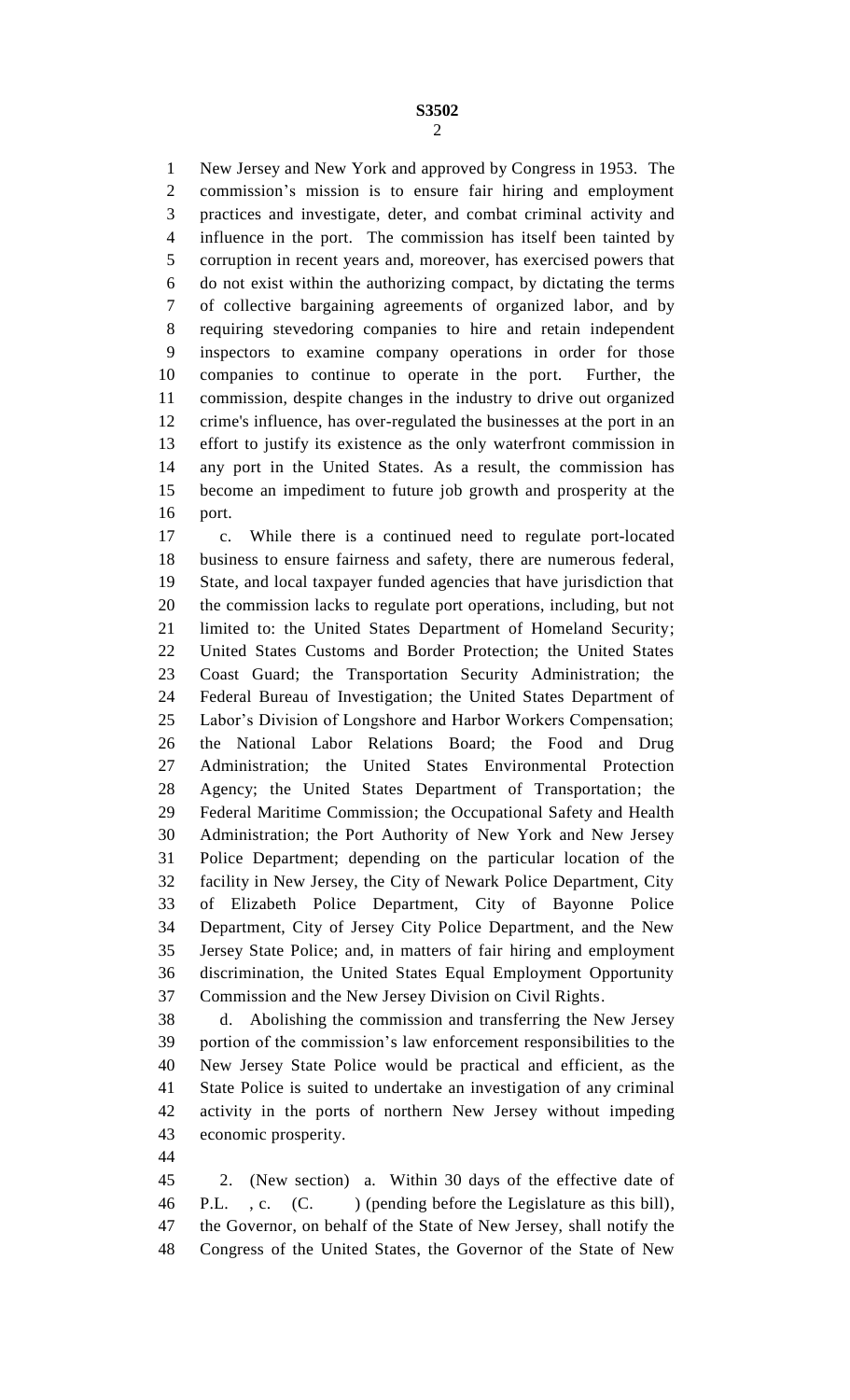**S3502** 

 York, and the waterfront commission of New York harbor, of the State of New Jersey's intention to withdraw from: (1) the compact entered into by the State of New Jersey pursuant to its agreement thereto under P.L.1953, c.202 (C.32:23-1 et seq.) and by the State of New York pursuant to its agreement thereto under P.L.1953, c.882 (NY Unconsol. Ch.307, s.1), as amended and supplemented; and (2) the compact, entered into by the State of New Jersey pursuant to its agreement thereto under P.L.1970, c.58 (C.32:23-150 et seq.) and by the State of New York pursuant to its agreement thereto under P.L.1970, c.951 (NY Unconsol. Ch.307, s.10), as amended and supplemented. b. As soon as practicable after the date of notification pursuant to subsection a. of this section, the Governor shall notify the presiding officers of each house of the Legislature that the notification has occurred, the date of the notification, and any other information concerning the notification the Governor deems appropriate. 20 3. (New section) As used in P.L., c. (C. ) (pending before the Legislature as this bill): "Career offender" means a person whose behavior is pursued in an occupational manner or context for the purpose of economic gain, utilizing methods that are deemed criminal violations against the laws of this State. "Career offender cartel" means a number of career offenders acting in concert, and may include what is commonly referred to as an organized crime group. "Carrier" means a carrier as that term is defined in 49 U.S.C. s.13102. "Carrier of freight by water" means any person who may be engaged or who may hold himself or herself out as willing to be engaged, whether as a common carrier, a contract carrier, or otherwise, except for carriage of liquid cargoes in bulk in tank vessels designed for use exclusively in that service or carriage by barge of bulk cargoes consisting of only a single commodity loaded or carried without wrappers or containers and delivered by the carrier without transportation mark or count, in the carriage of freight by water between any point in the port of New York district, as applicable only within the State of New Jersey, and a point outside that district. "Checker" means a longshoreman who is employed to engage in direct and immediate checking of waterborne freight or of the custodial accounting therefor or in the recording or tabulation of the hours worked at piers or other waterfront terminals by natural persons employed by carriers of freight by water or stevedores.

 "Commission" means the waterfront commission of New York harbor established by the State of New Jersey pursuant to P.L.1953,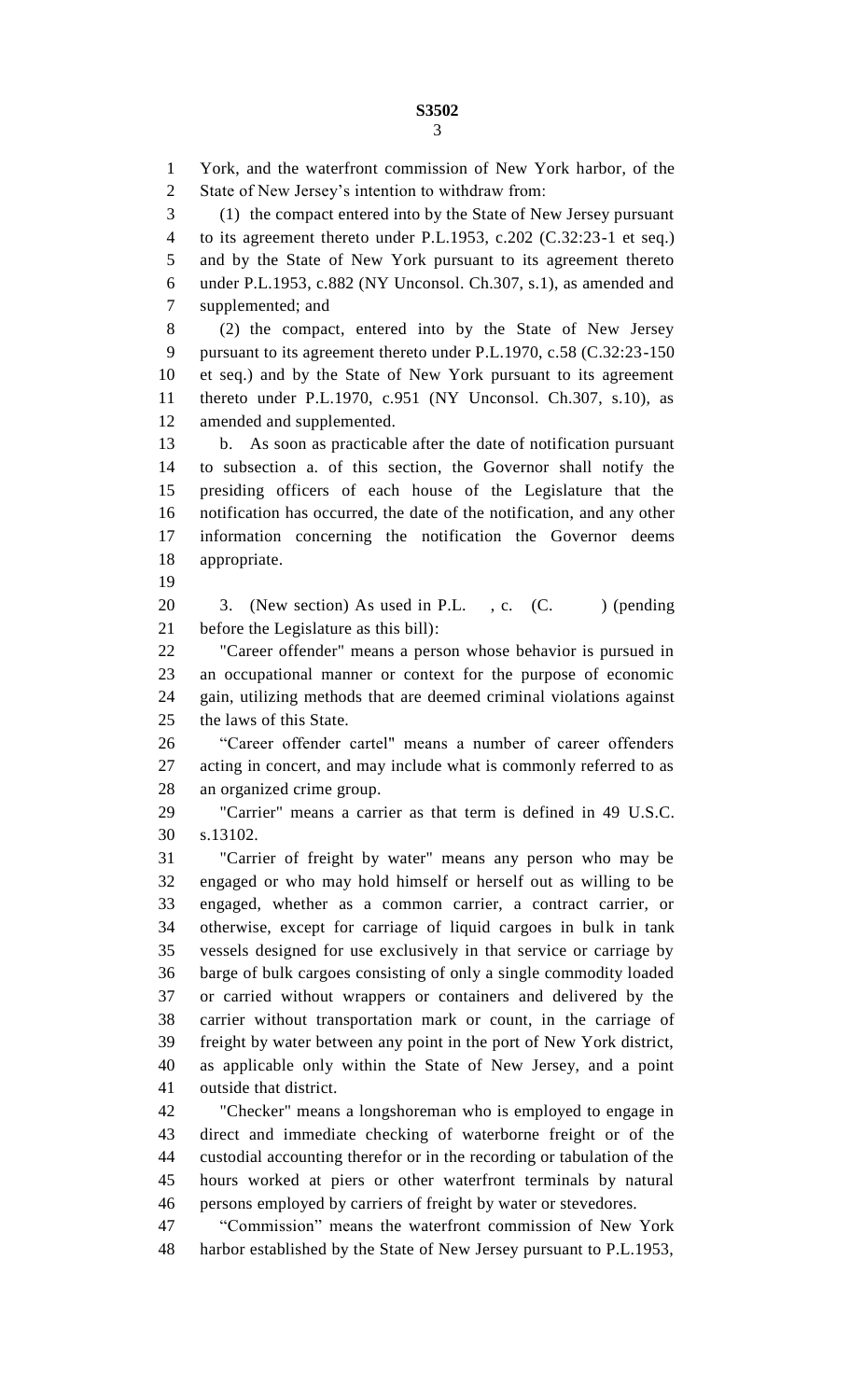c.202 (C.32:23-1 et seq.) and by the State of New York pursuant to its agreement thereto under P.L.1953, c.882 (NY Unconsol. Ch.307, s.1). "Common carrier" means a common carrier as that term is defined in 46 U.S.C. s.40102. "Compact" means the compact entered into by the State of New Jersey pursuant to its agreement thereto under P.L.1953, c.202 (C.32:23-1 et seq.) and by the State of New York pursuant to its agreement thereto under P.L.1953, c.882 (NY Unconsol. Ch.307, s.1), as amended and supplemented. "Consignee" means the person designated on a bill of lading as the recipient of waterborne freight consigned for carriage by water. "Container" means any receptacle, box, carton, or crate which is specifically designed and constructed so that it may be repeatedly used for the carriage of freight by a carrier of freight by water. "Contract carrier" means a contract carrier as that term is defined in 49 U.S.C. s.13102. "Division" means the Division of State Police in the Department of Law and Public Safety. "Freight" means freight which has been or will be, carried by, or consigned for carriage by a carrier of freight by water. "Hiring agent" means any natural person who, on behalf of a carrier of freight by water or a stevedore, shall select any longshoreman for employment, and "hiring agent" includes any natural person, who on behalf of any other person shall select any longshoreman for employment. "Immunity" means that a person shall not be prosecuted or subjected to any penalty or forfeiture for or on account of any transaction, matter, or thing concerning which, pursuant to an order of the division, the person gave answer or produced evidence, and that no answer given or evidence produced shall be received against the person upon any criminal proceeding.

 "Labor organization" means and includes any organization which exists and is constituted for the purpose in whole or in part of collective bargaining, or of dealing with employers concerning grievances, terms and conditions of employment, or other mutual aid or protection, but "labor organization" shall not include a federation or congress of labor organizations organized on a national or international basis even though one of its constituent labor organizations may represent persons so registered or licensed.

 "Longshoreman" means a natural person, other than a hiring agent, who is employed for work at a pier or other waterfront terminal, either by a carrier of freight by water or by a stevedore, to: a. physically move waterborne freight on vessels berthed at piers, on piers or at other waterfront terminals; b. engage in direct and immediate checking of any such freight or of the custodial accounting therefor or in the recording or tabulation of the hours worked at piers or other waterfront terminals by natural persons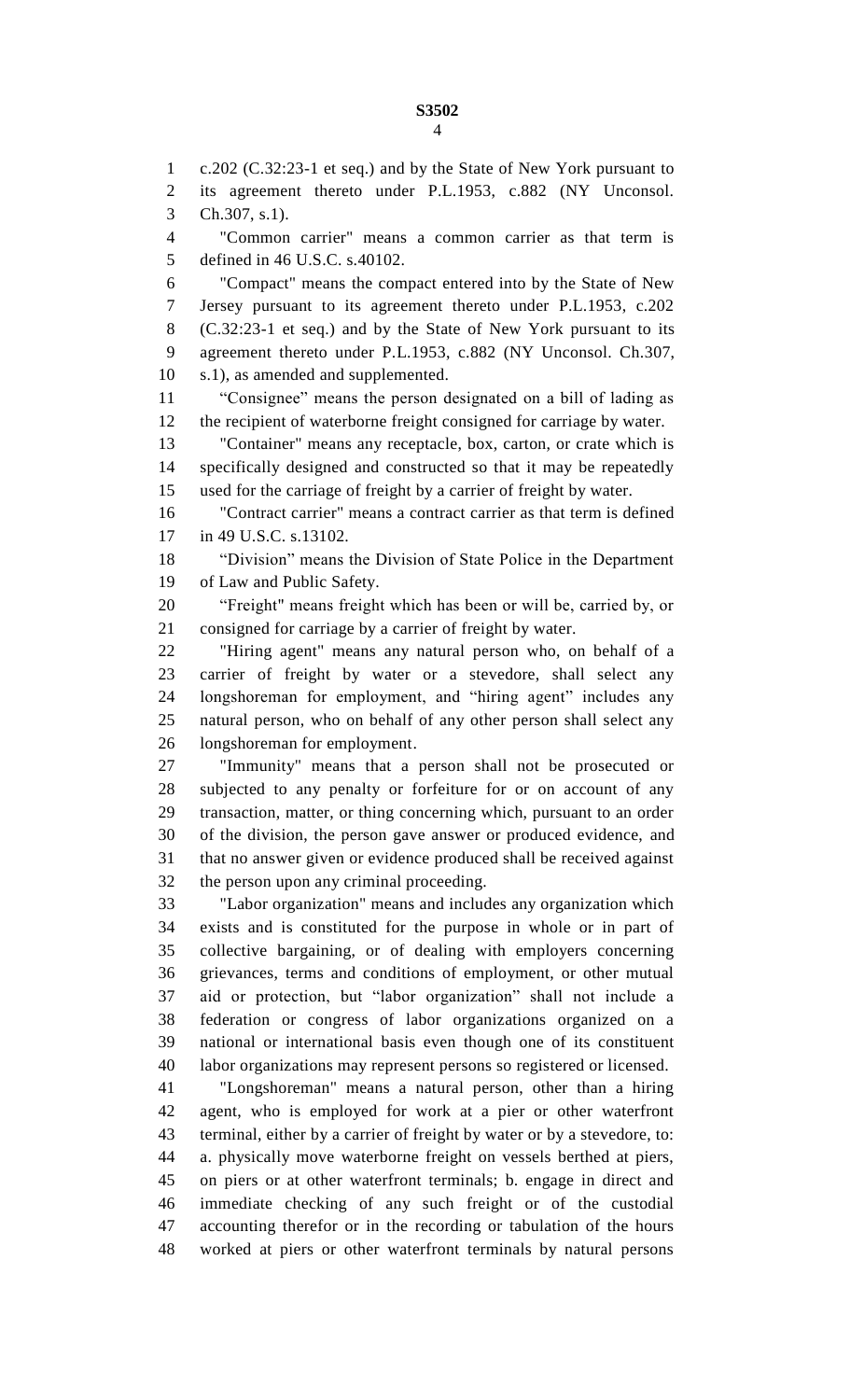employed by carriers of freight by water or stevedores; c. supervise directly and immediately others who are employed as a longshoreman; d. physically to perform labor or services incidental to the movement of waterborne freight on vessels berthed at piers, on piers or at other waterfront terminals; e. physically move waterborne freight to or from a barge, lighter, or railroad car for transfer to or from a vessel of a carrier of freight by water which is, shall be, or shall have been berthed at the same pier or other waterfront terminal; or f. perform labor or services involving, or incidental to, the movement of freight at a pier or other waterfront terminal.

 "Longshoremen's register" means the register of eligible longshoremen compiled and maintained by the division pursuant to 14 section 8 of P.L., c. (C.) (pending before the Legislature as this bill).

 "Marine terminal" means an area which includes piers, which is used primarily for the moving, warehousing, distributing, or packing of waterborne freight or freight to or from piers and which is under common ownership or control with the pier.

 "Other waterfront terminal" means any warehouse, depot, or other terminal, other than a pier, which is located within a marine terminal in the port of New York district and which is used for waterborne freight in whole or substantial part, and includes any warehouse, depot, or other terminal, other than a pier, whether enclosed or open, which is located in a marine terminal in the port of New York district, any part of which is used by any person to perform labor or services involving, or incidental to, the movement of waterborne freight or freight.

 "Person" means not only a natural person but also any partnership, joint venture, association, corporation, or any other legal entity but shall not include the United States, any state or territory thereof, or any department, division, board, authority, or authority of one or more of the foregoing.

 "Pier" means any wharf, pier, dock, or quay in regular use for the movement of waterborne freight between vessel and shore.

 "Pier superintendent" means any natural person other than a longshoreman who is employed for work at a pier or other waterfront terminal by a carrier of freight by water or a stevedore and whose work at the pier or other waterfront terminal includes the supervision, directly or indirectly, of the work of longshoremen.

 "Port of New York district" or "district" means the district created by Article II of the compact dated April 30, 1921, between the states of New York and New Jersey, authorized by chapter 154 of the laws of New York of 1921 and chapter 151 of the laws of New Jersey of 1921.

 "Port watchman" means any watchman, gateman, roundsman, detective, guard, guardian, or protector of property employed by the operator of any pier or other waterfront terminal or by a carrier of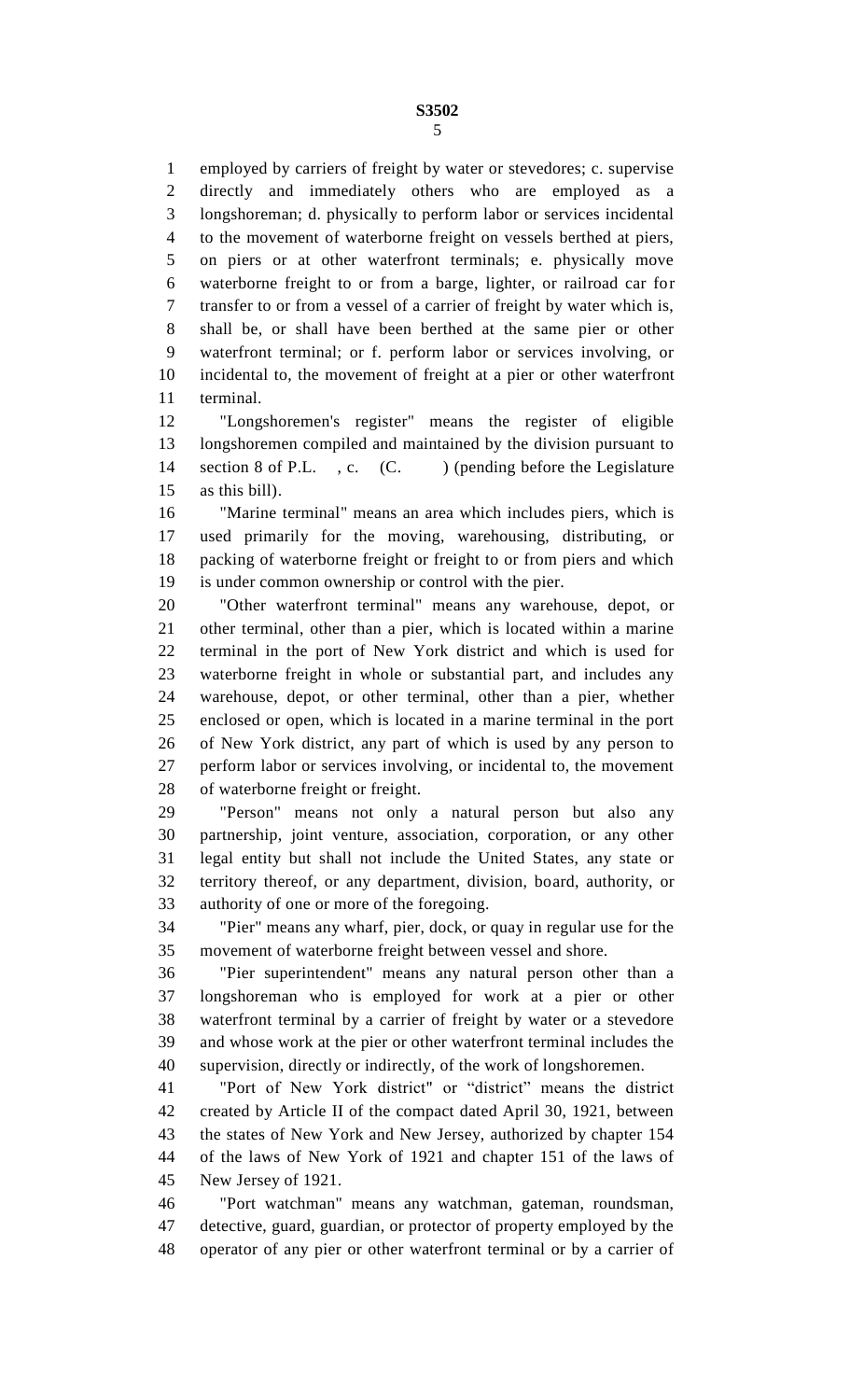freight by water to perform services in that capacity on any pier or other waterfront terminal.

 "Select any longshoreman for employment" means select a person for the commencement or continuation of employment as a longshoreman, or the denial or termination of employment as a longshoreman.

 "Stevedore" means a contractor, not including an employee, engaged for compensation pursuant to a contract or arrangement with a carrier of freight by water, in moving waterborne freight carried or consigned for carriage by the carrier on vessels of the carrier berthed at piers, on piers at which the vessels are berthed or at other waterfront terminals. "Stevedore" shall also include: a. a contractor engaged for compensation pursuant to a contract or arrangement with the United States, any state or territory thereof, or any department, division, board, commission, or authority of one or more of the foregoing, in moving freight carried or consigned for carriage between any point in the port of New York district and a point outside that district on vessels of the public agency berthed at piers, on piers at which their vessels are berthed or at other waterfront terminals; b. a contractor, engaged for compensation pursuant to a contract or arrangement with any person to perform labor or services incidental to the movement of waterborne freight on vessels berthed at piers, on piers or at other waterfront terminals; or c. a contractor engaged for compensation pursuant to a contract or arrangement with any other person to perform labor or services involving, or incidental to, the movement of freight into or out of containers, which have been or which will be carried by a carrier of freight by water, on vessels berthed at piers, on piers or at other waterfront terminals.

 "State Treasurer" means the Treasurer of the State of New Jersey.

 "Terrorist group" means a group associated, affiliated, or funded in whole or in part by a terrorist organization designated by the United States Secretary of State in accordance with section 219 of the federal Immigration and Nationality Act, as amended from time to time, or any other organization which assists, funds, or engages in crimes or acts of terrorism as defined in the laws of the United States, or of this State.

 "Transfer date" means the 90th day following the notification by 40 the Governor pursuant to section 2 of P.L., c. (C. (pending before the Legislature as this bill).

 "Waterborne freight" means freight carried by or consigned for carriage by carriers of freight by water, and shall also include freight described in the definition of "stevedore" and in the definition of "other waterfront terminal." Provided, however, that at the point at which the freight is released from a pier or marine terminal to the possession of the consignee or the person designated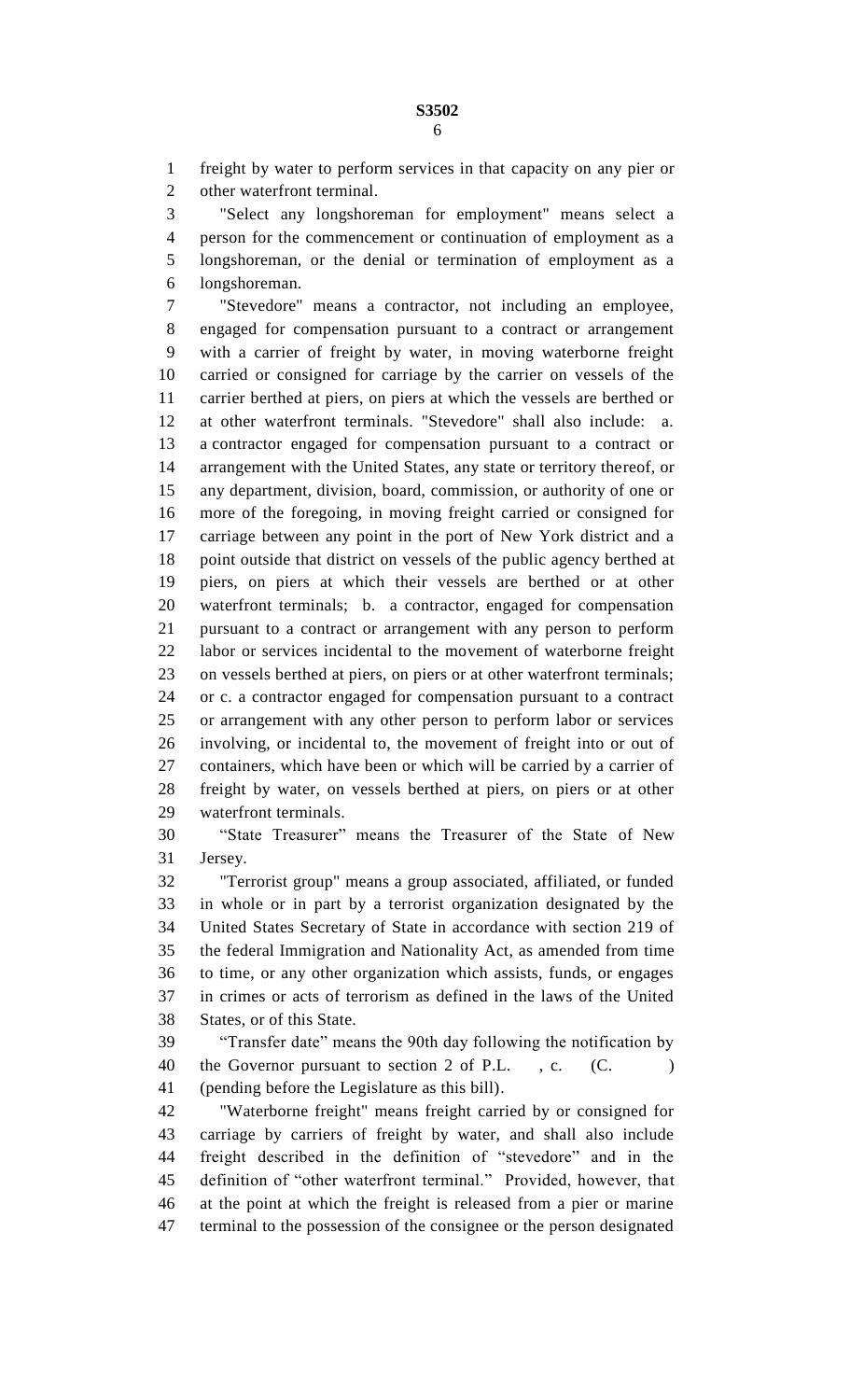by the consignee, the freight shall no longer be considered waterborne freight if: a. the freight is not further transported by water; and b. services involving or incidental to the unloading, storage, inspection, grading, repackaging, or processing of freight occur at a location outside a pier or marine terminal. "Witness" means any person whose testimony is desired in any investigation, interview, or other proceeding conducted by the division under the authority granted pursuant to 10 P.L. , c. (C. ) (pending before the Legislature as this bill). 4. (New section) a. Until the transfer date established 13 pursuant to section 31 of P.L., c. (C. ) (pending before the Legislature as this bill) shall have become operative, the division shall not exercise any powers, rights, or duties conferred by P.L. , c. (C. ) (pending before the Legislature as this bill) or by any other law in any way which will interfere with the powers, rights, and duties of the commission. The division and the commission are directed to cooperate with each other after the date 20 of notification pursuant to section 2 of P.L., c. (C. (pending before the Legislature as this bill) until the transfer date, and the commission shall make available to the division all information concerning its property and assets, contracts, operations, and finances within New Jersey as the division may require to provide for the efficient exercise by the division of all powers, rights, and duties conferred upon the division by P.L. , c. (C. ) (pending before the Legislature as this bill). b. After the transfer date established pursuant to section 31 of 29 P.L., c. (C. ) (pending before the Legislature as this bill): (1) The division shall assume all of the powers, rights, assets, and duties of the commission within this State, and those powers, rights, assets, and duties shall then and thereafter be vested in and exercised by the division; (2) The officers having custody of the funds of the commission applicable to this State shall deliver those funds into the custody of the State Treasurer, the property and assets of the commission within this State shall, without further act or deed, become the property and assets of the division; and (3) Any officers and employees of the commission seeking to be transferred to the division may apply to become employees of the division until determined otherwise by the division. Nothing in 42 P.L., c. (C.) (pending before the Legislature as this bill) shall be construed to deprive any officers or employees of the commission of their rights, privileges, obligations, or status with respect to any pension or retirement system. The commission employees shall retain all of their rights and benefits under existing collective negotiation agreements or contracts until such time as new or revised agreements or contracts are agreed to. All existing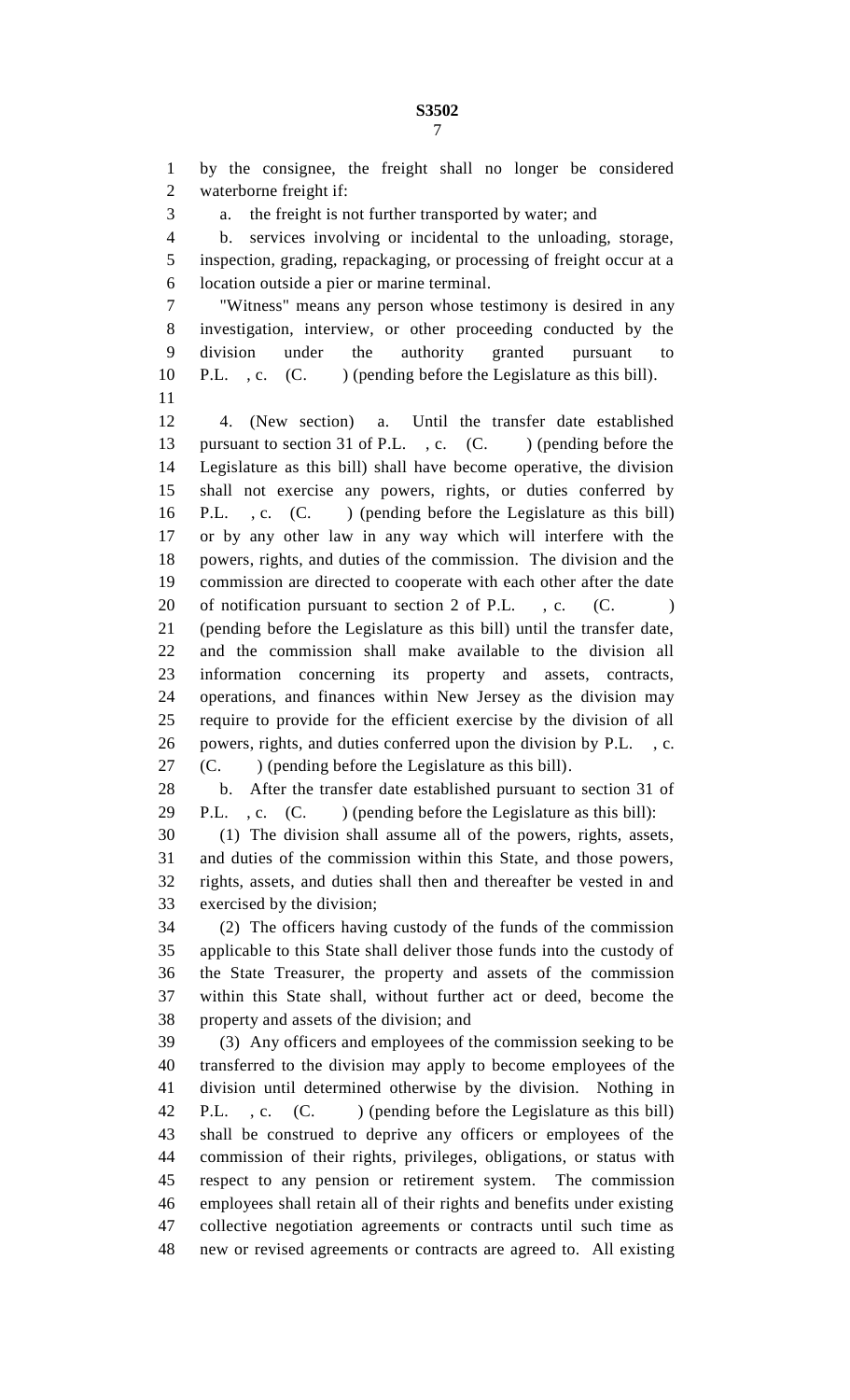employee representatives shall be retained to act on behalf of those employees until such time as the employees shall, pursuant to law, elect to change those representatives. If an existing officer or employee becomes a member of an administered retirement system of the State of New Jersey, the officer or employee shall receive the same amount of service credit in the retirement system as the officer or employee previously had in the pension or retirement system as an employee of the commission, provided that there is a transfer of funds, or purchase, of the full cost of that credit from the pension or retirement system of the commission to an administered retirement system of the State of New Jersey. Nothing in P.L. , c. (C. ) (pending before the Legislature as this bill) shall affect the civil service status, if any, of those officers or employees;

 (4) All debts, liabilities, obligations, and contracts of the commission applicable only to this State, as determined by the officers having custody of the funds of the commission, except to the extent specifically provided for or established to the contrary in 18 P.L., c. (C. ) (pending before the Legislature as this bill), are imposed upon the division, and all creditors of the commission and persons having claims against or contracts with the commission of any kind or character may enforce those debts, claims, and contracts against the division as successor to the commission in the same manner as they might have done against the commission, and the rights and remedies of those holders, creditors, and persons having claims against or contracts with the commission shall not be 26 limited or restricted in any manner by P.L., c. (C.) (pending before the Legislature as this bill);

 (5) In continuing the functions, contracts, obligations, and duties of the commission within this State, the division is authorized to act in its own name as may be convenient or advisable under the circumstances from time to time;

 (6) Any references to the commission in any other law or regulation shall then and thereafter be deemed to refer and apply to the division;

 (7) All rules and regulations of the commission shall continue in effect as the rules and regulations of the division until amended, supplemented, or rescinded by the division pursuant to the "Administrative Procedure Act," P.L.1968, c.410 (C.52:14B-1 et seq.). Regulations of the commission inconsistent with the 40 provisions of P.L., c. (C.) (pending before the Legislature as this bill) or of regulations of the division shall be deemed void;

 (8) All operations of the commission within this State shall continue as operations of the division until altered by the division as 44 provided or permitted pursuant to P.L., c. (C.) (pending before the Legislature as this bill); and

46 (9) The powers vested in the division by P.L., c. (C. ) (pending before the Legislature as this bill) shall be construed as being in addition to, and not in diminution of, the powers heretofore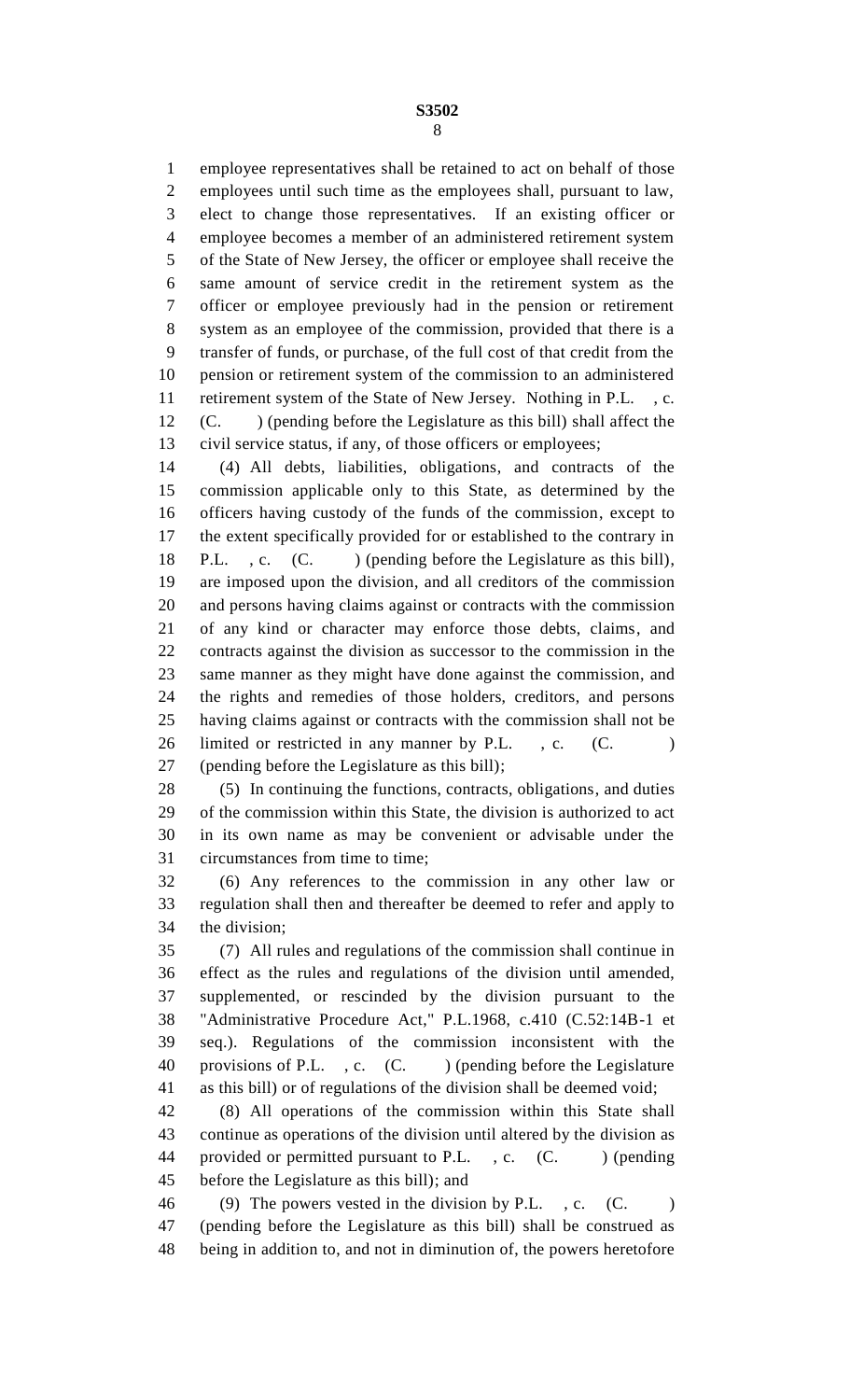vested by law in the commission to the extent not otherwise altered 2 or provided for in P.L., c. (C. ) (pending before the Legislature as this bill). c. A license, registration, or permit issued by the commission 5 prior to the date of notification pursuant to section 2 of P.L. c. (C. ) (pending before the Legislature as this bill) shall, subject to the terms of its issuance, continue to be valid on and after the transfer date as a license, registration, or permit issued by the division. An application for a license, registration, or permit filed with the commission prior to and pending on that notification date shall, as of and from the notification date, be deemed to be filed with and pending before the division. 5. (New section) In addition to the powers and duties elsewhere prescribed in law, the division shall have the power: a. To determine the location, size, and suitability of accommodations necessary and desirable for the establishment and maintenance of the employment information centers provided in 19 section 16 of P.L., c. (C.) (pending before the Legislature as this bill) and for administrative offices for the division; b. To administer and enforce the provisions of 22 P.L., c. (C. ) (pending before the Legislature as this bill); c. Consistent with the provisions of the "Administrative Procedure Act," P.L.1968, c.410 (C.52:14B-1 et seq.), to adopt and enforce rules and regulations as the division may deem necessary to 26 effectuate the purposes of P.L., c. (C.) (pending before the Legislature as this bill) or to prevent the circumvention or evasion thereof; d. By its members and its properly designated officers, agents, and employees, with respect to the implementation and enforcement 31 of P.L., c. (C.) (pending before the Legislature as this bill), to administer oaths and issue subpoenas to compel the attendance of witnesses and the giving of testimony and the production of other evidence; e. To have for its properly designated officers, agents and employees, full and free access, ingress, and egress to and from all vessels, piers, and other waterfront terminals or other places in the port of New York district within this State, for the purposes of making inspection or enforcing the provisions of 40 P.L., c. (C. ) (pending before the Legislature as this bill); and no person shall obstruct or in any way interfere with any officer, employee, or agent of the division in the making of an inspection, or in the enforcement of the provisions of P.L. , c. (C. ) (pending before the Legislature as this bill) or in the 45 performance of any other power or duty under P.L., c. (C.) (pending before the Legislature as this bill); f. To recover possession of any suspended or revoked license 48 issued pursuant to sections 6, 7, and 13 of P.L., c. (C.)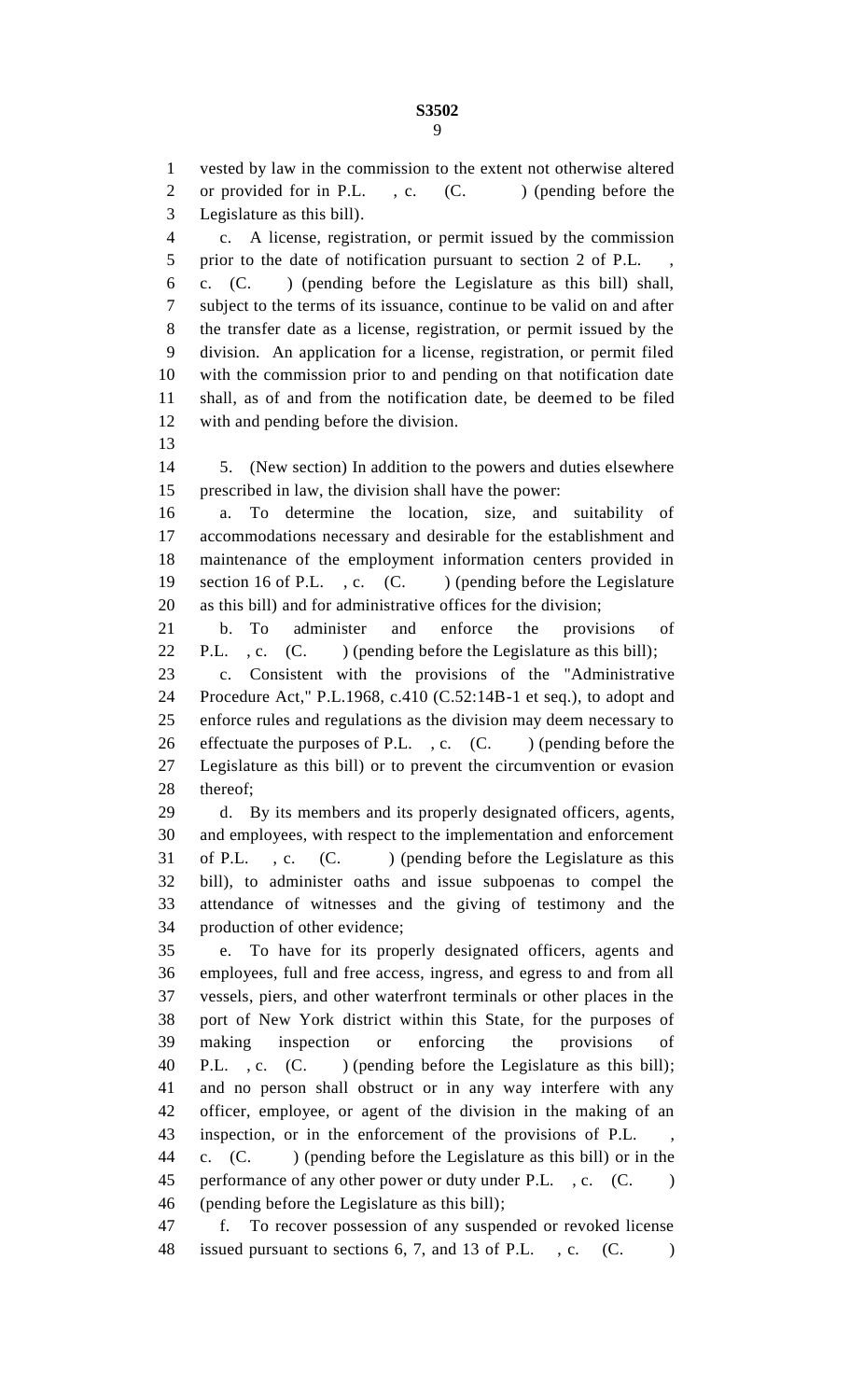(pending before the Legislature as this bill) within the port of New York district in this State;

 g. To make investigations and collect and compile information concerning waterfront practices generally within the port of New York district in this State and upon all matters relating to the 6 accomplishment of the objectives of P.L.  $, c. (C. ) (pending)$ before the Legislature as this bill);

 h. To advise and consult with representatives of labor and industry and with public officials and agencies concerned with the 10 effectuation of the purposes of P.L., c. (C.) (pending before the Legislature as this bill), upon all matters which the division may desire, including but not limited to, the form and substance of rules and regulations, the administration of the 14 provisions of P.L., c. (C.) (pending before the Legislature as this bill), maintenance of the longshoremen's register, and issuance and revocation of licenses;

 i. To make annual and other reports to the Governor and, pursuant to section 2 of P.L.1991, c.164 (C.52:14-19.1), to the Legislature containing recommendations for the improvement of the conditions of waterfront labor within the port of New York district 21 in this State and for the effectuation of the purposes of P.L. 22 c. (C. ) (pending before the Legislature as this bill). The annual reports shall state the division's findings and determinations as to whether the public necessity still exists for: (1) the continued registration of longshoremen; (2) the continued licensing of any

 occupation or employment required to be licensed hereunder; and (3) the continued public operation of the employment information 28 centers provided for in section 16 of P.L., c. (C. ) (pending before the Legislature as this bill);

 j. To co-operate with and receive from any department, division, bureau, board, commission, authority, or agency of this State, or of any county or municipality thereof, any assistance and data as will enable the division to properly to carry out its powers and duties hereunder; and to request a department, division, bureau, board, commission, authority, or agency, with the consent thereof, to execute the division's functions and powers, as the public interest may require; and

 k. To exercise the powers and duties of the division as 39 provided in P.L. , c. (C. ) (pending before the Legislature as this bill) to its officers, employees, and agents designated by the division;

 l. To issue temporary permits and permit temporary registrations under such terms and conditions as the division may prescribe which shall be valid for a period to be fixed by the division not in excess of six months;

 m. To require any applicant for a license or registration or any prospective licensee to furnish facts and evidence as the division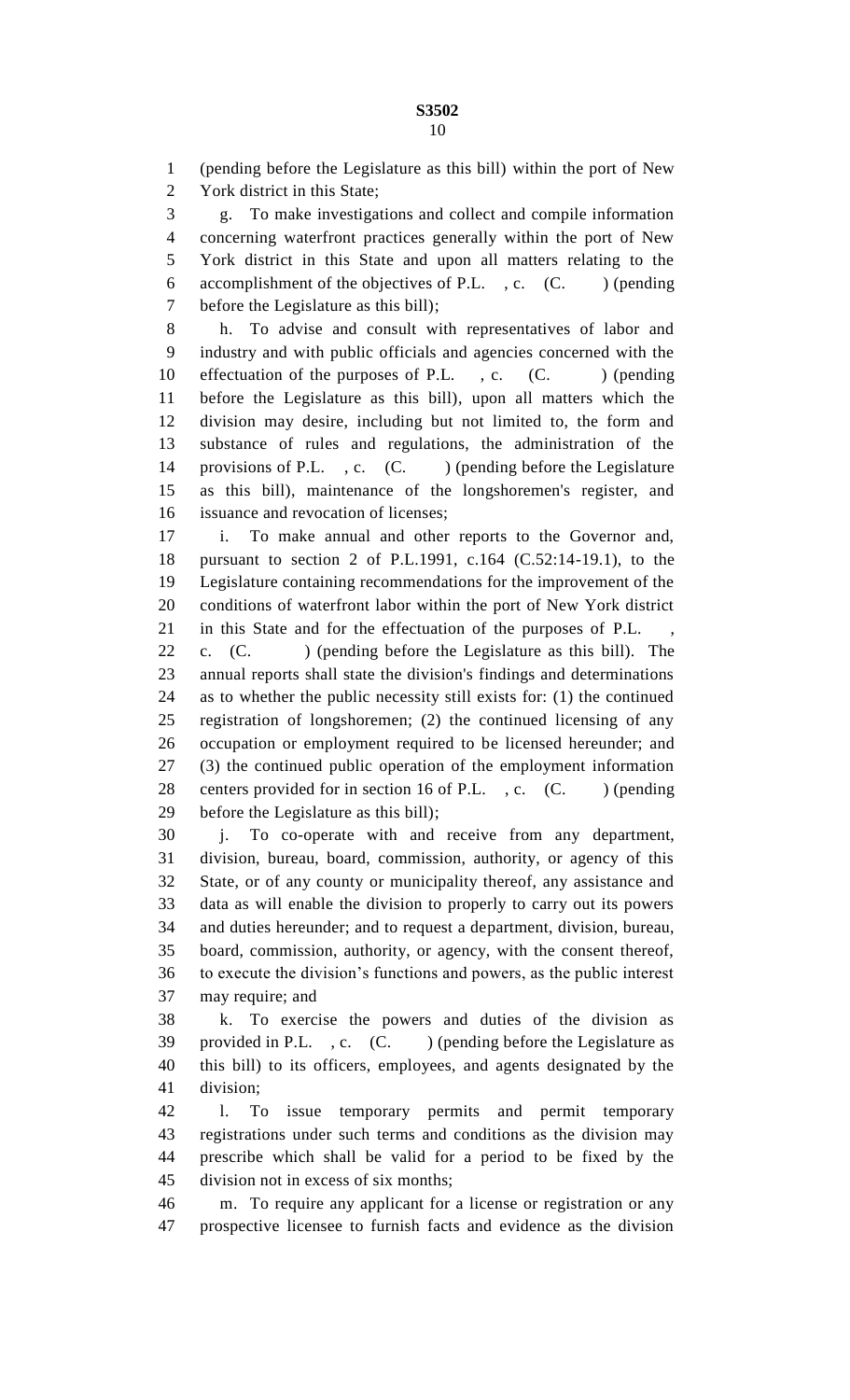may deem appropriate to enable it to ascertain whether the license or registration should be granted;

 n. In any case in which the division has the power to revoke, cancel or suspend any license, the division shall also have the power to impose as an alternative to that revocation, cancellation, or suspension, a penalty, which the licensee may elect to pay the division in lieu of the revocation, cancellation, or suspension. The maximum penalty shall be \$5,000 for each separate offense. The division may, for good cause shown, abate all or part of the penalty; o. To designate any officer, agent, or employee of the division to be an investigator who shall be vested with all the powers of a peace or police officer of the State of New Jersey;

 p. To confer immunity, in the following manner prescribed by 14 section 20 of P.L., c. (C.) (pending before the Legislature as this bill);

 q. To require any applicant or renewal applicant for registration as a longshoreman, any applicant or renewal applicant for registration as a checker, or any applicant or renewal applicant for registration as a telecommunications system controller and any person who is sponsored for a license as a pier superintendent or hiring agent, any person who is an individual owner of an applicant or renewal applicant stevedore, or any persons who are individual partners of an applicant or renewal applicant stevedore, or any officers, directors, or stockholders owning five percent or more of any of the stock of an applicant or renewal applicant corporate stevedore or any applicant or renewal applicant for a license as a port watchman or any other category of applicant or renewal applicant for registration or licensing within the division's jurisdiction to be fingerprinted by the division at the cost and expense of the applicant or renewal applicant;

 r. To exchange fingerprint data with and receive criminal history record information from the Federal Bureau of Investigation and the State Bureau of Identification for use in making the determinations required by this section; and

 s. Notwithstanding any other provision of law, rule, or regulation to the contrary, to require any applicant for employment or employee of the division engaged in the implementation or 38 enforcement of P.L., c. (C.) (pending before the Legislature as this bill) to be fingerprinted at the cost and expense of the applicant or employee and to exchange fingerprint data with and receive criminal history record information from the Federal Bureau of Investigation and the State Bureau of Identification for use in the hiring or retention of those persons.

 6. (New section) a. A person shall not act as a pier superintendent or as a hiring agent within the port of New York district in this State without first having obtained from the division a license to act as a pier superintendent or hiring agent, as the case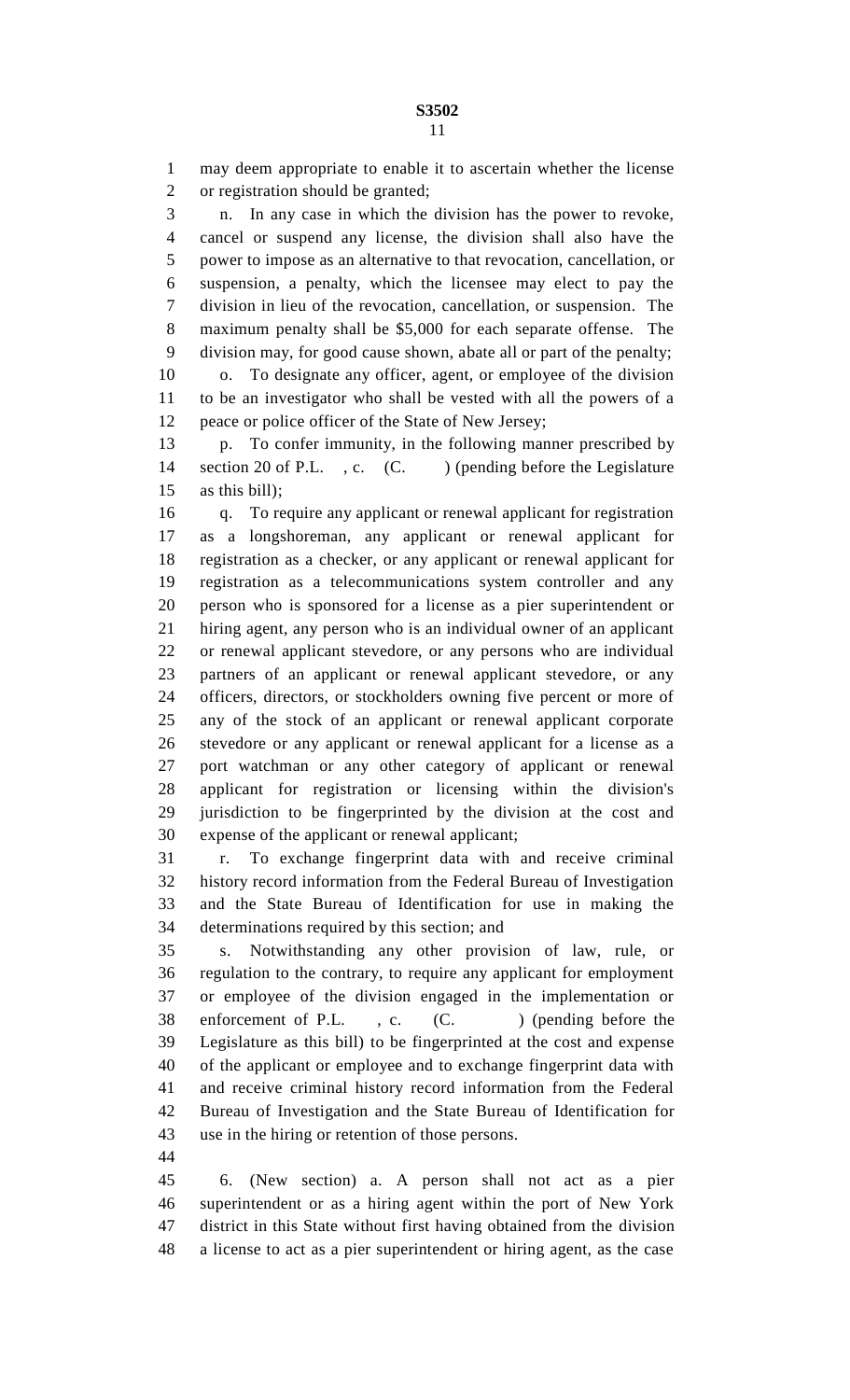may be, and a person shall not employ or engage another person to act as a pier superintendent or hiring agent who is not so licensed. b. A license to act as a pier superintendent or hiring agent shall be issued only upon the written application, under oath, of the person proposing to employ or engage another person to act as a pier superintendent or hiring agent, verified by the prospective licensee as to the matters concerning the prospective licensee, and shall state the following:

(1) The full name and business address of the applicant;

 (2) The full name, residence, business address, if any, place and date of birth, and social security number of the prospective licensee;

 (3) The present and previous occupations of the prospective licensee, including the places where the person was employed and the names of the person's employers;

 (4) Any further facts and evidence as may be required by the division to ascertain the character, integrity, and identity of the prospective licensee; and

 (5) That if a license is issued to the prospective licensee, the applicant will employ the licensee as pier superintendent or hiring agent, as the case may be.

c. A license shall not be granted pursuant to this section:

 (1) Unless the division shall be satisfied that the prospective licensee possesses good character and integrity;

 (2) If the prospective licensee has, without subsequent pardon, been convicted by a court of the United States, or any State or territory thereof, of the commission of, or the attempt or conspiracy to commit, treason, murder, manslaughter, or any of the following offenses: illegally using, carrying, or possessing a pistol or other dangerous weapon; making or possessing burglar's instruments; buying or receiving stolen property; unlawful entry of a building; aiding an escape from prison; unlawfully possessing, possessing with intent to distribute, sale, or distribution of a controlled dangerous substance or a controlled dangerous substance analog; or a violation prescribed in subsection g. of this section. Any prospective licensee ineligible for a license by reason of any conviction under this paragraph may submit satisfactory evidence to the division that the prospective licensee has for a period of not less than five years, measured as hereinafter provided, and up to the time of application, so acted as to warrant the grant of a license, in which event the division may, in its discretion, issue an order removing that ineligibility. The five-year period shall be measured either from the date of payment of any fine imposed upon that person or the suspension of sentence or from the date of the person's unrevoked release from custody by parole, commutation, or termination of sentence; and

 (3) If the prospective licensee knowingly or willfully advocates the desirability of overthrowing or destroying the government of the United States by force or violence or shall be a member of a group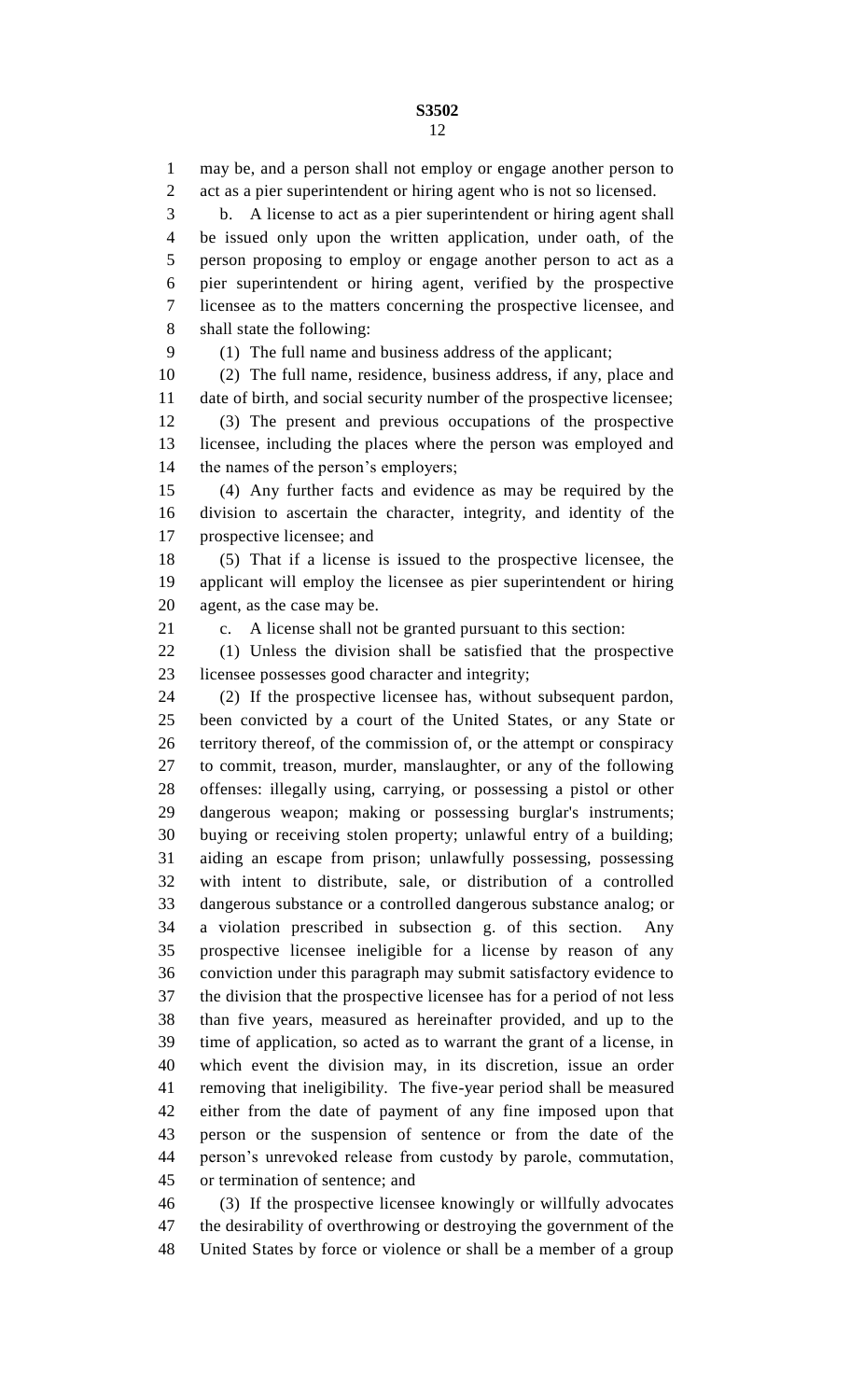which advocates that desirability, knowing the purposes of a group having that advocacy. d. When the application shall have been examined and further inquiry and investigation made as the division shall deem proper and when the division shall be satisfied therefrom that the prospective licensee possesses the qualifications and requirements prescribed in this section, the division shall issue and deliver to the prospective licensee a license to act as pier superintendent or hiring agent for the applicant, as the case may be, and shall inform the applicant of this action. The division may issue a temporary permit to any prospective licensee for a license issued under this section pending final action on an application made for that license. Any temporary permit shall be valid for a period not in excess of 30 days. e. A person shall not be licensed to act as a pier superintendent or hiring agent for more than one employer, except at a single pier 17 or other waterfront terminal, but nothing in P.L., c. (C.) (pending before the Legislature as this bill) shall be construed to limit in any way the number of pier superintendents or hiring agents any employer may employ. f. A license granted pursuant to this section shall continue through the duration of the licensee's employment by the employer who shall have applied for the license. g. Any license issued pursuant to this section may be revoked or suspended for a period as the division deems in the public interest or the licensee thereunder may be reprimanded for any of the following offenses: (1) Conviction of a crime or act by the licensee or other cause which would require or permit the person's disqualification from receiving a license upon original application; (2) Fraud, deceit, or misrepresentation in securing the license, or in the conduct of the licensed activity; 33 (3) Violation of any of the provisions of P.L. , c. (C. ) (pending before the Legislature as this bill); (4) Unlawfully possessing, possessing with intent to distribute, sale, or distribution of a controlled dangerous substance or a controlled dangerous substance analog; (5) Employing, hiring, or procuring any person in violation of P.L. , c. (C. ) (pending before the Legislature as this bill) or inducing or otherwise aiding or abetting any person to violate the 41 terms of P.L., c. (C.) (pending before the Legislature as this bill);

 (6) Paying, giving, causing to be paid or given or offering to pay or give to any person any valuable consideration to induce the other 45 person to violate any provision of P.L., c. (C. ) (pending before the Legislature as this bill) or to induce any public officer, agent, or employee to fail to perform the person's duty hereunder; (7) Consorting with known criminals for an unlawful purpose;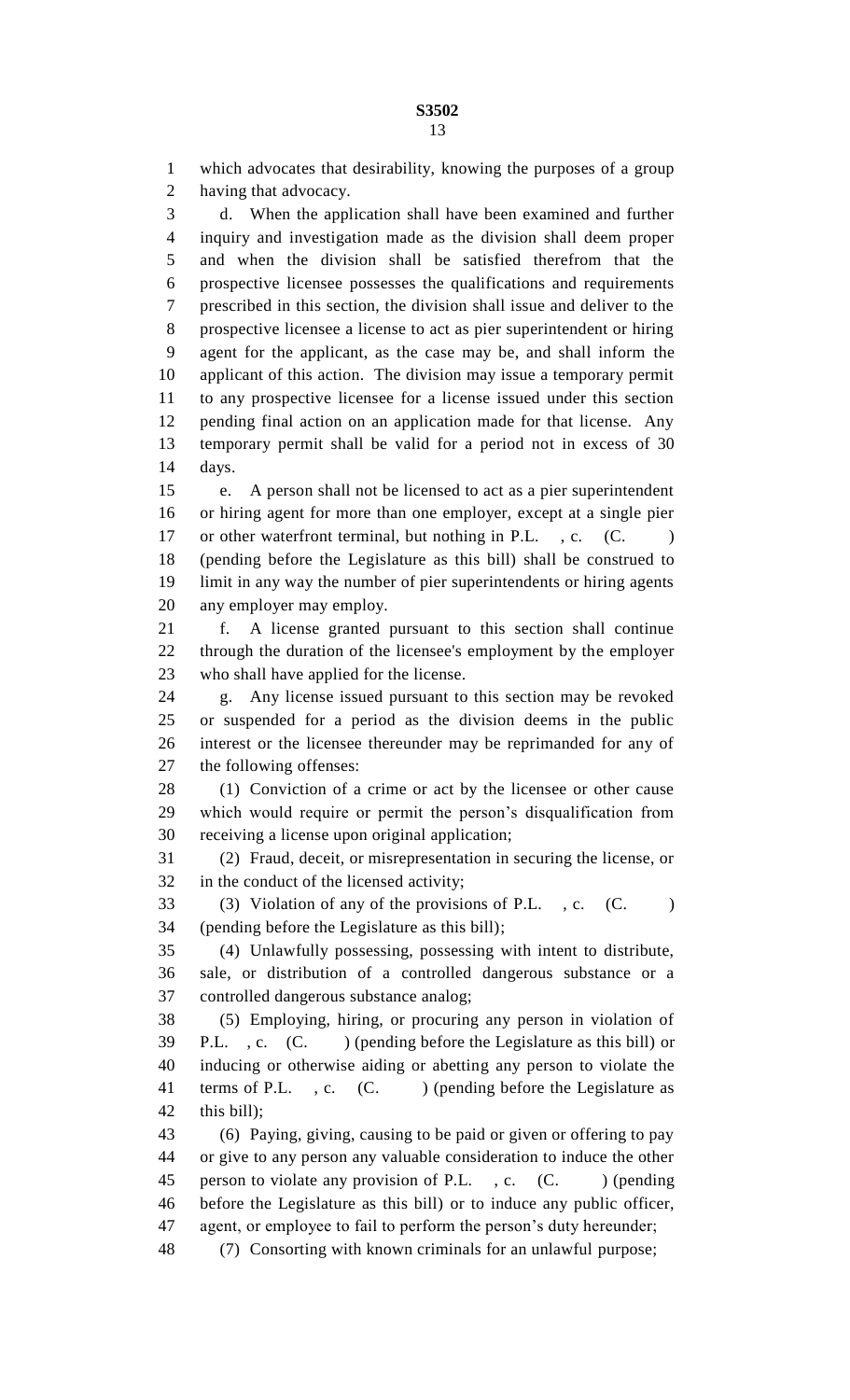(8) Transfer or surrender of possession of the license to any person either temporarily or permanently without satisfactory explanation;

(9) False impersonation of another licensee under P.L. ,

c. (C. ) (pending before the Legislature as this bill);

 (10) Receipt or solicitation of anything of value from any person other than the licensee's employer as consideration for the selection or retention for employment of any longshoreman;

 (11) Coercion of a longshoreman by threat of discrimination or violence or economic reprisal, to make purchases from or to utilize the services of any person;

 (12) Lending any money to or borrowing any money from a longshoreman for which there is a charge of interest or other consideration; or

 (13) Membership in a labor organization which represents longshoremen or port watchmen; but nothing in this section shall be deemed to prohibit pier superintendents or hiring agents from being represented by a labor organization or organizations which do not also represent longshoremen or port watchmen. The American Federation of Labor, the Congress of Industrial Organizations and any other similar federation, congress, or other organization of national or international occupational or industrial labor organizations shall not be considered an organization which represents longshoremen or port watchmen within the meaning of this section although one of the federated or constituent labor organizations thereof may represent longshoremen or port watchmen.

 7. (New section) a. A person shall not act as a stevedore within the port of New York district in this State without having first obtained a license from the division, and a person shall not employ a stevedore to perform services as such within the port of New York district unless the stevedore is so licensed.

 b. Any person intending to act as a stevedore within the port of New York district shall file in the office of the division a written application for a license to engage in that occupation, duly signed, and verified as follows:

 c. If the applicant is a natural person, the application shall be signed and verified by that person and if the applicant is a partnership, the application shall be signed and verified by each natural person composing or intending to compose that partnership. The application shall state the full name, age, residence, business address, if any, present and previous occupations of each natural person so signing the application, and any other facts and evidence as may be required by the division to ascertain the character, integrity, and identity of each natural person signing the application.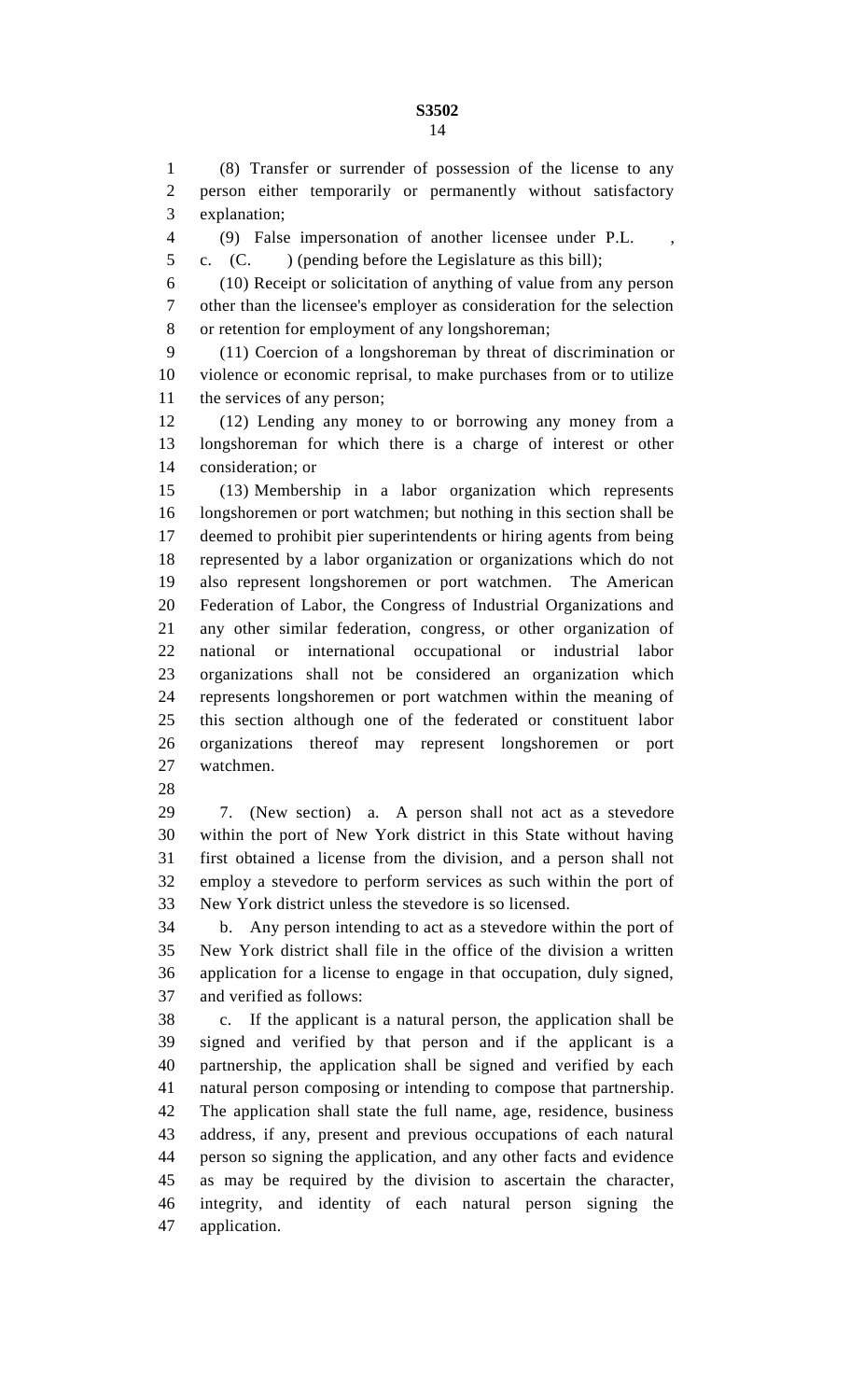d. If the applicant is a corporation, the application shall be signed and verified by the president, secretary, and treasurer thereof, and shall specify the name of the corporation, the date and place of its incorporation, the location of its principal place of business, the names and addresses of, and the amount of the stock held by stockholders owning five percent or more of any of the stock thereof, and of all officers, including all members of the board of directors. The requirements of subsection a. of this section as to a natural person who is a member of a partnership, and the requirements as may be specified in rules and regulations promulgated by the division pursuant to the "Administrative Procedure Act," P.L.1968, c.410 (C.52:14B-1 et seq.), shall apply to each above-named officer or stockholder and their successors in office or interest, as the case may be.

 In the event of the death, resignation, or removal of any officer, and in the event of any change in the list of stockholders who shall own five percent or more of the stock of the corporation, the secretary of the corporation shall forthwith give notice of that fact in writing to the division, certified by the secretary.

e. A license shall not be granted:

 (1) If any person whose signature or name appears in the application is not the real party in interest, required by subsection d. of this section, to sign or to be identified in the application or if the person so signing or named in the application is an undisclosed agent or trustee for any real party in interest;

 (2) Unless the division shall be satisfied that the applicant and all members, officers, and stockholders required by subsection d. of this section to sign or be identified in the application for license possess good character and integrity;

 (3) Unless the applicant is either a natural person, partnership, or corporation;

 (4) Unless the applicant shall be a party to a contract then in force or which will take effect upon the issuance of a license, with a carrier of freight by water for the loading and unloading by the applicant of one or more vessels of such carrier at a pier within the port of New York district;

 (5) If the applicant or any member, officer, or stockholder required by subsection d. of this section to sign or be identified in the application for license has, without subsequent pardon, been convicted by a court of the United States or any State or territory thereof of the commission of, or the attempt or conspiracy to commit, treason, murder, manslaughter, or any of the offenses described in subsection h. of this section. Any applicant ineligible for a license by reason of any of those convictions may submit satisfactory evidence to the division that the person whose conviction was the basis of ineligibility has for a period of not less than five years, measured as hereinafter provided and up to the time of application, so acted as to warrant the grant of that license, in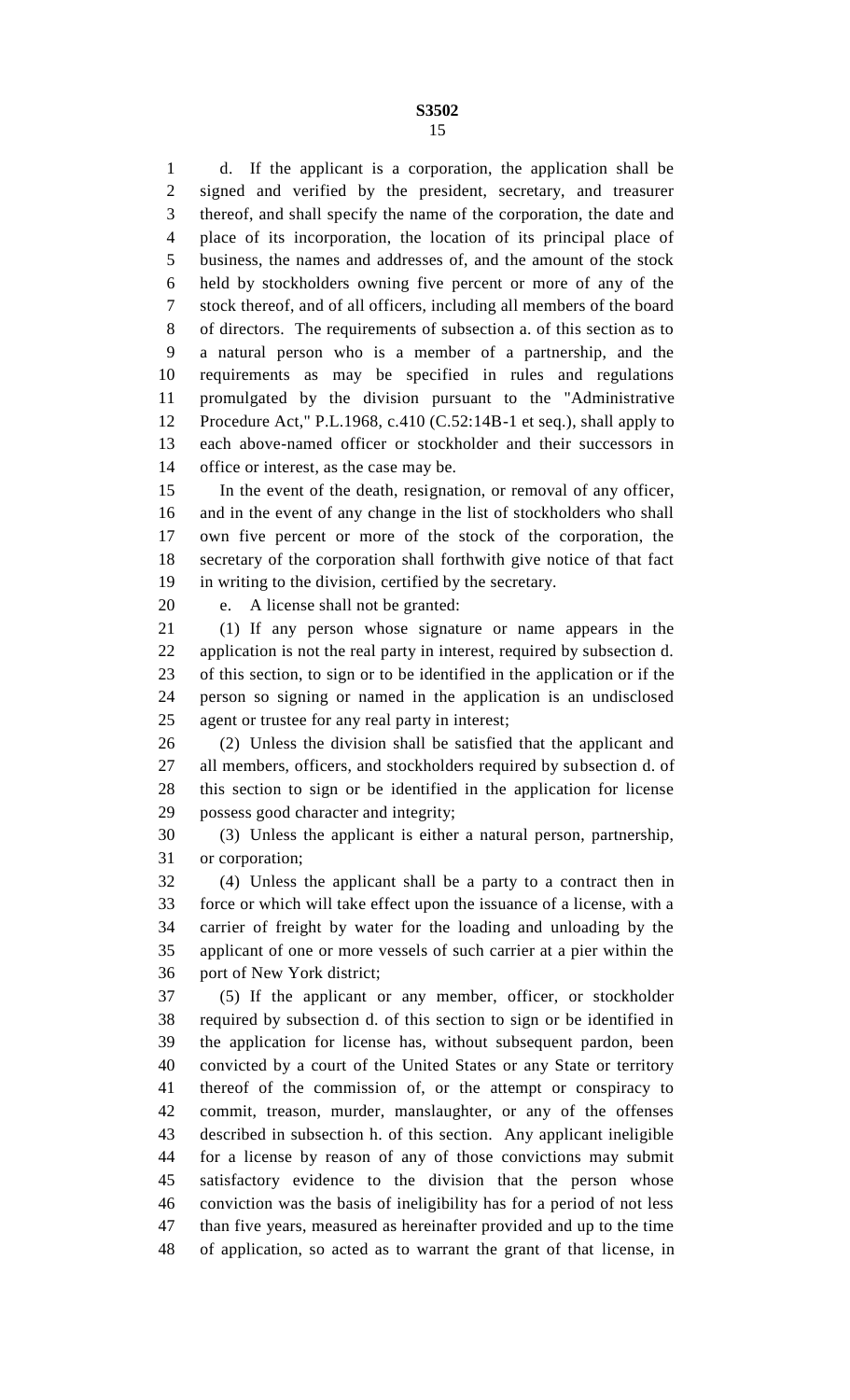which event the division may, in its discretion issue an order removing that ineligibility. The aforesaid period of five years shall be measured either from the date of payment of any fine imposed upon that person or the suspension of sentence or from the date of the person's unrevoked release from custody by parole, commutation, or termination of sentence;

 (6) If the applicant has paid, given, caused to have been paid or given, or offered to pay or give to any officer or employee of any carrier of freight by water any valuable consideration for an improper or unlawful purpose or to induce that person to procure the employment of the applicant by the carrier for the performance of stevedoring services; or

 (7) If the applicant has paid, given, caused to be paid or given, or offered to pay or give to any officer or representative of a labor organization any valuable consideration for an improper or unlawful purpose or to induce the officer or representative to subordinate the interests of the labor organization or its members in the management of the affairs of the labor organization to the interests of the applicant.

 f. When the application shall have been examined and further inquiry and investigation made as the division shall deem proper and when the division shall be satisfied therefrom that the applicant possesses the qualifications and requirements prescribed in this section, the division shall issue and deliver a license to that applicant. The division may issue a temporary permit to any applicant for a license under the provisions of this section pending final action on an application made for a license. A temporary permit shall be valid for a period not in excess of 30 days.

 g. A stevedore's license shall be for a term of five years or fraction of that five-year period, and shall expire on the first day of December. In the event of the death of the licensee, if a natural person, or its termination or dissolution by reason of the death of a partner, if a partnership, or if the licensee shall cease to be a party to any contract of the type prescribed by paragraph (4) of 35 subsection e. of section 7 of P.L., c. (C. ) (pending before the Legislature as this bill), the license shall terminate 90 days after that event or upon its expiration date, whichever shall be sooner. A license may be renewed by the division for successive five-year periods upon fulfilling the same requirements as are established in this section for an original application for a stevedore's license.

 h. Any license issued pursuant to this section may be revoked or suspended for a period as the division deems in the public interest or the licensee thereunder may be reprimanded for any of the following offenses on the part of the licensee or of any person required by this section to sign or be identified in an original application for a license: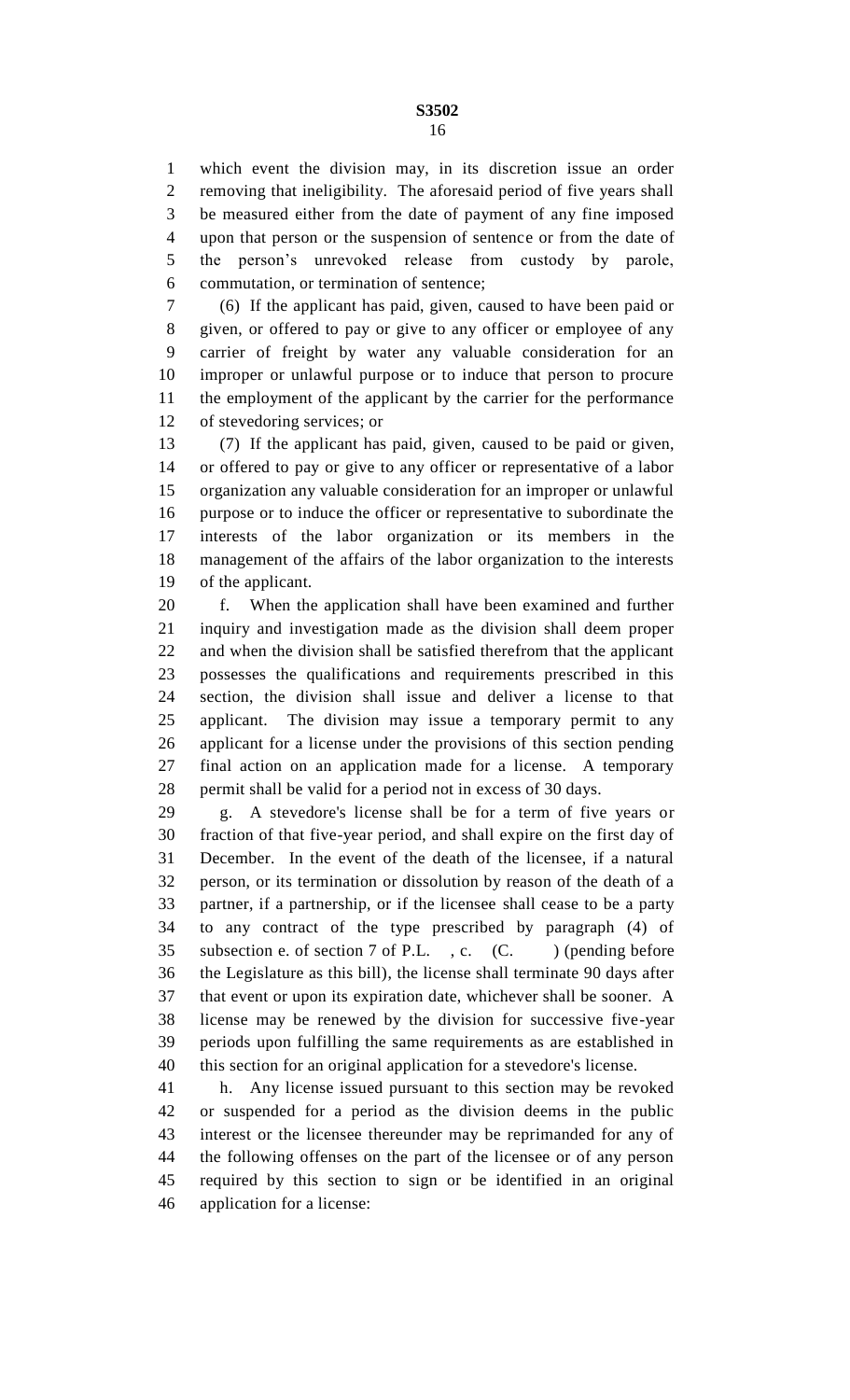**S3502** 

 (1) Conviction of a crime or other cause which would permit or require disqualification of the licensee from receiving a license upon original application;

 (2) Fraud, deceit, or misrepresentation in securing the license or in the conduct of the licensed activity;

 (3) Failure by the licensee to maintain a complete set of books and records containing a true and accurate account of the licensee's receipts and disbursements arising out of the licensee's activities within the port of New York district in this State;

 (4) Failure to keep its books and records available during business hours for inspection by the division and its duly designated representatives until the expiration of the fifth calendar year following the calendar year during which occurred the transactions recorded therein; or

(5) Any other offense described in this section.

 i. In addition to the grounds elsewhere established in P.L. , c. 17 (C. ) (pending before the Legislature as this bill), the division shall not grant an application for a license as stevedore if the applicant has paid, given, caused to have been paid or given, or offered to pay or give to any agent of any carrier of freight by water any valuable consideration for an improper or unlawful purpose or, without the knowledge and consent of the carrier, to induce the agent to procure the employment of the applicant by the carrier or its agent for the performance of stevedoring services.

 8. (New section) a. The division shall establish a longshoremen's register in which shall be included all qualified longshoremen eligible, as hereinafter provided, for employment as longshoremen in the port of New York district in this State. A person shall not act as a longshoreman within the port of New York district in this State unless at the time the person is included in the longshoremen's register, and a person shall not employ another to work as a longshoreman within the port of New York district in this State unless at the time the other person is included in the longshoremen's register.

 b. Any person applying for inclusion in the longshoremen's register shall file at a place and in a manner as the division shall designate a written statement, signed, and verified by the applicant, setting forth the applicant's full name, residence address, social security number, and any further facts and evidence as the division may prescribe to establish the identity of that person and the person's criminal record, if any.

 c. The division may in its discretion deny application for inclusion in the longshoremen's register by a person:

 (1) Who has been convicted by a court of the United States or any State or territory thereof, without subsequent pardon, of treason, murder, manslaughter, or of any of the offenses described 48 in subsection g. of section 6 of P.L., c. (C. ) (pending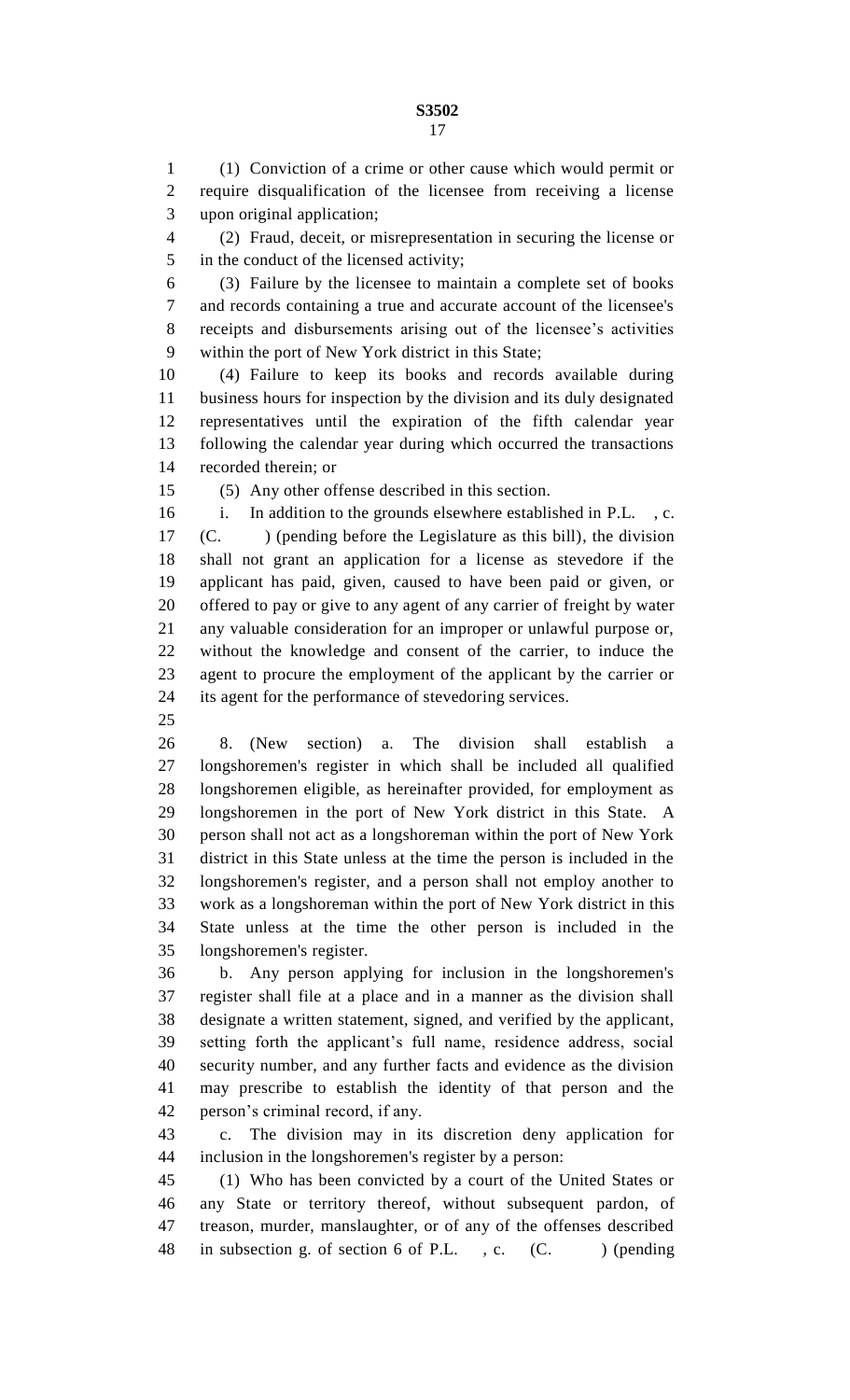before the Legislature as this bill) or of attempt or conspiracy to commit any of those crimes;

 (2) Who knowingly or willingly advocates the desirability of overthrowing or destroying the government of the United States by force or violence or who shall be a member of a group which advocates that desirability knowing the purposes of the group advocating that desirability; or

 (3) Whose presence at the piers or other waterfront terminals in the port of New York district in this State is found by the division, on the basis of the facts and evidence before it, to constitute a danger to the public peace or safety.

 d. Unless the division shall determine to exclude the applicant from the longshoremen's register for violation of the offenses 14 described in subsection g. of section 6 of P.L., c. (C.) (pending before the Legislature as this bill), it shall include that person in the longshoremen's register. The division may permit temporary registration of any applicant under the provisions of this section pending final action on an application made for temporary registration. Any temporary registration shall be valid for a period not in excess of 30 days.

 e. The division shall have power to reprimand any longshoreman registered under this section or to remove the person from the longshoremen's register for a period of time as it deems in the public interest for any of the following offenses:

 (1) Conviction of a crime or other cause which would permit disqualification of a person from inclusion in the longshoremen's register upon original application;

 (2) Fraud, deceit, or misrepresentation in securing inclusion in the longshoremen's register;

 (3) Transfer or surrender of possession to any person either temporarily or permanently of any card or other means of identification issued by the authority as evidence of inclusion in the longshoremen's register, without satisfactory explanation;

 (4) False impersonation of another longshoreman registered under this section or of another person licensed pursuant to P.L. , c. (C. ) (pending before the Legislature as this bill);

 (5) Willful commission of or willful attempt to commit at or on a waterfront terminal or adjacent highway any act of physical injury to any other person or of willful damage to or misappropriation of any other person's property, unless justified or excused by law; and

 (6) Any other offense described in subsection g. of section 6 of 42 P.L., c. (C. ) (pending before the Legislature as this bill).

 f. Whenever, as a result of amendments to P.L. , c. (C. ) (pending before the Legislature as this bill) or of a ruling by the division, registration as a longshoreman is required for any person to continue in employment, that person shall be registered as a longshoreman; provided, however, that the person satisfies all the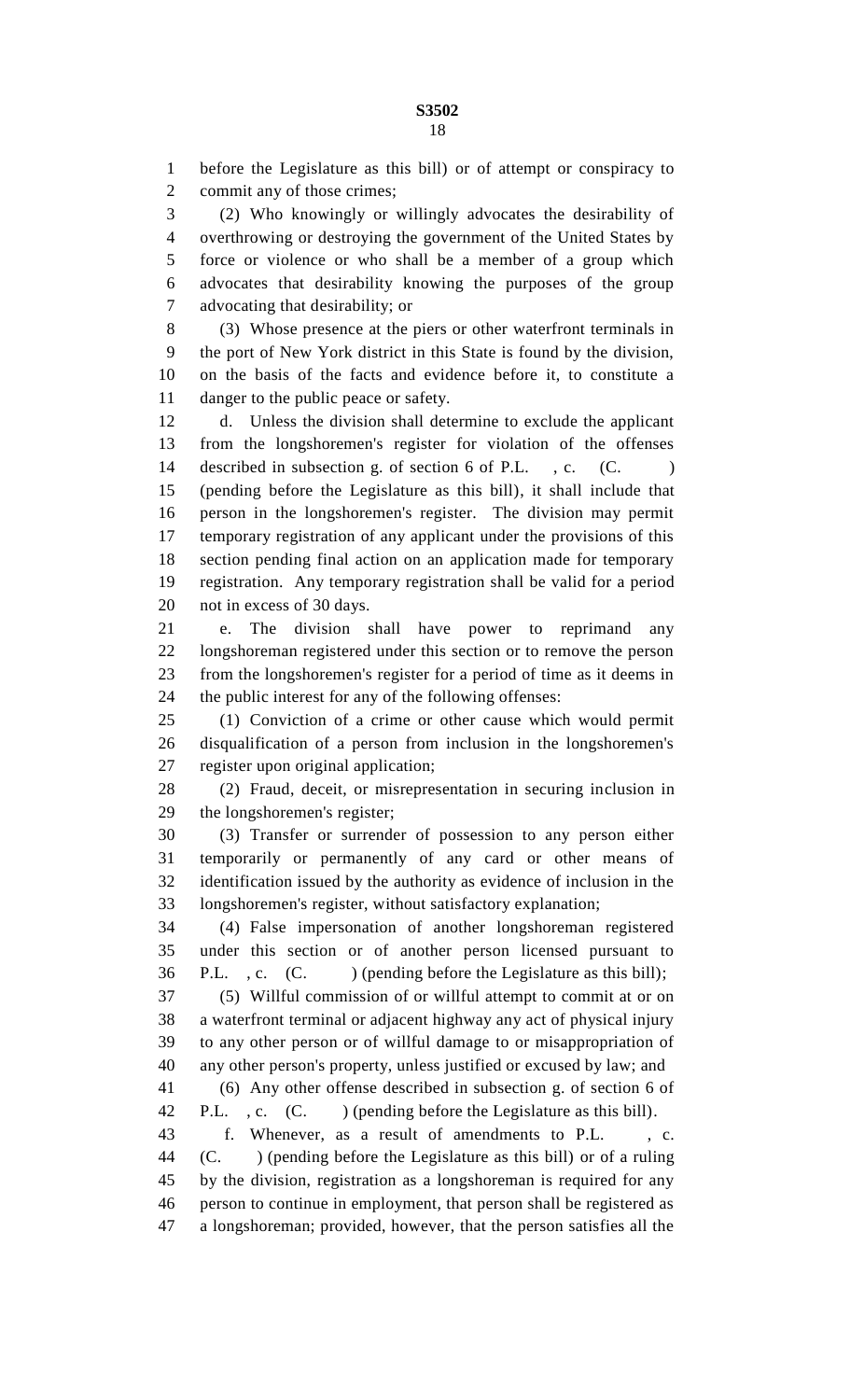1 other requirements of P.L., c. (C. ) (pending before the Legislature as this bill) for registration as a longshoreman.

 g. The division shall have the right to recover possession of any card or other means of identification issued as evidence of inclusion in the longshoremen's register in the event that the holder thereof has been removed from the longshoremen's register.

7 h. Nothing contained in P.L., c. (C. ) (pending before the Legislature as this bill) shall be construed to limit in any way 9 any labor rights reserved by P.L. , c. (C. ) (pending before the Legislature as this bill).

 9. (New section) a. The division shall, at regular intervals, remove from the longshoremen's register any person who shall have been registered for at least nine months and who shall have failed during the preceding six calendar months either to have worked as a longshoreman in the port of New York district in this State or to have applied for employment as a longshoreman at an employment information center established under section 16 of P.L. , c. (C. ) (pending before the Legislature as this bill) for the minimum number of days as shall have been established by the division pursuant to subsection b. of this section.

 b. On or before the first day of June following the date on 23 which P.L., c. (C.) (pending before the Legislature as this bill) becomes operative, and on or before each succeeding first day of June or December, the division shall, for the purposes of 26 P.L., c. (C. ) (pending before the Legislature as this bill), establish for the six-month period beginning on each date a minimum number of days and the distribution of the days during that period.

 c. In establishing any minimum number of days or period, the division shall consult with the collective bargaining representatives of stevedores and other employers of longshoremen in the port of New York district and with labor organizations representing longshoremen in the district.

 d. A longshoreman who has been removed from the longshoremen's register pursuant to subsection e. of section 8 of 37 P.L. , c. (C. ) (pending before the Legislature as this bill) may seek reinstatement upon fulfilling the same requirements as for initial inclusion in the longshoremen's register, but not before the expiration of one year from the date of removal, except that immediate reinstatement shall be made upon proper showing that the registrant's failure to work or apply for work for the minimum number of days, described in subsection c. of this section, was caused by the fact that the registrant was engaged in the military service of the United States or was incapacitated by ill health, physical injury, or other good cause.

 e. Notwithstanding any other provision of P.L. , c. (C. ) (pending before the Legislature as this bill), the division shall at any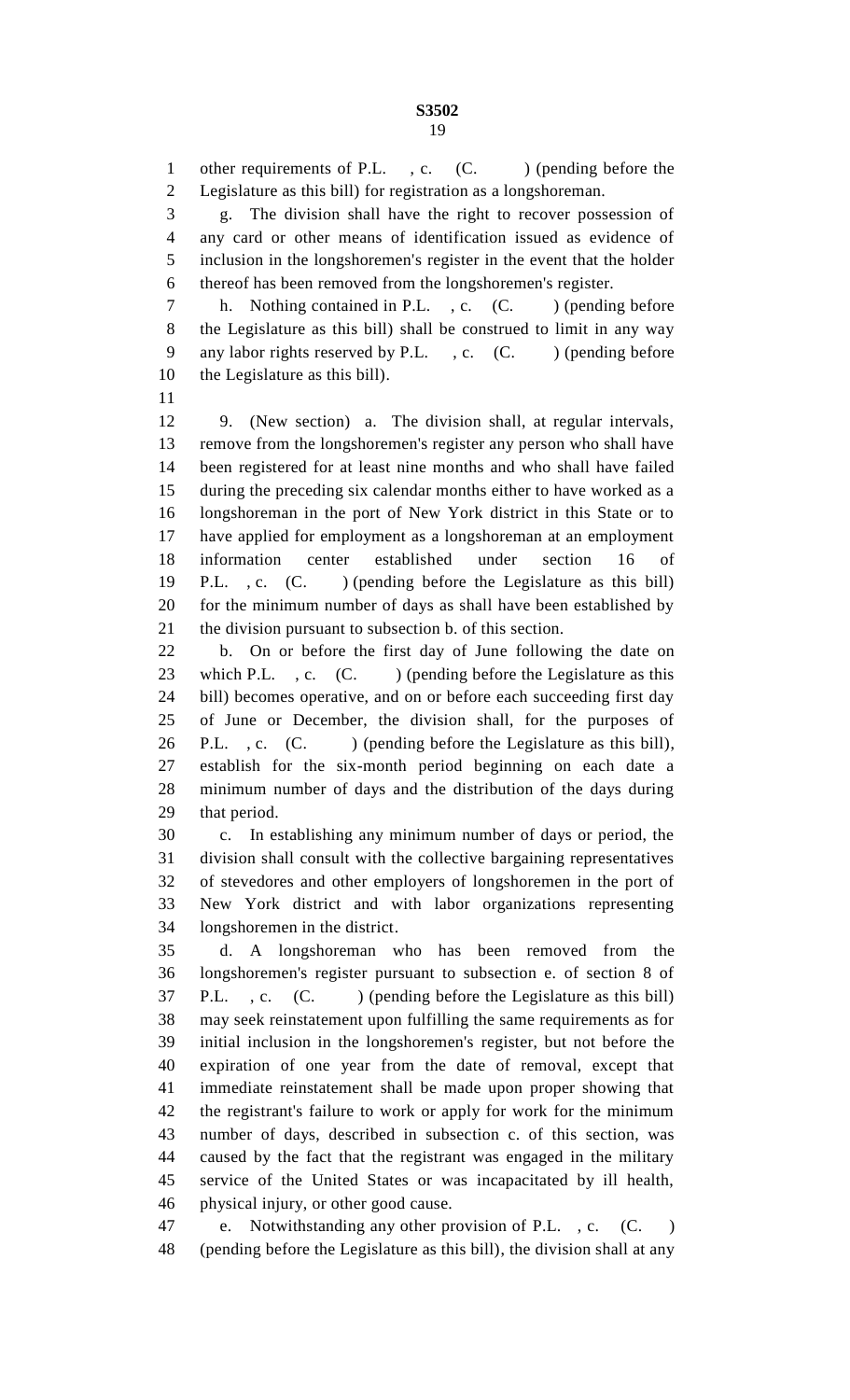time have the power to register longshoremen on a temporary basis 2 to meet special or emergency needs.

- 
- 

 10. (New section) Notwithstanding any other provisions of 5 P.L., c. (C. ) (pending before the Legislature as this bill), the division shall have the power to remove from the longshoremen's register any person, including a person registered as longshoremen for less than nine months, who shall have failed to have worked as a longshoreman in the port of New York district in this State for a minimum number of days during a period of time as shall have been established by the division. In administering this section, the division, in its discretion, may count applications for employment as a longshoreman at an employment information 14 center established pursuant to section 16 of P.L., c. (C.) (pending before the Legislature as this bill) as constituting actual work as a longshoreman, provided, however, that the division shall count as actual work the compensation received by any longshoreman pursuant to the guaranteed wage provisions of any collective bargaining agreement relating to longshoremen. Prior to the commencement of any period of time established by the division pursuant to this section, the division shall establish for that period the minimum number of days of work required and the distribution of days during that period and shall also determine whether or not application for employment as a longshoreman shall be counted as constituting actual work as a longshoreman. The division may classify longshoremen according to length of service as a longshoreman and develop other criteria as may be reasonable and 28 necessary to carry out the provisions of P.L., c. (C.) (pending before the Legislature as this bill). The division shall have the power to vary the requirements of this section with respect to their application to the various classifications of longshoremen. In administering this section, the division shall observe the standards set forth in section 2 of P.L.1966, c.18 (C.32:23-114), as that section shall have been amended through the enactment of P.L.1999, c.206. Nothing in this section shall be construed to modify, limit, or restrict in any way any of the rights protected by 37 section 23 of P.L., c. (C.) (pending before the Legislature as this bill).

 11. (New section) a. The division shall establish within the longshoremen's register a list of all qualified longshoremen eligible, as hereinafter provided, for employment as checkers in the port of New York district in this State. A person shall not act as a checker within the port of New York district in this State unless at the time the person is included in the longshoremen's register as a checker, and a person shall not employ another to work as a checker within the port of New York district in this State unless at the time such other person is included in the longshoremen's register as a checker.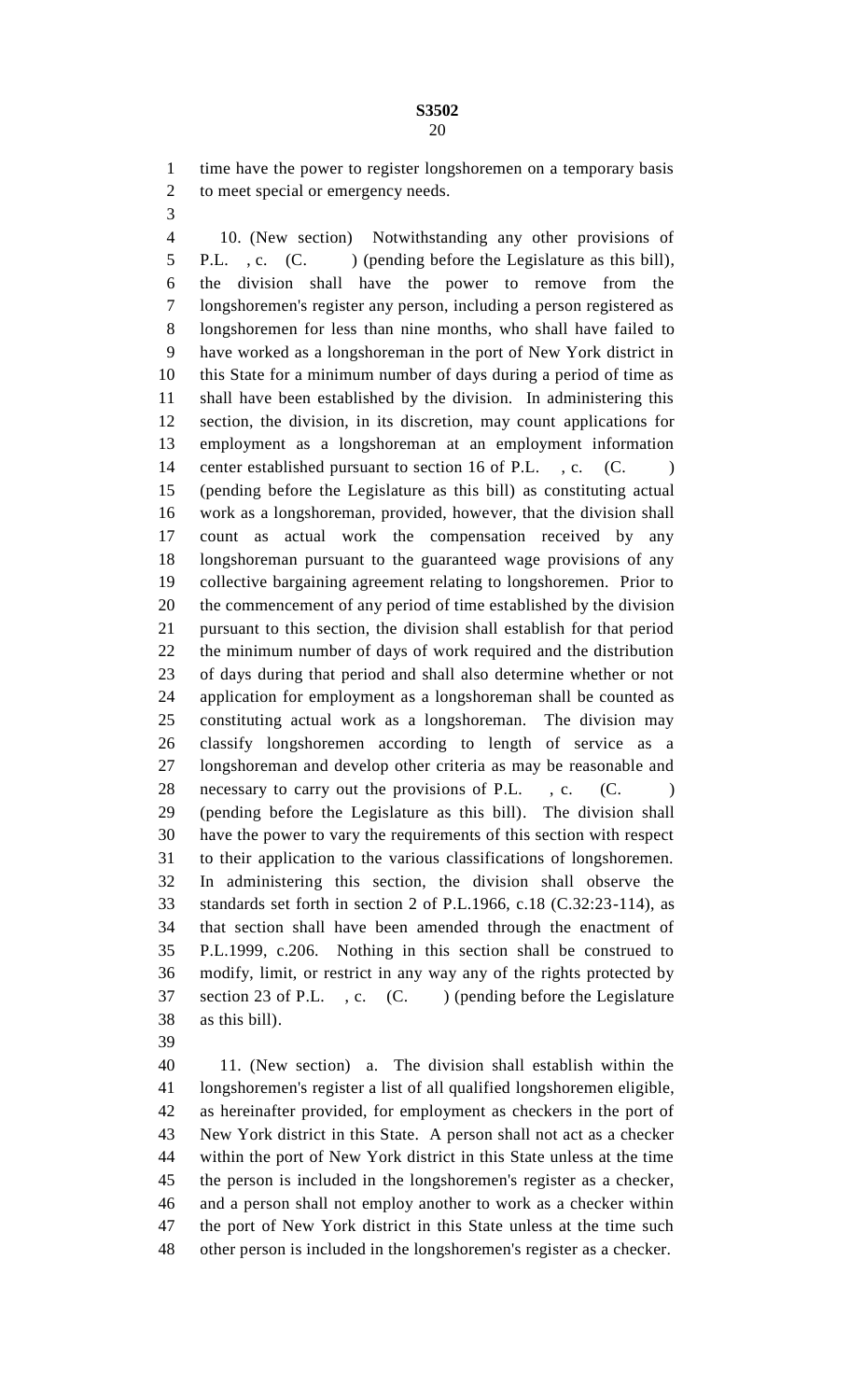b. Any person applying for inclusion in the longshoremen's register as a checker shall file at a place and in a manner as the division shall designate a written statement, signed, and verified by the applicant, setting forth the following:

 (1) The full name, residence, place and date of birth, and social security number of the applicant;

 (2) The present and previous occupations of the applicant, including the places where the applicant was employed and the names of the applicant's employers; and

 (3) Any further facts and evidence as may be required by the authority to ascertain the character, integrity, and identity of the applicant.

 c. A person shall not be included in the longshoremen's register as a checker:

 (1) Unless the division shall be satisfied that the applicant possesses good character and integrity;

 (2) If the applicant has, without subsequent pardon, been convicted by a court of the United States or any State or territory thereof, of the authority of, or the attempt or conspiracy to commit treason, murder, manslaughter, or any of the following offenses: illegally using, carrying or possessing a pistol or other dangerous weapon; making or possessing burglar's instruments; buying or receiving stolen property; unlawful entry of a building; aiding an escape from prison; unlawfully possessing, possessing with intent to distribute, sale or distribution of a controlled dangerous substance or a controlled dangerous substance analog; petty larceny, where the evidence shows the property was stolen from a vessel, pier or 28 other waterfront terminal; or a violation of P.L., c. (C.) (pending before the Legislature as this bill). An applicant ineligible for inclusion in the longshoremen's register as a checker by reason of a conviction may submit satisfactory evidence to the division that the applicant has for a period of not less than five years, measured as hereinafter provided, and up to the time of application, so acted as to warrant inclusion in the longshoremen's register as a checker, in which event the division may, in its discretion, issue an order removing the applicant's ineligibility. The five-year period shall be measured either from the date of payment of any fine imposed upon that person or the suspension of sentence or from the date of the person's unrevoked release from custody by parole, commutation, or termination of sentence; or

 (3) If the applicant knowingly or willfully advocates the desirability of overthrowing or destroying the government of the United States by force or violence or shall be a member of a group which advocates that desirability, knowing the purposes of the group advocating that desirability.

 d. When the application shall have been examined and further inquiry and investigation made as the division shall deem proper and when the division shall be satisfied therefrom that the applicant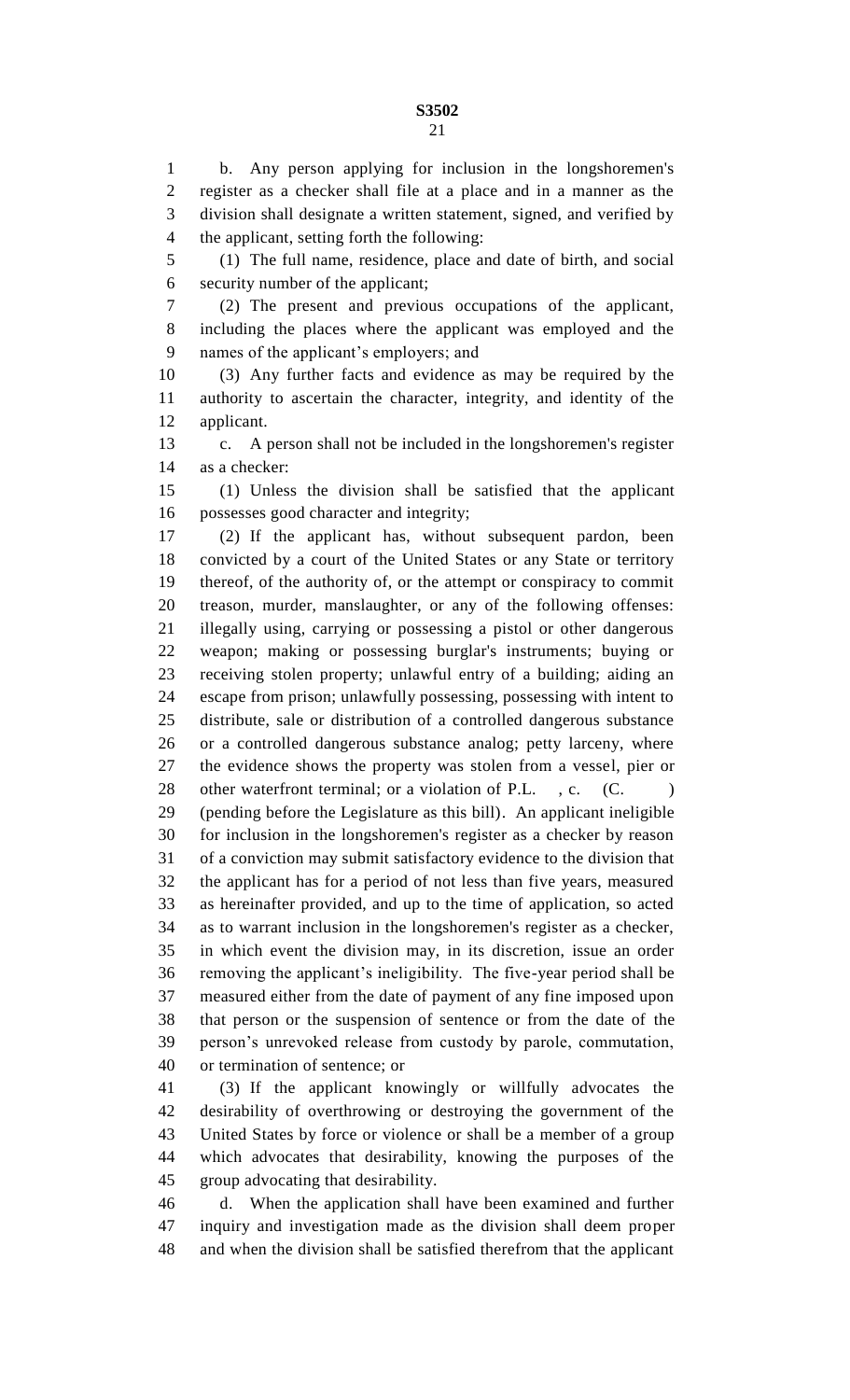possesses the qualifications and requirements prescribed by this section, the division shall include the applicant in the longshoremen's register as a checker. The division may permit temporary registration as a checker to any applicant under this section pending final action on an application made for temporary registration, under the terms and conditions as the division may prescribe, which shall be valid for a period to be fixed by the division, not in excess of six months.

 e. The division shall have power to reprimand any checker registered under this section or to remove the person from the longshoremen's register as a checker for a period of time as the division deems in the public interest for any of the following offenses:

 (1) Conviction of a crime or other cause which would permit disqualification of the person from inclusion in the longshoremen's register as a checker upon original application;

 (2) Fraud, deceit, or misrepresentation in securing inclusion in the longshoremen's register as a checker or in the conduct of the registered activity;

20 (3) Violation of any of the provisions of P.L., c. (C. ) (pending before the Legislature as this bill);

 (4) Unlawfully possessing, possessing with intent to distribute, sale, or distribution of a controlled dangerous substance or a controlled dangerous substance analog;

 (5) Inducing or otherwise aiding or abetting any person to 26 violate the terms of P.L., c. (C.) (pending before the Legislature as this bill);

 (6) Paying, giving, causing to be paid or given, or offering to pay or give to any person any valuable consideration to induce the 30 other person to violate any provision of P.L., c. (C.) (pending before the Legislature as this bill) or to induce any public officer, agent, or employee to fail to perform the person's duty 33 under P.L., c. (C.) (pending before the Legislature as this bill);

(7) Consorting with known criminals for an unlawful purpose;

 (8) Transfer or surrender of possession to any person either temporarily or permanently of any card or other means of identification issued by the division as evidence of inclusion in the longshoremen's register without satisfactory explanation; or

 (9) False impersonation of another longshoreman or of another 41 person licensed under P.L., c. (C.) (pending before the Legislature as this bill).

 f. The division shall have the right to recover possession of any card or other means of identification issued as evidence of inclusion in the longshoremen's register as a checker in the event that the holder thereof has been removed from the longshoremen's register as a checker.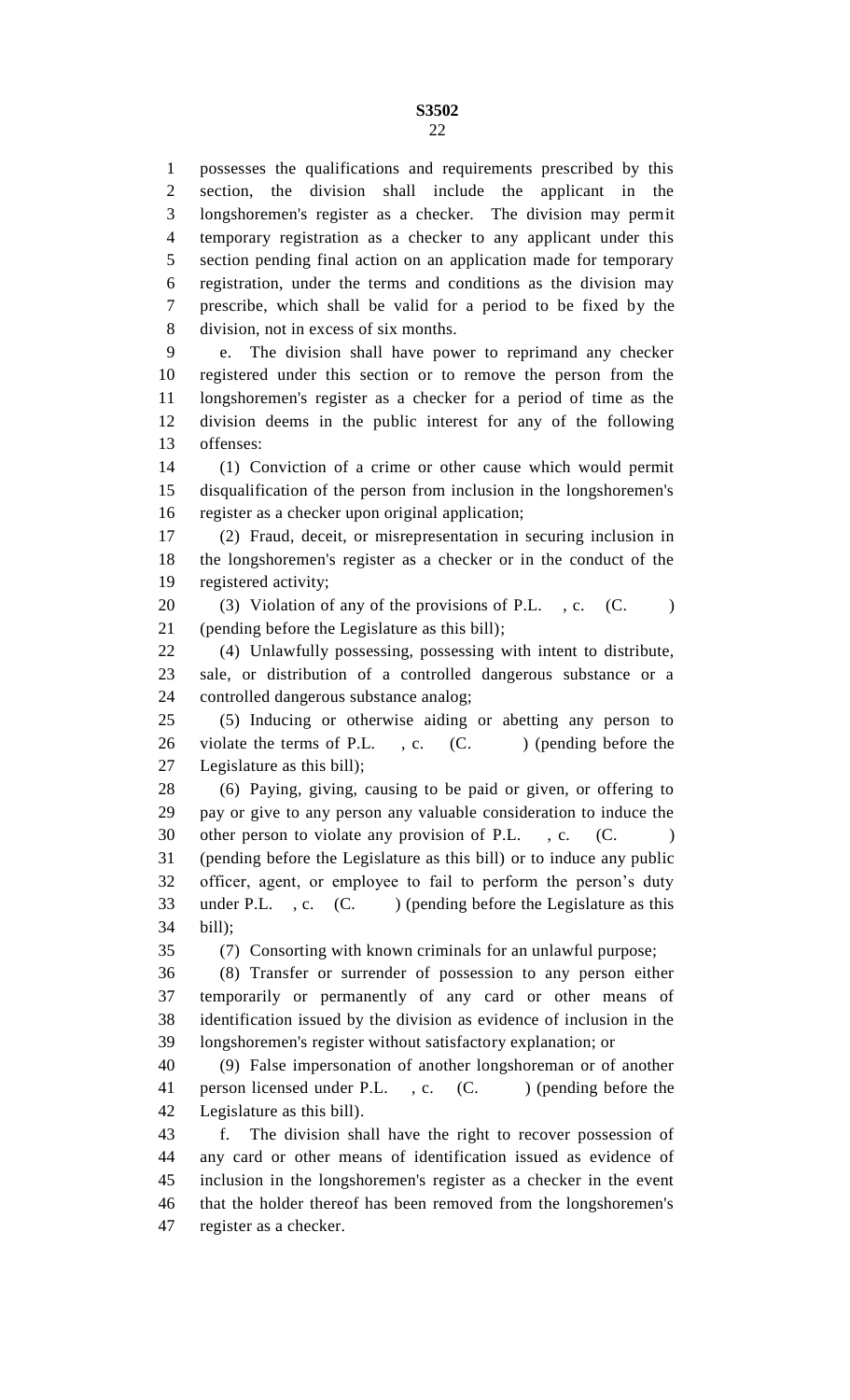g. Nothing contained in this section shall be construed to limit 2 in any way any rights of labor reserved by section 23 of P.L. c. (C. ) (pending before the Legislature as this bill). 12. (New section) The division shall accept applications for inclusion in the longshoremen's register upon: a. the joint recommendation in writing of stevedores and other employers of longshoremen in the port of New York district in this State, acting through their representative for the purposes of collective bargaining with a labor organization representing the longshoremen in the district, and that labor organization; or b. the petition in writing of a stevedore or other employer of longshoremen in the port of New York district in this State which does not have a representative for the purposes of collective bargaining with a labor organization representing those longshoremen. 13. (New section) a. A person shall not act as a port watchman within the port of New York district in this State without first having obtained a license from the division, and a person shall not employ a port watchman who is not so licensed. b. A license to act as a port watchman shall be issued only upon written application, duly verified, which shall state the following: (1) The full name, residence, business address, if any, place, and date of birth, and social security number of the applicant; (2) The present and previous occupations of the applicant, including the places where the applicant was employed and the names of the applicant's employers; (3) The citizenship of the applicant and, if the person is a naturalized citizen of the United States, the court and date of naturalization; and (4) Any further facts and evidence as may be required by the division to ascertain the character, integrity, and identity of the applicant. c. A port watchman license shall not be granted: (1) Unless the division shall be satisfied that the applicant possesses good character and integrity; (2) If the applicant has, without subsequent pardon, been convicted by a court of the United States or of any State or territory thereof of the authority of, or the attempt or conspiracy to commit, treason, murder, manslaughter or any of the offenses described in 43 subsection g. of section 6 of P.L., c. (C. ) (pending before the Legislature as this bill); (3) Unless the applicant shall meet reasonable standards of physical and mental fitness for the discharge of a port watchman's duties as may from time to time be established by the division;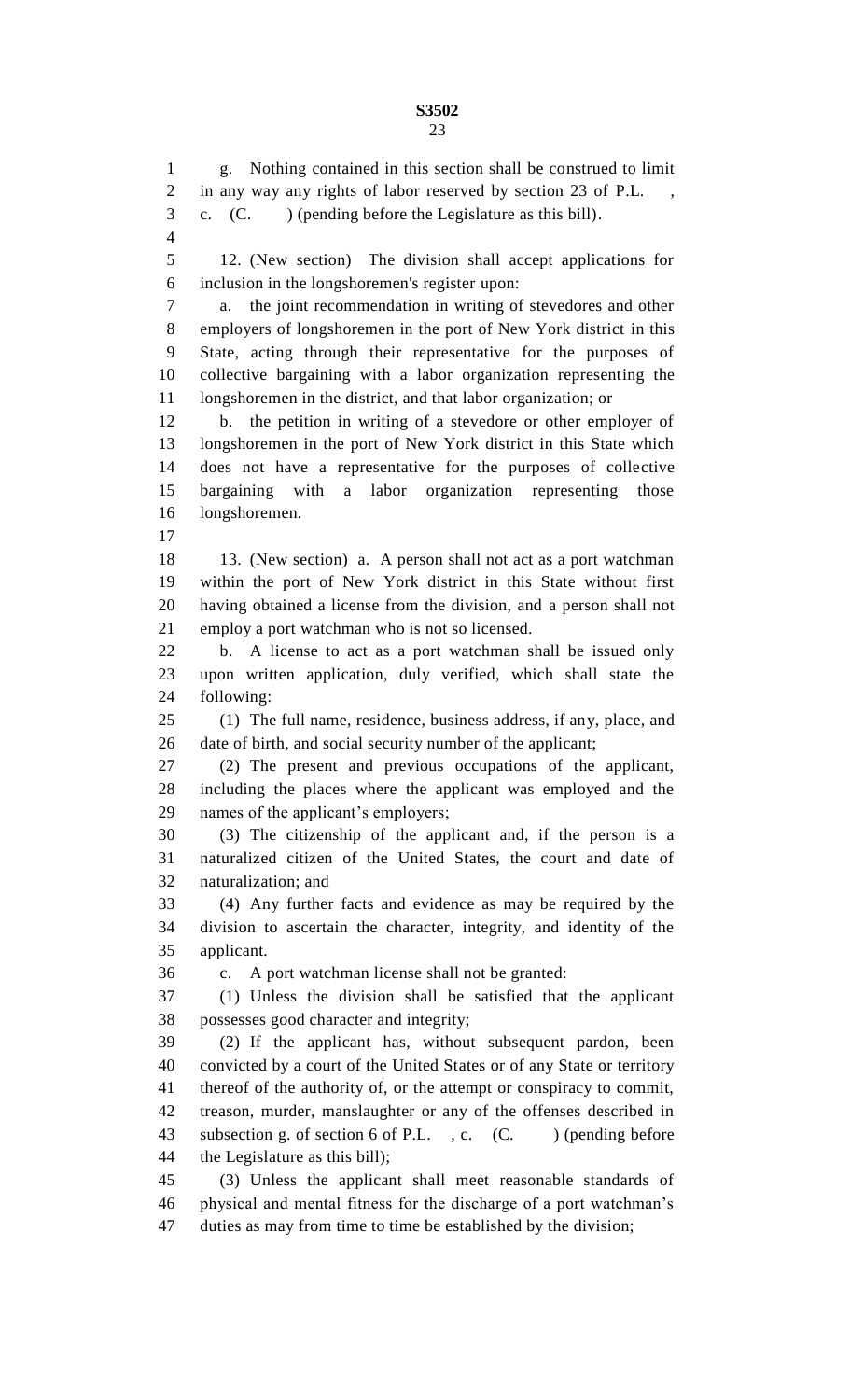(4) If the applicant shall be a member of any labor organization which represents longshoremen or pier superintendents or hiring 3 agents; but nothing in P.L., c. (C.) (pending before the Legislature as this bill) shall be deemed to prohibit port watchmen from being represented by a labor organization or organizations which do not also represent longshoremen or pier superintendents or hiring agents. The American Federation of Labor, the Congress of Industrial Organizations (AFL-CIO) and any other similar federation, congress, or other organization of national or international occupational or industrial labor organizations shall not be considered a labor organization which represents longshoremen or pier superintendents or hiring agents within the meaning of this section although one of the federated or constituent labor organizations thereof may represent longshoremen or pier superintendents or hiring agents;

 (5) If the applicant knowingly or willfully advocates the desirability of overthrowing or destroying the government of the United States by force or violence or shall be a member of a group which advocates that desirability, knowing the purposes of the group's advocacy.

 d. When the application shall have been examined and further inquiry and investigation made as the division shall deem proper and when the authority shall be satisfied therefrom that the applicant possesses the qualifications and requirements prescribed in this section and regulations issued pursuant thereto, the division shall issue and deliver a license to the applicant. The division may issue a temporary permit to any applicant for a license under the provisions of this section pending final action on an application made for that license. Any temporary permit shall be valid for a period not in excess of 30 days.

 e. A license granted pursuant to this section shall continue for a term of three years. A license may be renewed by the division for successive three-year periods upon fulfilling the same requirements established in this section for an original application.

 f. Notwithstanding any provision of this section, a license to act as a port watchman shall continue indefinitely and need not be renewed, provided that the licensee shall, as required by the division:

 (1) Submit to a medical examination and meet the physical and mental fitness standards may be established by the division;

(2) Complete a refresher course of training; and

(3) Submit supplementary personal history information.

 g. Any license issued pursuant to this section may be revoked or suspended for a period as the division deems in the public interest or the licensee thereunder may be reprimanded for any of the following offenses: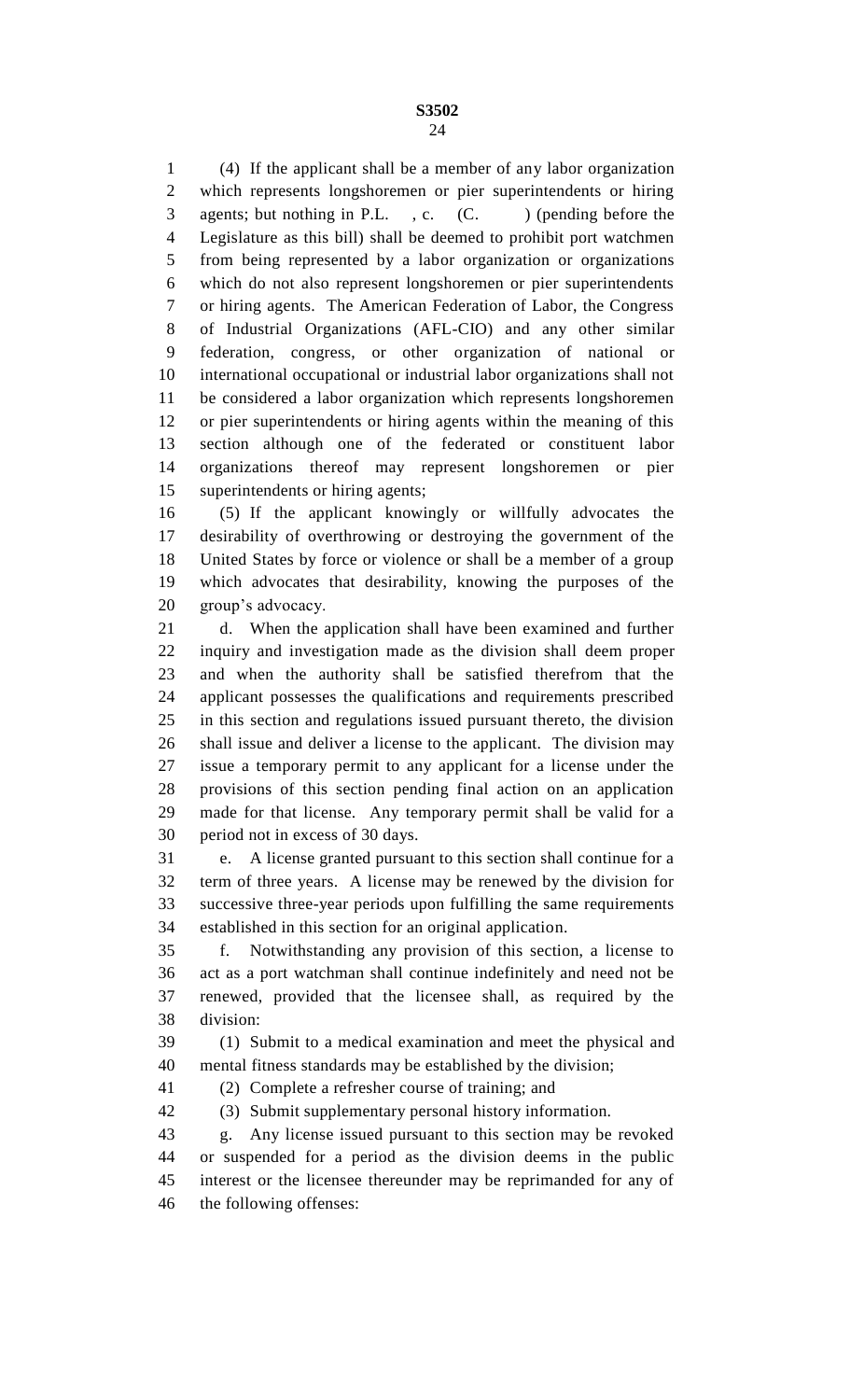(1) Conviction of a crime or other cause which would permit or require the holder's disqualification from receiving a license upon original application;

 (2) Fraud, deceit, or misrepresentation in securing the license; and

 (3) Any other offense described in subsection g. of section 6 of P.L. , c. (C. ) (pending before the Legislature as this bill).

 h. The division shall, at regular intervals, cancel the license or temporary permit of a port watchman who has failed during the preceding 12 months to work as a port watchman in the port of New York district in this State a minimum number of hours as established by the division, except that the division shall immediately restore the license or temporary permit upon a proper showing that the failure to so work was caused by the fact that the licensee or permit holder was engaged in the military service of the United States or was incapacitated by ill health, physical injury, or other good cause.

 i. Any port watchman ineligible for a license by reason pursuant to this section may petition for and the division may issue an order removing the ineligibility. A petition for an order to remove an ineligibility may be made to the division before or after 22 the hearing required by section 14 of P.L. , c.  $(C.$  ) (pending before the Legislature as this bill).

 14. (New section) a. The division shall not deny any application for a license or registration without giving the applicant or prospective licensee reasonable prior notice and an opportunity to be heard at a hearing conducted by the division.

 b. Any application for a license or for inclusion in the longshoremen's register, and any license issued or registration made, may be denied, revoked, cancelled, or suspended as the case may be, only in the manner prescribed in this section.

 c. The division may on its own initiative or on complaint of any person, including any public official or agency, institute proceedings to revoke, cancel, or suspend any license or registration after a hearing at which the licensee or registrant and any person making a complaint shall be given an opportunity to be heard, provided that any order of the division revoking, cancelling, or suspending any license or registration shall not become effective until 15 days subsequent to the serving of notice thereof upon the licensee or registrant unless in the opinion of the division the continuance of the license or registration for that period would be inimical to the public peace or safety. The hearing shall be held in a manner and upon notice as may be prescribed by the rules of the division, but the notice shall be of not less than 10 days and shall state the nature of the complaint.

 d. Pending the determination of a hearing pursuant to this section, the division may temporarily suspend a license or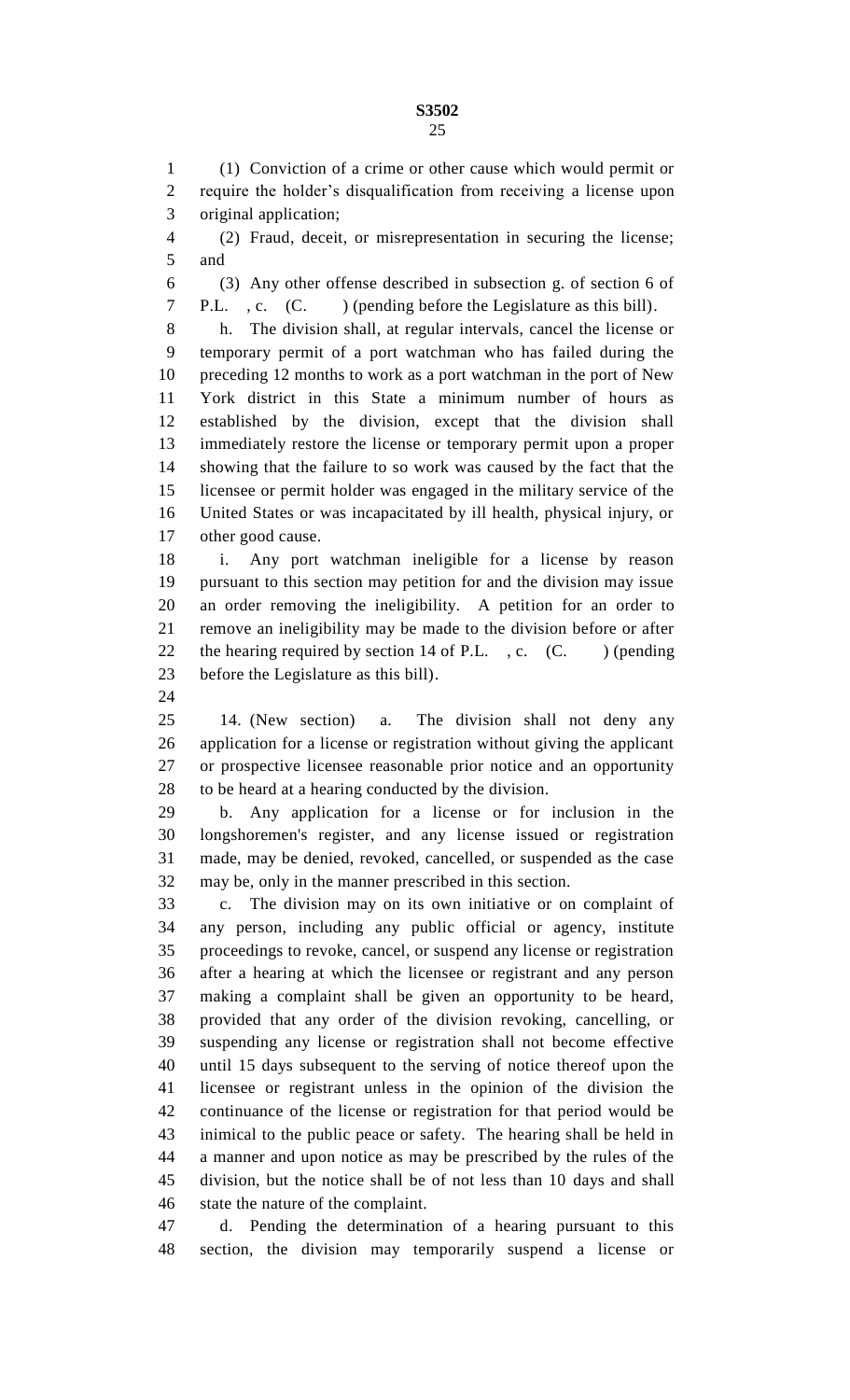registration if, in the opinion of the division, the continuance of the license or registration for that 15-day period, pursuant to subsection

c. of this section, is inimical to the public peace or safety.

 e. The division, or a member, officer, employee, or agent of the division as may be designated by the division for such purpose, shall have the power to issue subpoenas to compel the attendance of witnesses and the giving of testimony or production of other evidence and to administer oaths in connection with a hearing. It shall be the duty of the division or of any member, officer, employee, or agent of the division designated by the division for that purpose to issue subpoenas at the request of and upon behalf of the licensee, registrant, or applicant. The person conducting the hearing on behalf of the division shall not be bound by common law or statutory rules of evidence or by technical or formal rules of procedure in conducting the hearing.

 f. Upon the conclusion of the hearing, the division shall take action upon the findings and determination as the division deems proper and shall execute an order carrying its findings into effect. The action in the case of an application for a license or registration shall be the granting or denial thereof. The action in the case of a licensee shall be revocation of the license or suspension thereof for a fixed period or reprimand or a dismissal of the charges. The action in the case of a registered longshoreman shall be dismissal of the charges, reprimand, or removal from the longshoremen's register for a fixed period or permanently.

 g. The action of the division, in denying any application for a license or in refusing to include any person in the longshoremen's 28 register established pursuant to section 8 of P.L., c. (C.) (pending before the Legislature as this bill), or in suspending or revoking a license or removing any person from the longshoremen's register or in reprimanding a licensee, or registrant, shall be subject to judicial review by a proceeding instituted in this State at the instance of the applicant, licensee, or registrant in the manner provided by State law for review of the final decision or action of an administrative agency of the State; provided, however, that notwithstanding any other provision of law, the court shall have power to stay for not more than 30 days an order of the division suspending or revoking a license or removing a longshoreman from the longshoremen's register.

 15. (New section) a. At hearings conducted by the division, 42 pursuant to section 14 of P.L., c. (C. ) (pending before the Legislature as this bill), applicants, prospective licensees, licensees, and registrants shall have the right to be accompanied and represented by counsel.

 b. After the conclusion of a hearing but prior to the making of an order by the division, a hearing may, upon petition and in the discretion of the hearing officer, be reopened for the presentation of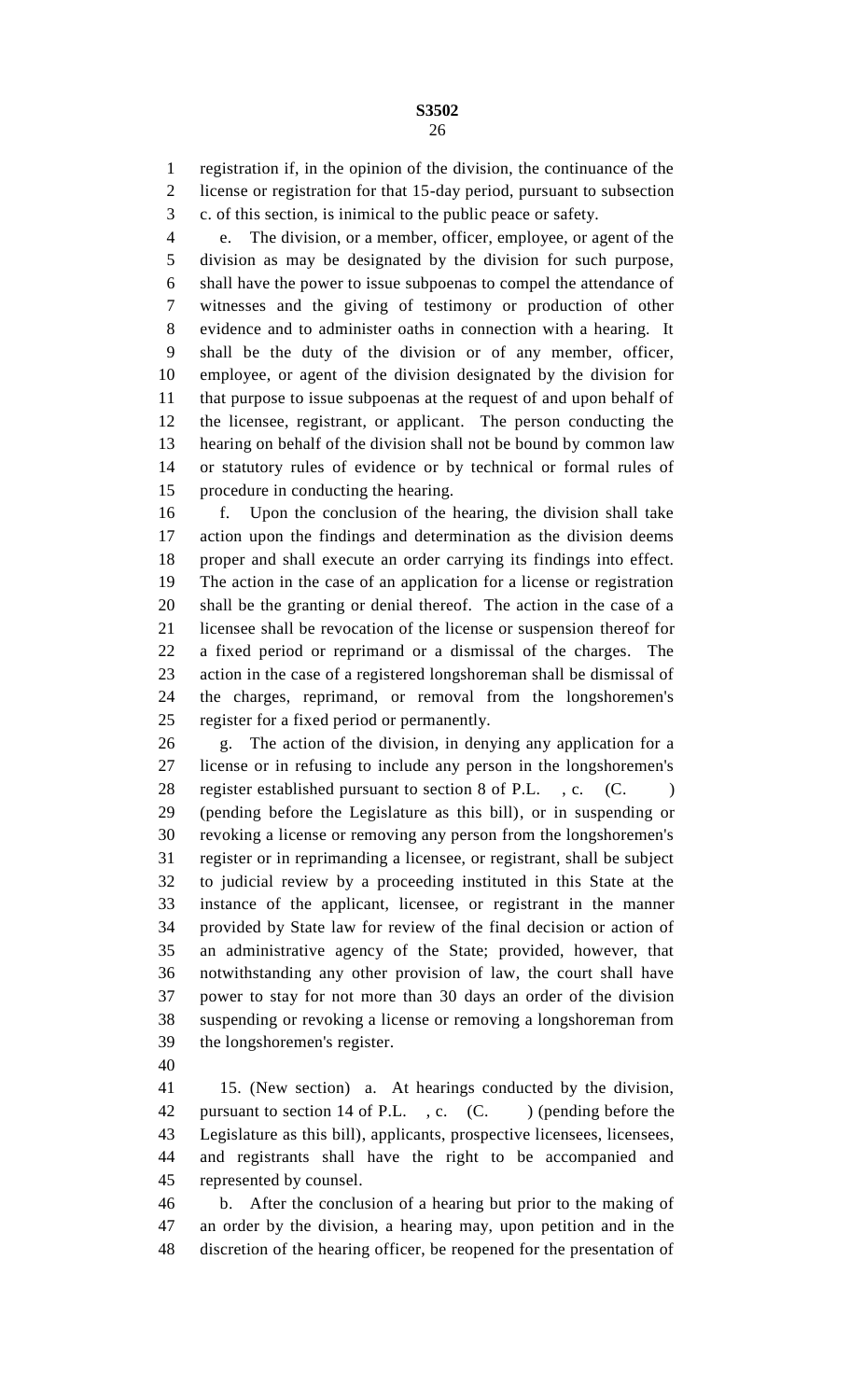additional evidence. A petition to reopen the hearing shall state in detail the nature of the additional evidence, together with the reasons for the failure to submit such evidence prior to the conclusion of the hearing. The division may upon its own motion and upon reasonable notice reopen a hearing for the presentation of additional evidence. Upon petition, after the making of an order of the division, rehearing may be granted in the discretion of the division. A petition for rehearing shall state in detail the grounds upon which the petition is based and shall separately set forth each error of law and fact alleged to have been made by the division in its determination, together with the facts and arguments in support thereof. The petition shall be filed with the division not later than 30 days after service of the division's order, unless the division for good cause shown shall otherwise direct. The division may upon its own motion grant a rehearing after the making of an order.

 16. (New section) a. The division is hereby designated on its own behalf or as agent of the State of New Jersey, as provided by the act of Congress of the United States, effective June 6, 1933, entitled "An act to provide for the establishment of a national employment system and for co-operation with the states in the promotion of such system and for other purposes," as amended, for the purpose of obtaining the benefits of that act of Congress as are necessary or appropriate to the establishment and operation of employment information centers authorized by this section.

 b. The division shall have all powers necessary to take steps to formulate plans and to execute projects related to the establishment and operation of employment information centers, as may be necessary to obtain any benefits for the operation of employment information centers in accomplishing the purposes of P.L. , c. (C. ) (pending before the Legislature as this bill).

 c. Any officer or agency designated by this State, pursuant to the act of June 6, 1933, as amended, is authorized and empowered, upon the request of the division and subject to its direction, to exercise the powers and duties conferred upon the division by the provisions of this section.

 d. The division shall establish and maintain one or more employment information centers within the port of New York district in this State at locations as the division may determine. A person shall not, directly or indirectly, hire any person for work as a longshoreman or port watchman within the port of New York district in this State, except through an employment information center as may be prescribed by the division. A person shall not accept any employment as a longshoreman or port watchman within the port of New York district in this State, except through an employment information center. At each employment information center, the division shall keep and exhibit the longshoremen's register and any other records the division shall determine to the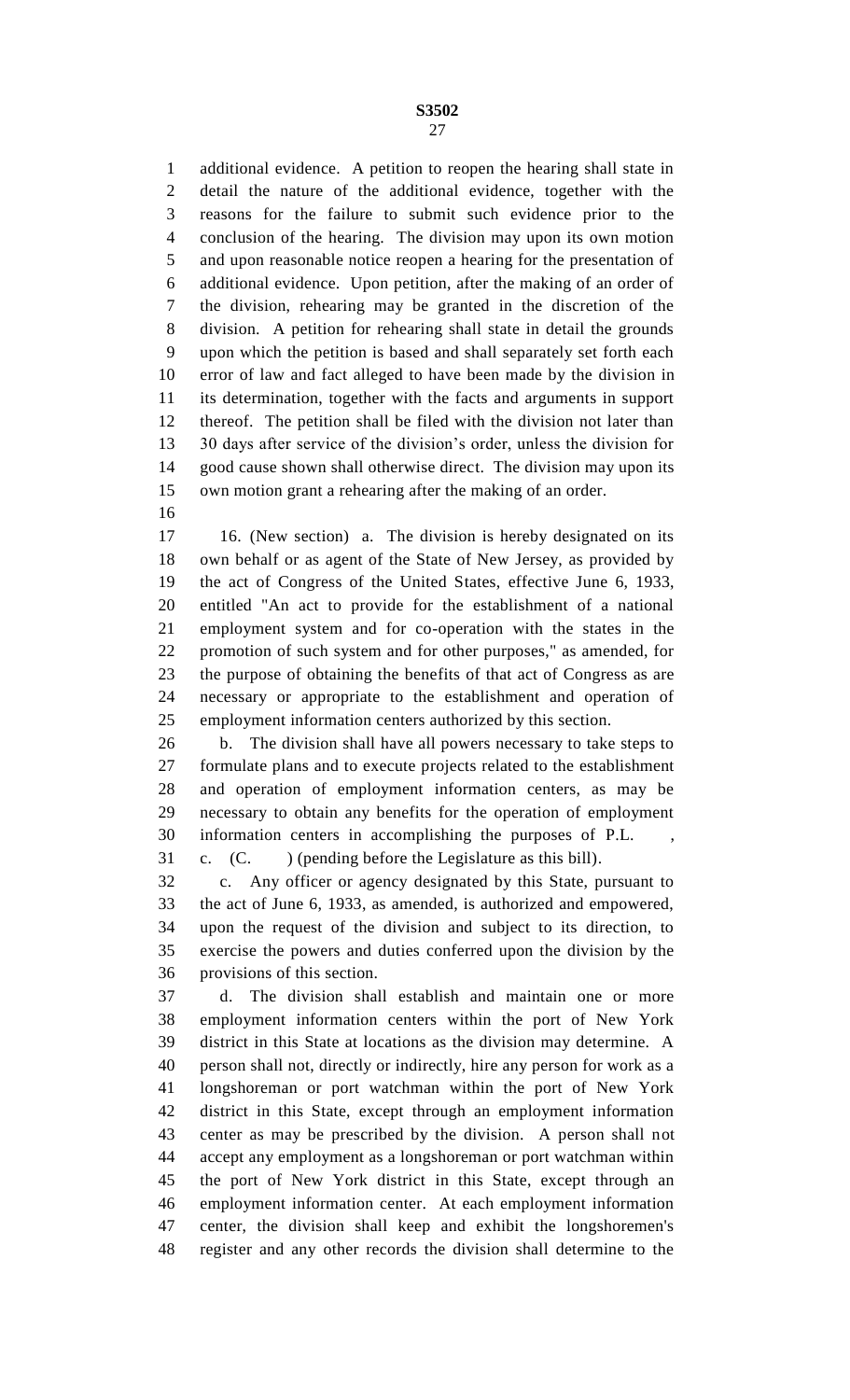end that longshoremen and port watchmen shall have the maximum information as to available employment at any time within the port of New York district in this State and that employers shall have an adequate opportunity to fill their requirements of registered longshoremen and port watchmen at all times.

 e. Every employer of longshoremen or port watchmen within the port of New York district in this State shall furnish information as may be required by the rules and regulations prescribed by the division with regard to the name of each person hired as a longshoreman or port watchman, the time and place of hiring, the time, place, and hours of work, and the compensation therefor.

 17. (New section) a. The division may designate one of the employment information centers it is authorized to establish and 15 maintain under section 16 of P.L., c. (C.) (pending before the Legislature as this bill) for the implementation of a telecommunications hiring system through which longshoremen and checkers may be hired and accept employment without any personal appearance at the center. The telecommunications hiring system shall incorporate hiring and seniority agreements between the employers of longshoremen and checkers and the labor organizations representing longshoremen and checkers in the port of New York district in this State, provided the agreements are not in 24 conflict with the provisions of P.L., c. (C.) (pending before the Legislature as this bill).

 b. The division shall permit employees of the management organizations representing employers of longshoremen and checkers in the port of New York district in this State, and of the labor organizations representing longshoremen and checkers in the port of New York district in this State, or of a joint board of these management and labor organizations, to participate in the operation of the telecommunications hiring system, if these employees are registered by the division as "telecommunications system controllers," with respect to the registration of checkers. A person shall not act as a "telecommunications system controller" unless that person is registered. An application for registration and a registration made or issued may be denied, revoked, cancelled, or suspended, as the case may be, only in the manner prescribed in 39 section 11 of P.L., c. (C.) (pending before the Legislature as this bill). Participation in the operation of the telecommunications hiring system shall be monitored by the division.

 c. The records, documents, tapes, discs, and other data compiled, collected or maintained by a management organization, a labor organization, and a joint board of these management and labor organizations pertaining to the telecommunications hiring system shall be available for inspection, investigation, and duplication by the division.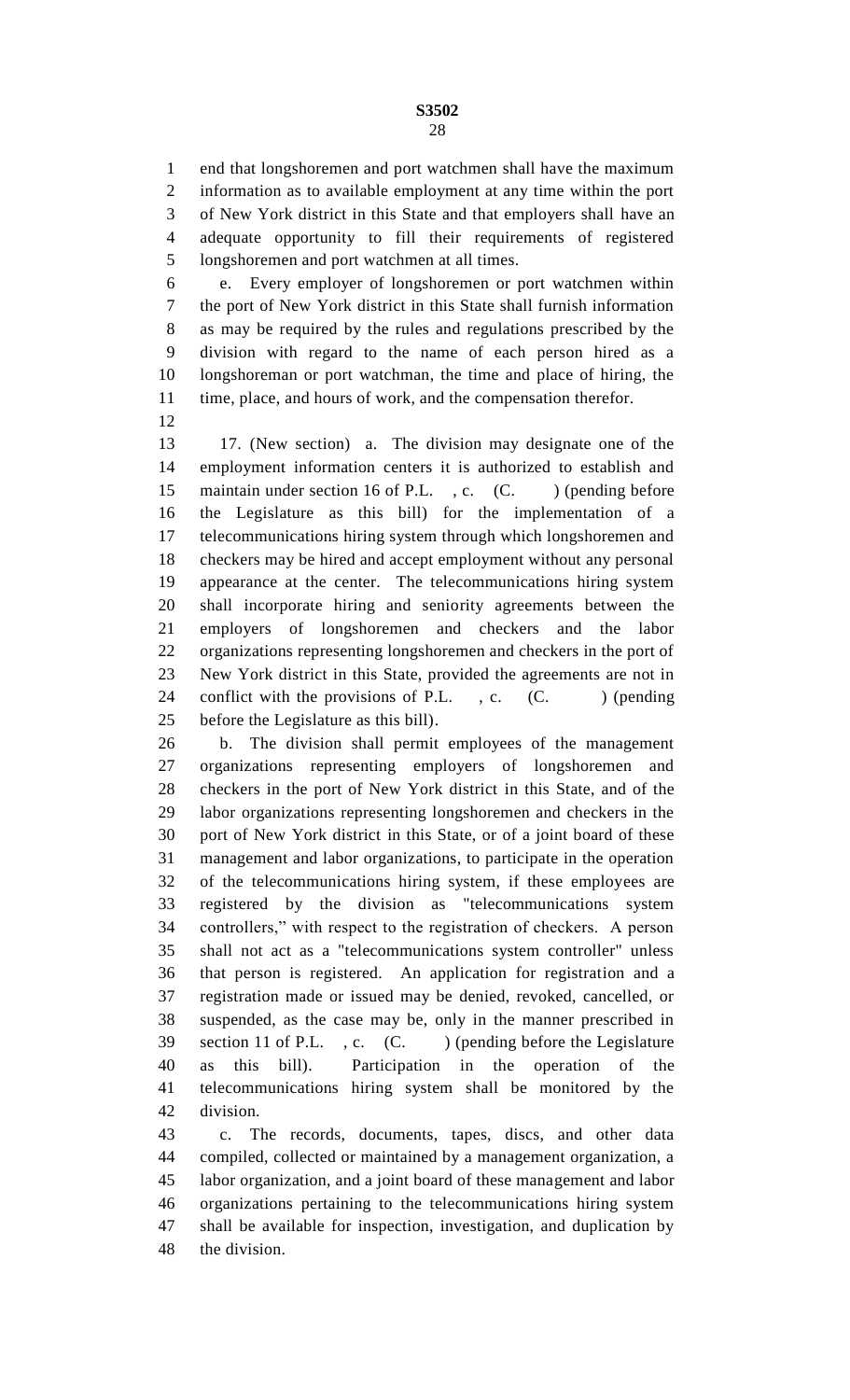18. (New section) In addition to the grounds elsewhere 2 established in P.L., c. (C.) (pending before the Legislature as this bill), the division may deny an application for a license or registration for any of the following:

 a. Conviction by a court of the United States or any State or territory thereof of coercion;

 b. Conviction by a court described in subsection a. of this section, after having been previously convicted by that court of any crime or of the offenses hereinafter set forth, or any of the following offenses: assault, malicious injury to property, malicious mischief, unlawful taking of a motor vehicle, corruption of employees or possession of illegal betting number slips;

 c. Fraud, deceit or misrepresentation in connection with any application or petition submitted to, or any interview, hearing or proceeding conducted by the division or commission;

16 d. Violation of any provision of P.L., c. (C. ) (pending before the Legislature as this bill) or commission of any offense thereunder;

 e. Refusal on the part of any applicant, or prospective licensee, or of any member, officer or stockholder required by section 7 of 21 P.L. , c. (C. ) (pending before the Legislature as this bill) to sign or be identified in an application for a stevedore license, to answer any material question or produce any material evidence in connection with the person's application or any application made on 25 the person's behalf for a license or registration pursuant to section 7 26 of P.L., c. (C.) (pending before the Legislature as this bill);

 f. Association with a person who has been identified by a federal, State, or local law enforcement agency as a member or associate of an organized crime group, a terrorist group, or a career offender cartel, or who is a career offender, under circumstances where that association creates a reasonable belief that the participation of the applicant in any activity required to be licensed 34 or registered under P.L., c. (C. ) (pending before the Legislature as this bill) would be inimical to the purposes of 36 P.L., c. (C.) (pending before the Legislature as this bill); or

 g. Conviction of a racketeering activity or knowing association with a person who has been convicted of a racketeering activity by a court of the United States, or any State or territory thereof under circumstances where that association creates a reasonable belief that the participation of the applicant in any activity required to be 43 licensed or registered under P.L., c. (C. ) (pending before the Legislature as this bill) would be inimical to the purposes of 45 P.L., c. (C. ) (pending before the Legislature as this bill). 

 19. (New section) In addition to the grounds elsewhere set forth 48 in P.L., c. (C.) (pending before the Legislature as this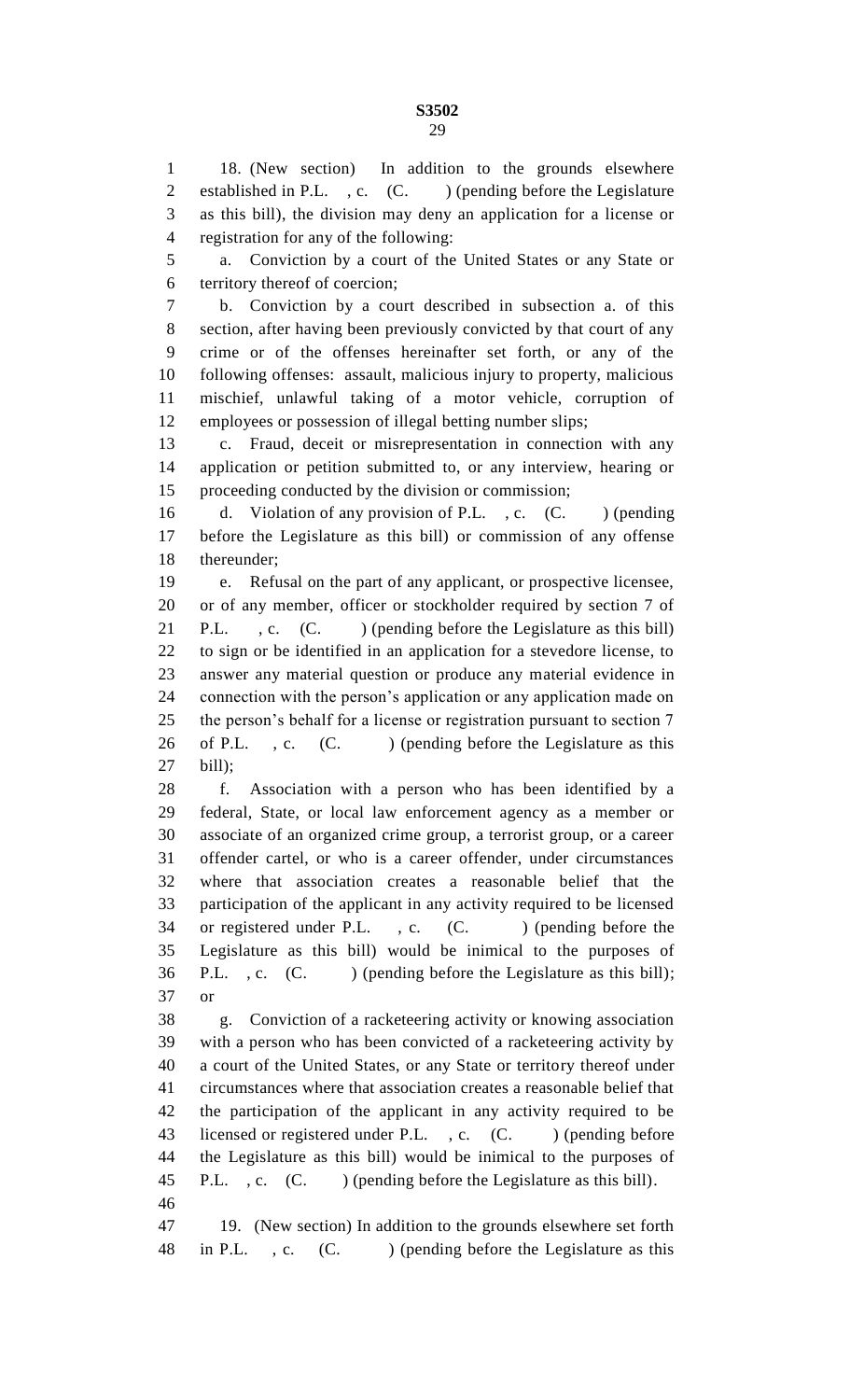bill), any license or registration issued or made pursuant thereto may be revoked or suspended for a period as the division deems in the public interest or the licensee or registrant may be reprimanded, for:

 a. Conviction of any crime or offense in relation to illegal gambling, bookmaking, or similar crimes or offenses if the crime or offense was committed at or on a pier or other waterfront terminal or within 500 feet thereof;

 b. Willful authority of, or willful attempt to commit at or on a waterfront terminal or adjacent highway, any act of physical injury to any other person or of willful damage to or misappropriation of any other person's property, unless justified or excused by law;

 c. Receipt or solicitation of anything of value from any person other than a licensee's or registrant's employer as consideration for the selection or retention for employment of a licensee or registrant; d. Coercion of a licensee or registrant by threat of discrimination or violence or economic reprisal, to make purchases 18 from or to utilize the services of any person;

 e. Refusal to answer any material question or produce any evidence lawfully required to be answered or produced at any investigation, interview, hearing, or other proceeding conducted by 22 the division pursuant to section 14 of P.L., c. (C. (pending before the Legislature as this bill), or, if the refusal is accompanied by a valid plea of privilege against self-incrimination, refusal to obey an order to answer the question or produce any evidence made by the division pursuant to section 14 of P.L. , c. (C. ) (pending before the Legislature as this bill); or

 f. Association with a person who has been identified by a federal, State, or local law enforcement agency as a member or associate of an organized crime group, a terrorist group, or a career offender cartel, or who is a career offender, under circumstances where that association creates a reasonable belief that the participation of the licensee or registrant in any activity required to 34 be licensed or registered under P.L., c. (C. ) (pending before the Legislature as this bill) would be inimical to the purposes 36 of P.L., c. (C.) (pending before the Legislature as this bill); or

 g. Conviction of a racketeering activity or knowing association with a person who has been convicted of a racketeering activity by a court of the United States, or any State, or territory thereof under circumstances where that association creates a reasonable belief that the participation of the licensee or registrant in any activity required 43 to be licensed or registered under P.L., c. (C. ) (pending before the Legislature as this bill) would be inimical to the purposes 45 of P.L., c. (C.) (pending before the Legislature as this bill).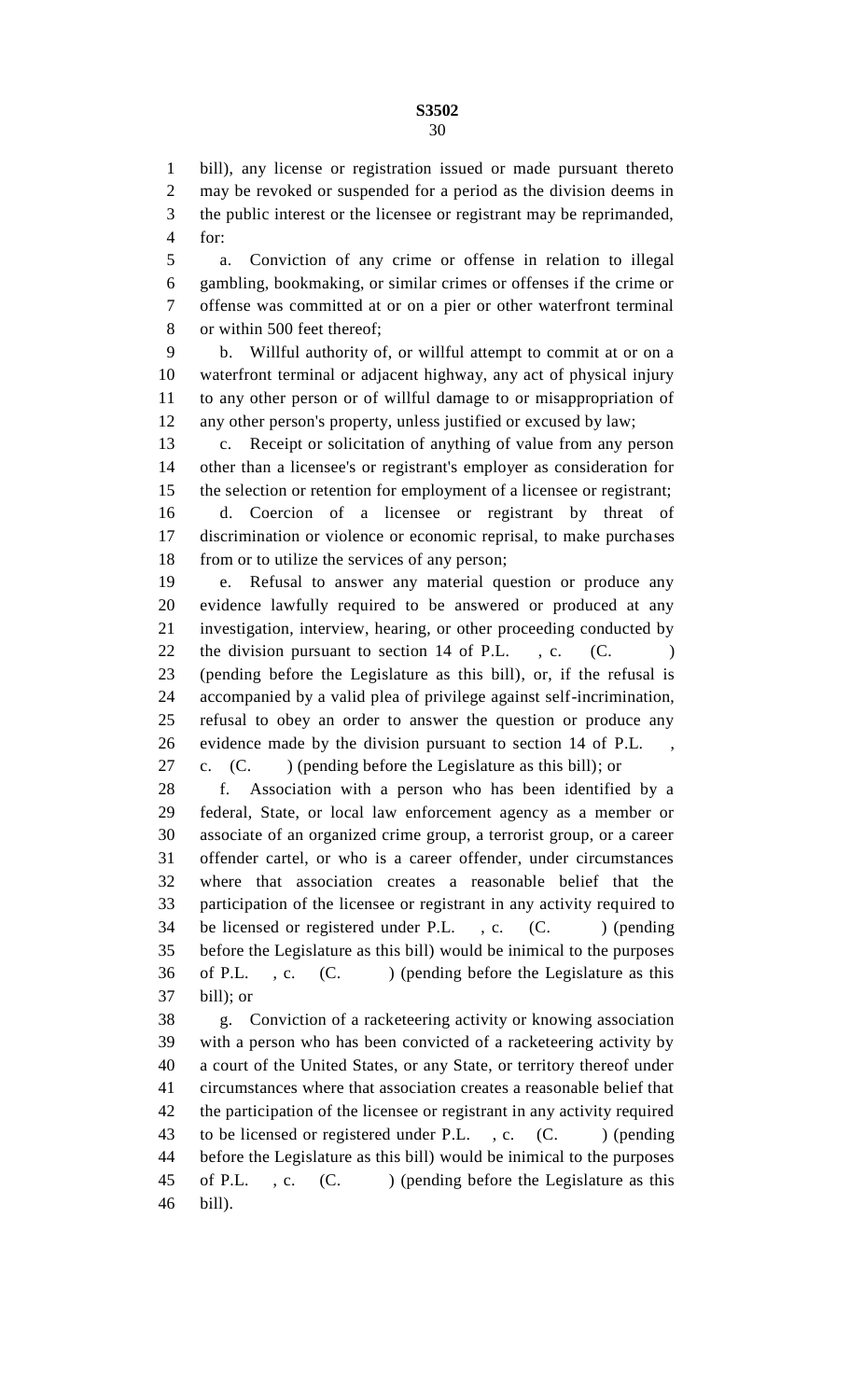20. (New section) a. In any investigation, interview, or other proceeding conducted under oath by the division or any duly authorized officer, employee, or agent thereof, if a person refuses to answer a question or produce evidence of any other kind on the ground that the person may be incriminated thereby, and notwithstanding the refusal, an order is made upon 24 hours' prior written notice to the Attorney General of the State of New Jersey, and to the appropriate district attorney or prosecutor having an official interest therein, by the Superintendent of the division or the superintendent's designee, that the person answer the question or produce the evidence, the person shall comply with the order. If the person complies with the order, and if, but for this section, would have been privileged to withhold the answer given or the evidence produced by the person, then immunity shall be conferred upon the person, as provided for herein. Immunity shall not be conferred upon any person except in accordance with the provisions of this section. If, after compliance with the provisions of this section, a person is ordered to answer a question or produce evidence of any other kind and complies with the order, and it is thereafter determined that the Attorney General or appropriate district attorney or prosecutor having an official interest therein was not notified, that failure or neglect shall not deprive that person of any immunity otherwise properly conferred upon the person. But the person may nevertheless be prosecuted or subjected to penalty or forfeiture for any perjury or contempt committed in answering, or failing to answer, or in producing or failing to produce evidence, in accordance with the order, and any answer given or evidence produced shall be admissible against the person upon any criminal proceeding concerning such perjury or contempt.

 b. If a person, in obedience to a subpoena directing the person to attend and testify, is in this State or comes into this State from the State of New York, the person shall not, while in this State pursuant to such subpoena, be subject to arrest or the service of process, civil or criminal, in connection with matters which arose before the person's entrance into this State under the subpoena.

 21. (New section) a. The division may temporarily suspend a temporary permit or a permanent license or a temporary or permanent registration issued pursuant to the provisions of P.L. , c. (C. ) (pending before the Legislature as this bill) until further order of the division or final disposition of the underlying case, only where the permittee, licensee, or registrant has been indicted for, or otherwise charged with, a crime which is equivalent to a crime of the third, second, or first degree in this State or only where the permittee or licensee is a port watchman who is charged 46 by the division pursuant to section 13 of P.L., c. (C.) (pending before the Legislature as this bill) with misappropriating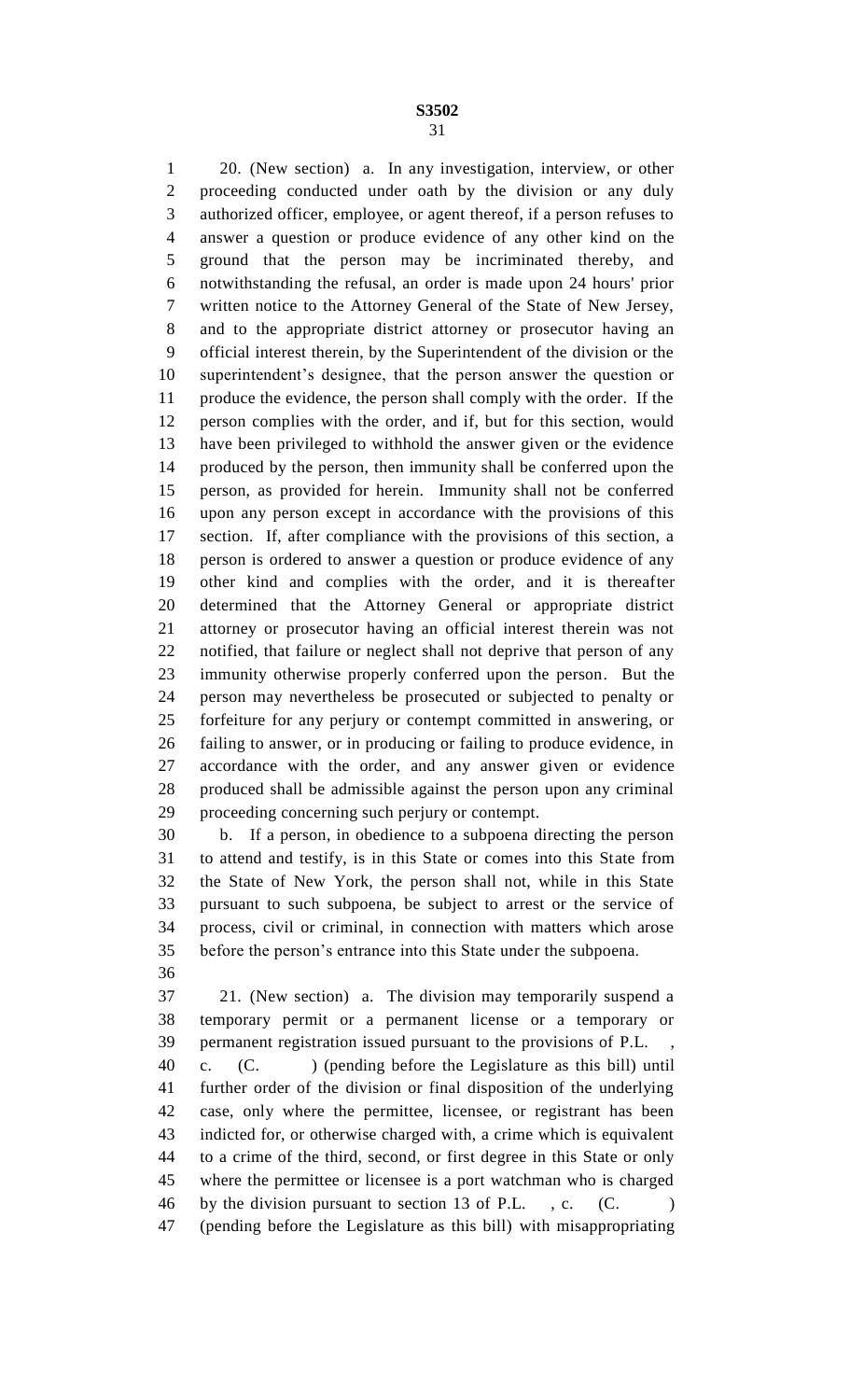any other person's property at or on a pier or other waterfront terminal.

 b. In the case of a permittee, licensee, or registrant who has been indicted for, or otherwise charged with, a crime, the temporary suspension shall terminate immediately upon acquittal or upon dismissal of the criminal charge. A person whose permit, license, or registration has been temporarily suspended may, at any time, demand that the division conduct a hearing as provided for in 9 section 14 of P.L., c. (C.) (pending before the Legislature as this bill). Within 60 days of the demand, the division shall commence the hearing and, within 30 days of receipt of the administrative law judge's report and recommendation, the division shall render a final determination thereon; provided, however, that these time requirements, shall not apply for any period of delay caused or requested by the permittee, licensee, or registrant. Upon failure of the division to commence a hearing or render a determination within the time limits prescribed herein, the temporary suspension of the permittee, licensee, or registrant shall immediately terminate. Notwithstanding any other provision of this subsection, if a federal, State, or local law enforcement agency or prosecutor's office shall request the suspension or deferment of any hearing on the ground that the hearing would obstruct or prejudice an investigation or prosecution, the division may in its discretion, postpone or defer the hearing for a time certain or indefinitely. Any action by the division to postpone a hearing shall be subject to immediate judicial review as provided in subsection b. of this section.

 c. The division may, within its discretion, bar any permittee, licensee, or registrant who has been suspended pursuant to the provisions of subsection a. of this section, from any employment by a licensed stevedore or a carrier of freight by water, if that individual has been indicted or otherwise charged in any federal, State, or territorial proceeding with any crime involving the possession with intent to distribute, sale, or distribution of a controlled dangerous substance or controlled dangerous substance analog, racketeering, or theft from a pier or waterfront terminal.

 22. (New section) The division is authorized to co-operate with the commission, a similar authority, or other public entity of the State of New York, to exchange information on any matter pertinent 41 to the purposes of P.L., c. (C. ) (pending before the Legislature as this bill), and to enter into reciprocal agreements for the accomplishment of those purposes, including, but not limited to, the following objectives:

 a. To provide for the reciprocal recognition of any license issued or registration made by the commission;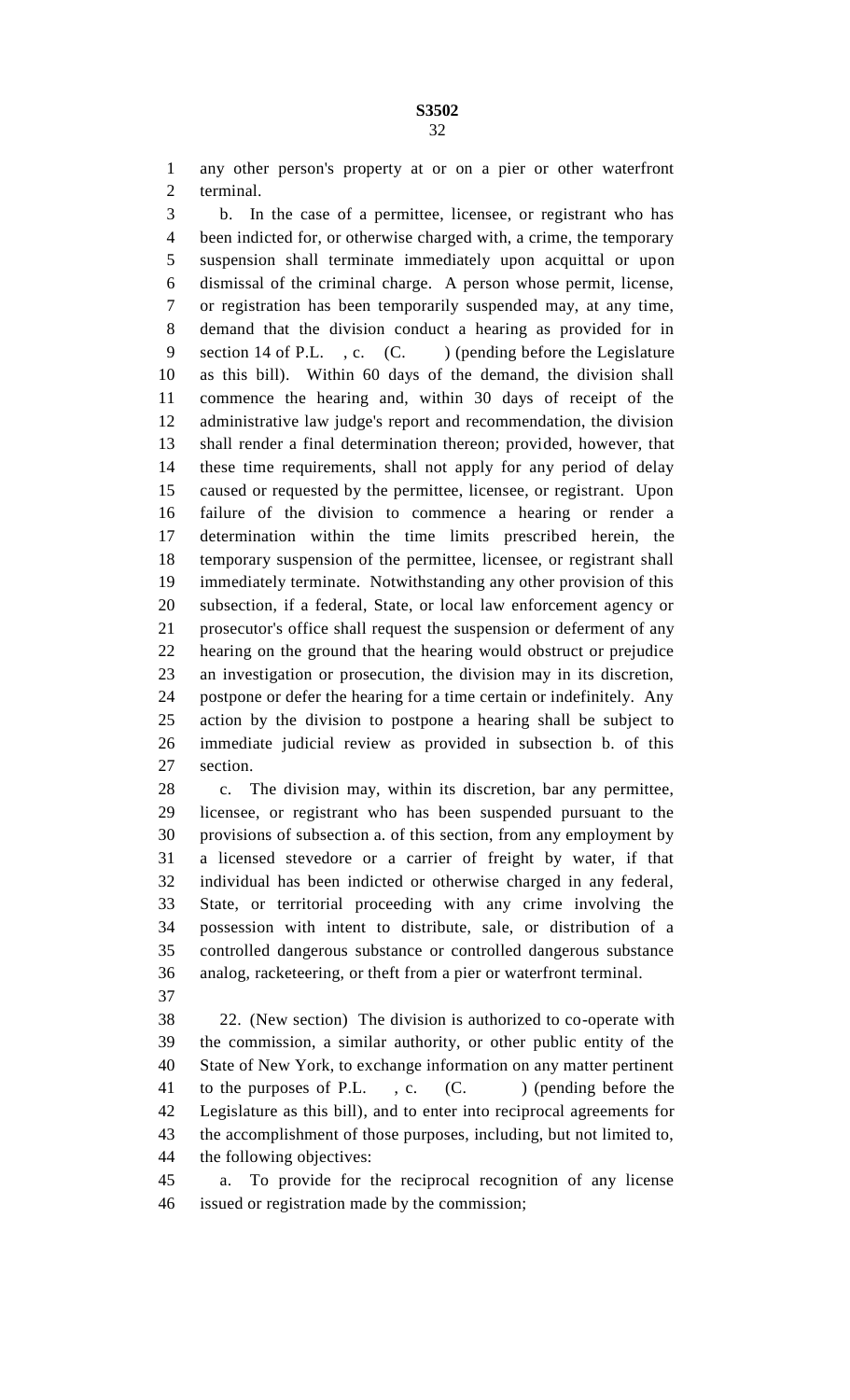b. To give reciprocal effect to any revocation, suspension, or reprimand with respect to any licensee, and any reprimand or removal from a longshoremen's register;

 c. To provide that any act or omission by a licensee or registrant in either State which would be a basis for disciplinary action against the licensee or registrant if it occurred in the state in which the license was issued or the person registered shall be the basis for disciplinary action in either state; and

 d. To provide that longshoremen registered in either state, who perform work or who apply for work at an employment information center within the other State shall be deemed to have performed work or to have applied for work in the State in which they are registered.

 23. (New section) a. The provisions of P.L. , c. (C. ) (pending before the Legislature as this bill) are not designed and shall not be construed to limit in any way any rights granted or derived from any other statute or any rule of law for employees to organize in labor organizations, to bargain collectively and to act in any other way individually, collectively, and through labor organizations or other representatives of their own choosing. Without limiting the generality of the foregoing, nothing contained 23 in P.L., c. (C. ) (pending before the Legislature as this bill) shall be construed to limit in any way the right of employees to strike.

26 b. The provisions of P.L., c. (C. ) (pending before the Legislature as this bill) are not designed and shall not be construed to limit in any way any rights of longshoremen, hiring agents, pier superintendents, or port watchmen or their employers to bargain collectively and agree upon any method for the selection of those employees by way of seniority, experience, regular gangs, or otherwise; provided, that those employees shall be licensed or registered hereunder and longshoremen and port watchmen shall be hired only through the employment information centers established 35 hereunder and that all other provisions of P.L., c. (C.) (pending before the Legislature as this bill) be observed.

 24. (New section) a. Any officer or employee in the State, county, or municipal civil service in either State who shall transfer to service with the division may be given one or more leaves of absence without pay and may, before the expiration of the leave or leaves of absence, and without further examination or qualification, return to the person's former position or be certified by the appropriate civil service agency for retransfer to a comparable position in the State, county, or municipal civil service if a comparable position is then available.

 b. The division may, by agreement with any federal agency from which any officer or employee may transfer to service with the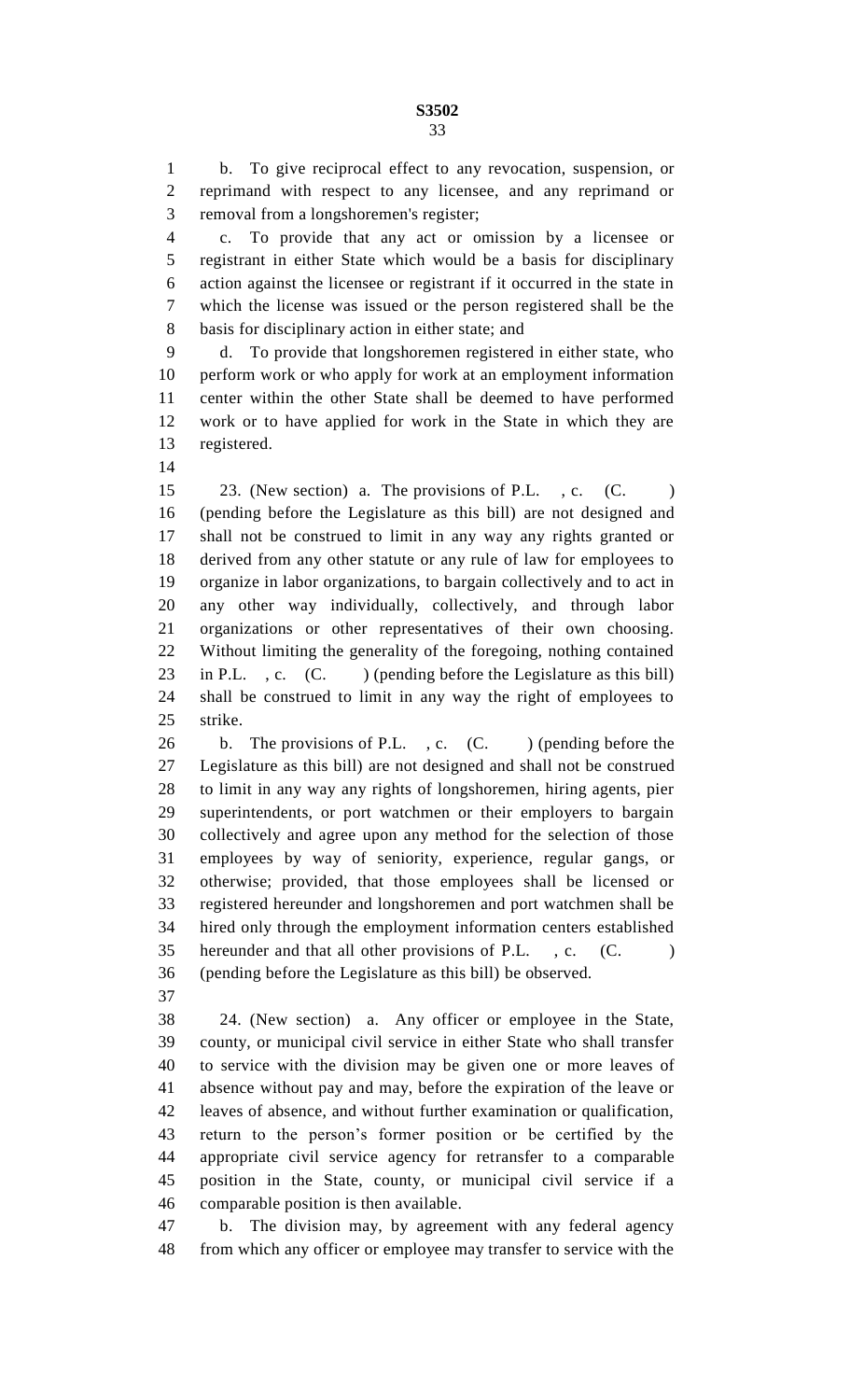division to undertake any of the duties or responsibilities 2 established pursuant to P.L., c. (C. ) (pending before the Legislature as this bill), make similar provision for the retransfer of the officer or employee to that federal agency.

 c. Notwithstanding the provisions of any other law, rule, or regulation, any officer or employee in the State, county, or municipal service in either State who shall transfer to service with the division and who is a member of any existing State, county, or municipal pension or retirement system in New Jersey or New York, shall continue to have all rights, privileges, obligations, and status with respect to that fund, system, or systems as if the person had continued in State, county, or municipal office or employment, but during the period of service as a member, officer, or employee of the division, all contributions to any pension or retirement fund or system to be paid by the employer on account of the member, officer, or employee, shall be paid by the State Treasurer. The division may, by agreement with the appropriate federal agency, make similar provisions relating to continuance of retirement system membership for any federal officer or employee so transferred.

 25. (New section) a. The division shall annually adopt a budget of its expenses for each year for the purposes of its duties and 24 responsibilities under P.L., c. (C. ) (pending before the Legislature as this bill). Each budget shall be submitted to the Governor and the budget shall be adjusted accordingly.

 b. After taking into account funds as may be available to the division from reserves, federal grants or otherwise, the balance of the division's budgeted expenses for the performance of its 30 functions and duties under P.L., c. (C.) (pending before the Legislature as this bill) shall be assessed upon employers of 32 persons registered or licensed pursuant to P.L., c. (C. (pending before the Legislature as this bill). Each employer shall pay to the State Treasurer, for placement within the General Fund, an assessment computed upon the gross payroll payments made by that employer to longshoremen, pier superintendents, hiring agents, and port watchmen for work or labor performed within the port of New York district in this State, at a rate, not in excess of two percent, computed by the division in the following manner: the division shall annually estimate the gross payroll payments to be made by employers subject to assessment and shall compute a rate thereon which will yield revenues sufficient to finance the division's budget for the performance of those functions and duties under 44 P.L., c. (C.) (pending before the Legislature as this bill) for each year. That budget may include a reasonable amount for a reserve, but the amount shall not exceed 10 percent of the total of all other items of expenditure contained therein. The reserve shall be used for the stabilization of annual assessments, the payment of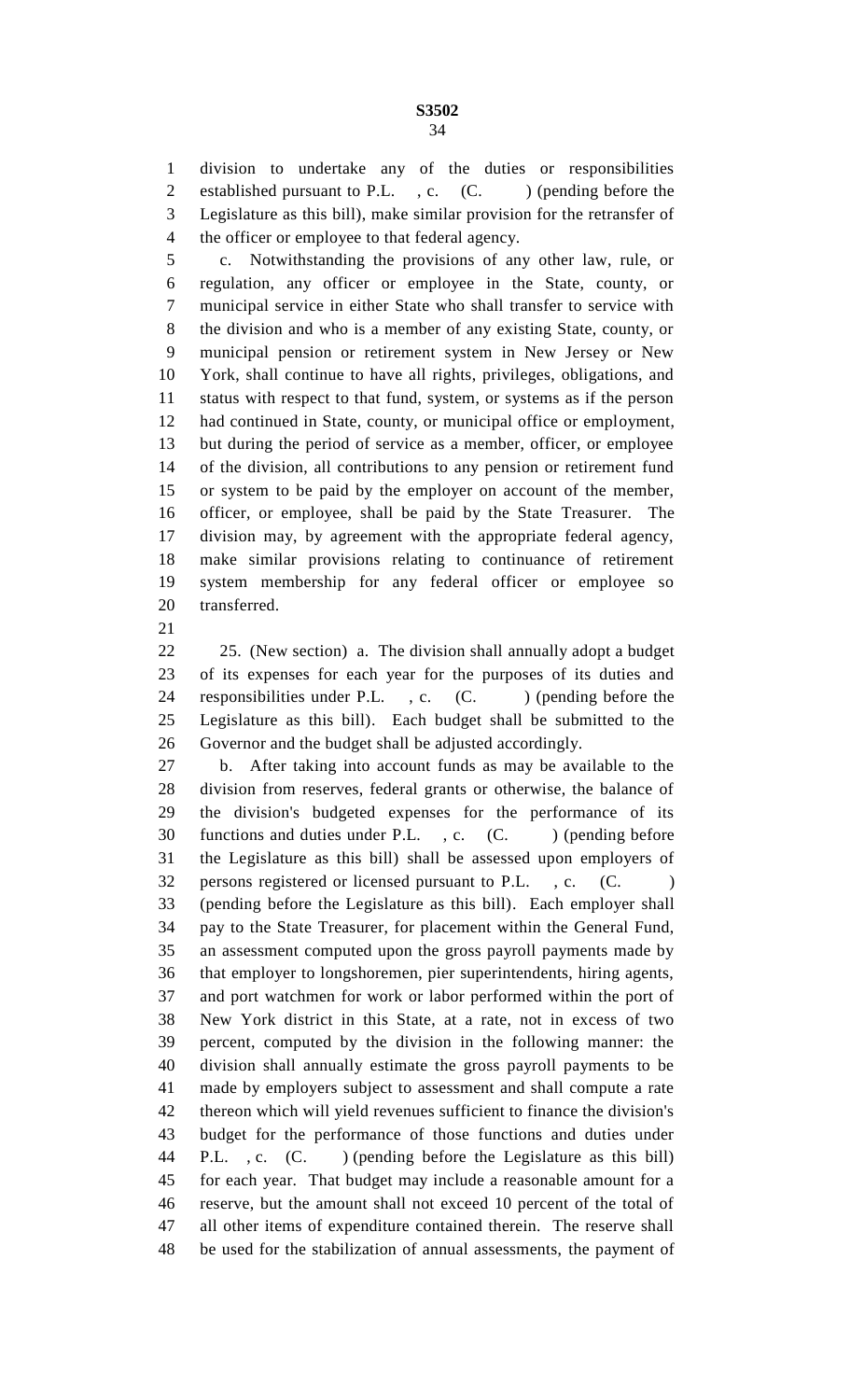operating deficits, and for the repayment of advances made by the State, if any.

 c. The amount required to balance the division's budgeted expenses for the performance of its functions and duties under 5 P.L., c. (C. ) (pending before the Legislature as this bill), in excess of the estimated yield of the maximum assessment, shall be certified by the division, with the approval of the Governor, in proportion to the gross annual wage payments made to longshoremen for work within the port of New York district in this State. The Legislature shall annually appropriate to the division the amount so certified.

 d. The division may provide by regulation for the collection and auditing of assessments. In addition to any other sanction provided by law, the division may revoke or suspend any license 15 held by any person under P.L., c. (C. ) (pending before the Legislature as this bill), or the person's privilege of employing persons registered or licensed hereunder, for non-payment of any assessment when due.

 e. The assessment hereunder shall be in lieu of any other charge for the issuance of licenses to stevedores, pier superintendents, hiring agents, and port watchmen or for the registration of longshoremen or use of an employment information center. The division shall establish reasonable procedures for the consideration of protests by affected employees concerning the estimates and computation of the rate of assessment.

 26. (New section) a. (1) Every person subject to the payment of 28 any assessment under the provisions of section 25 of P.L.

 c. (C. ) (pending before the Legislature as this bill) shall file on or before the 15th day of the first month of each calendar quarter-year a separate return, together with the payment of the assessment due, for the preceding calendar quarter-year during which any payroll payments were made to longshoremen, pier superintendents, hiring agents, or port watchmen for work performed by those employees within the port of New York district in this State. Returns covering the amount of assessment payable shall be filed with the division on forms to be furnished for that purpose and shall contain data, information, or matter as the division may require to be included therein. The division may grant a reasonable extension of time for filing returns, or for the payment of assessment, whenever good cause exists. Every return shall have annexed thereto a certification to the effect that the statements contained therein are true.

 (2) Every person subject to the payment of assessment hereunder shall keep an accurate record of that person's employment of longshoremen, pier superintendents, hiring agents, or port watchmen, which shall show the amount of compensation paid and other information as the division may require. Those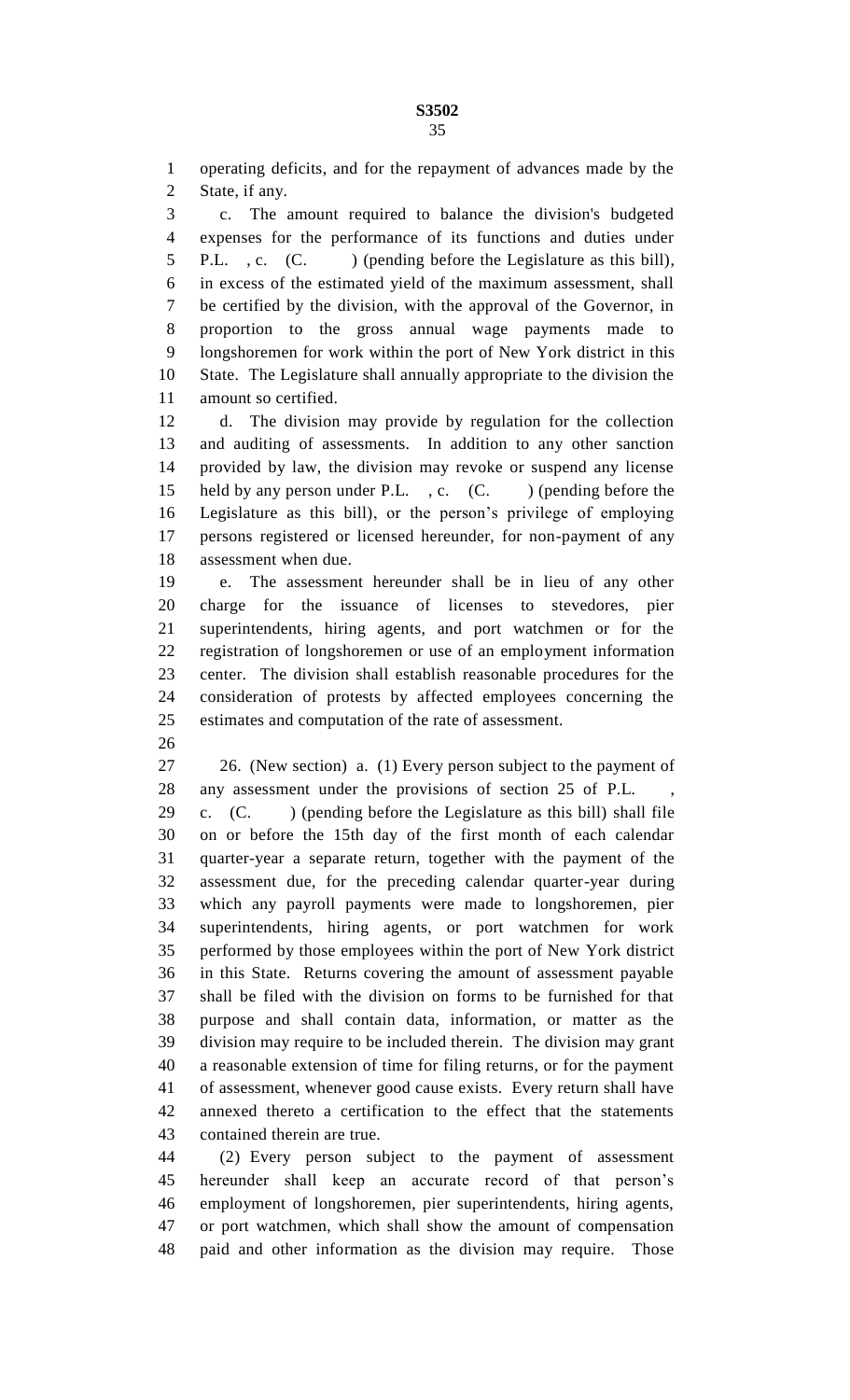records shall be preserved for a period of three years and be open for inspection at reasonable times. The division may consent to the destruction of the records at any time after that period or may require that they be kept longer, but not in excess of six years.

 (3) (a) The division shall audit and determine the amount of assessment due from the return filed and such other information as is available to it. Whenever a deficiency in payment of the assessment is determined, the division shall give notice of the determination to the person liable therefor. The determination shall finally and conclusively fix the amount due, unless the person against whom the assessment is assessed shall, within 30 days after the giving of notice of the determination, apply in writing to the division for a hearing, or unless the division on its own motion shall reduce the assessment. After the hearing, the division shall give notice of its decision to the person liable therefor. A determination of the division under this section shall be subject to judicial review, if application for that review is made within 30 days after the giving of notice of the decision. Any determination under this section shall be made within five years from the time the return was filed and if no return was filed, the determination may be made at any time.

 (b) Any notice authorized or required under this section may be given by mailing the notice to the person for whom it is intended at the last address that the person shall have given to the division, or in the last return filed with the division under this section, or, if a return has not been filed, then to an address as may be obtainable. The mailing of the notice shall be presumptive evidence of the receipt of it by the person to whom the notice is addressed. Any period of time, which is determined for the giving of notice shall commence to run from the date of mailing of the notice.

 (4) Whenever any person shall fail to pay, within the time limited herein, any assessment which the person is required to pay to the division under the provisions of this section, the division may enforce payment of the assessment by civil action for the amount of the assessment with interest and penalties.

 (5) The employment by a nonresident of a longshoreman, or a licensed pier superintendent, hiring agent, or port watchman in this State or the designation by a nonresident of a longshoreman, pier superintendent, hiring agent, or port watchman to perform work in this State shall be deemed equivalent to an appointment by the nonresident of the Secretary of State to be the nonresident's true and lawful attorney upon whom may be served the process in any action or proceeding against the nonresident growing out of any liability for assessments, penalties, or interest, and a consent that any process against the nonresident which is served shall be of the same legal force and validity as if served personally within the State and within the territorial jurisdiction of the court from which the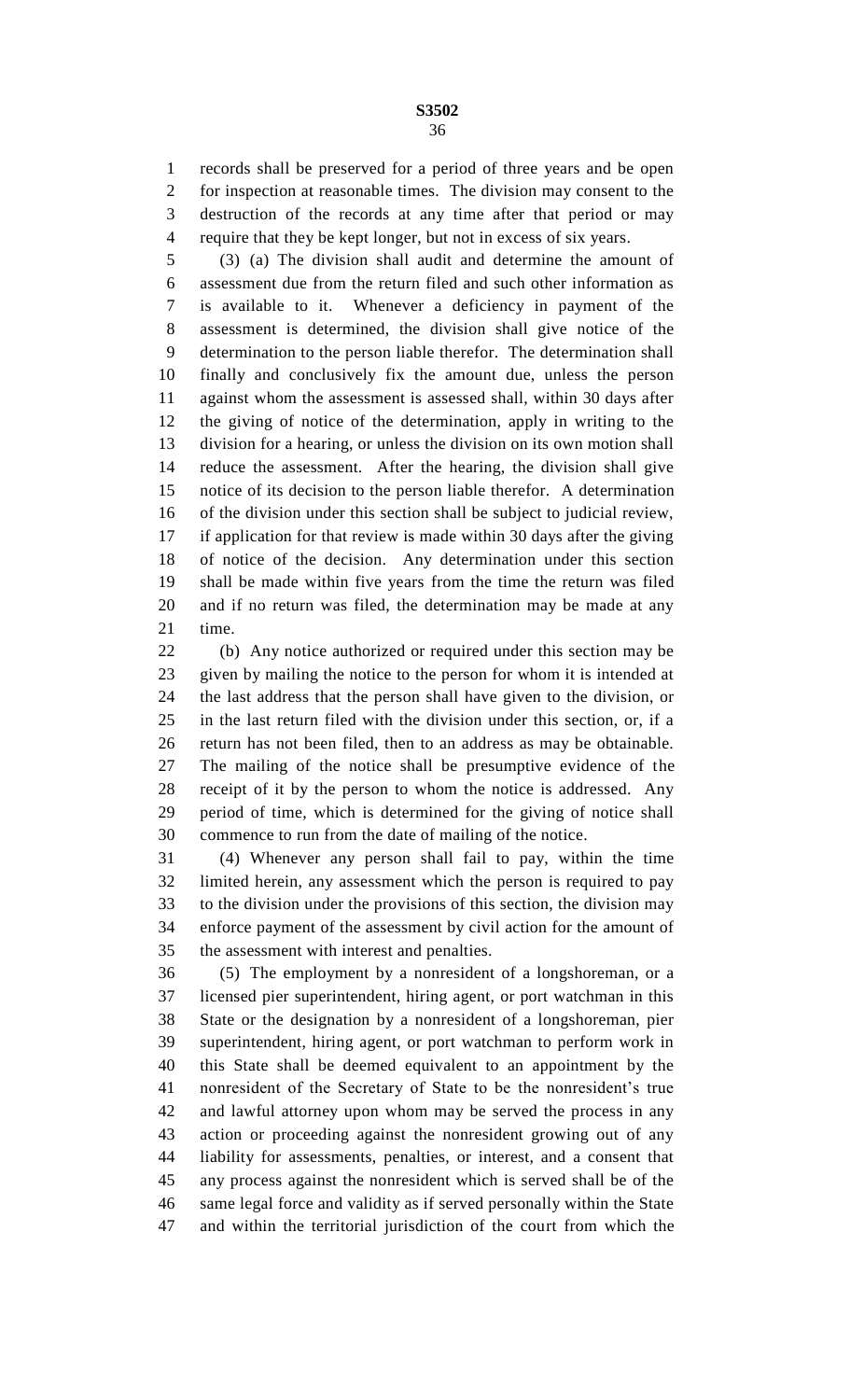process issues. Service of process within the State shall be made by either:

 (a) personally delivering to and leaving with the Secretary of State duplicate copies thereof at the office of the Department of State, in which event the Secretary of State shall forthwith send by registered mail one of the copies to the person at the last address designated by the person to the division for any purpose under this section or in the last return filed by the person under this section with the division or as shown on the records of the division, or if no return has been filed, at the person's last known office address within or outside of the State; or

 (b) personally delivering to and leaving with the Secretary of State a copy thereof at the office of the Department of State and by delivering a copy thereof to the person, personally outside of the State. Proof of personal service outside of the State shall be filed with the clerk of the court in which the process is pending within 30 days after that service and the service shall be deemed complete 10 days after proof thereof is filed.

 (6) Whenever the division shall determine that any monies received as assessments were paid in error, it may cause the same to be refunded, provided an application therefor is filed with the division within two years from the time the erroneous payment was made.

 (7) In addition to any other powers authorized hereunder, the division shall have power to make reasonable rules and regulations, pursuant to the provisions of the "Administrative Procedure Act," P.L.1968, c.410 (C.52:14B-1 et seq.), to effectuate the purposes of this section.

 (8) Any person who shall willfully fail to pay any assessment due hereunder shall be assessed interest at a rate of one percent per month on the amount due and unpaid and penalties of five percent of the amount due for each 30 days or part thereof that the assessment remains unpaid. The division may, for good cause shown, abate all or part of that penalty.

 (9) Any person who shall willfully furnish false or fraudulent information or shall willfully fail to furnish pertinent information, as required, with respect to the amount of assessment due, shall be guilty of a disorderly persons offense.

 (10) All funds of the division received as payment of any assessment or penalty under this section shall be deposited with the State Treasurer. The State Treasurer may require that all deposits be secured by obligations of the United States or of the State of New Jersey of a market value equal at all times to the amount of the deposits, and all banks and trust companies are authorized to give security for the deposits.

 (11) The accounts, books, and records of the division related to 47 the purposes established pursuant to P.L., c.  $(C.$  (c. ) (pending before the Legislature as this bill), including its receipts,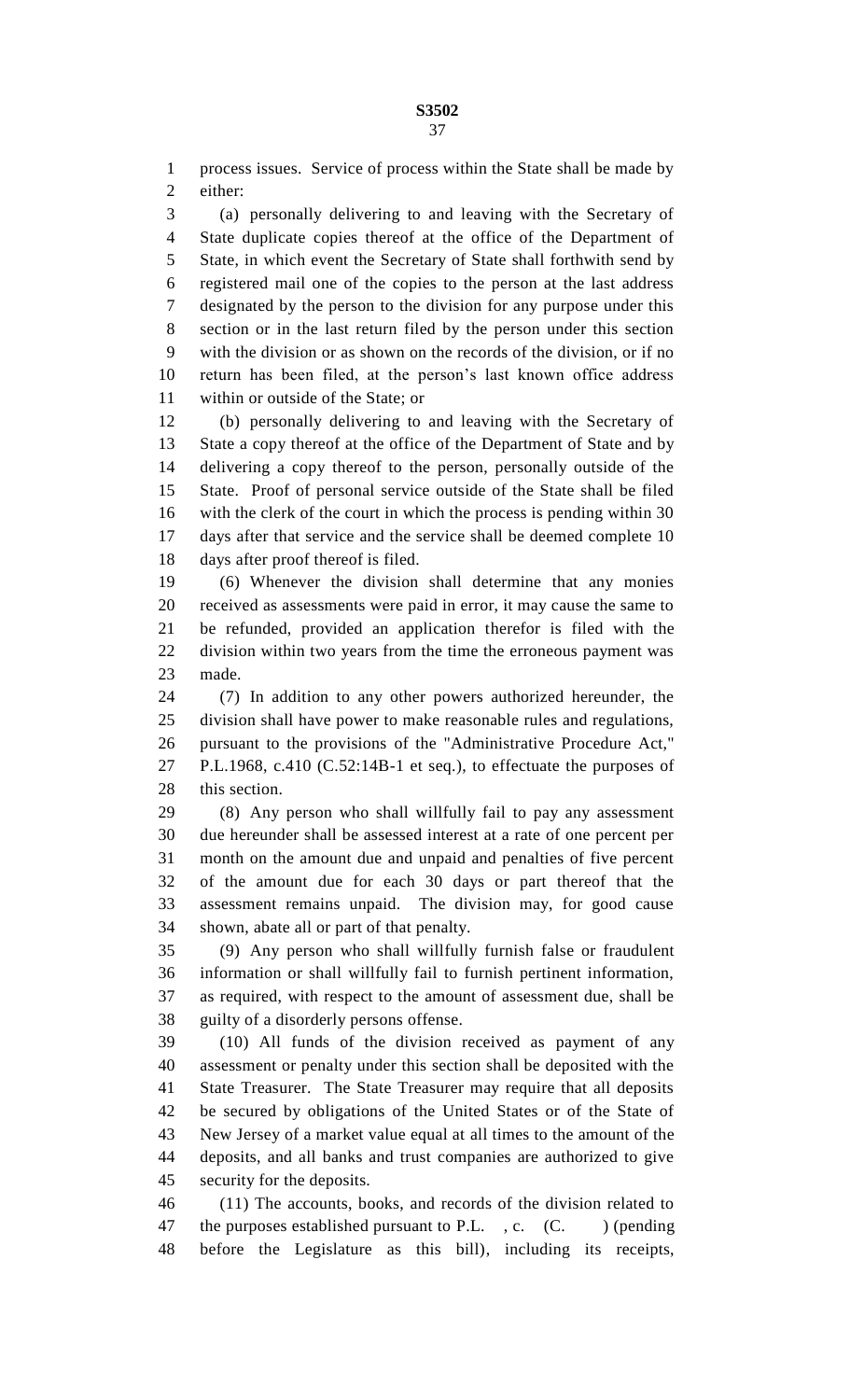## **S3502**

 b. The division shall reimburse the State Treasurer for any funds advanced to the division exclusive of sums appropriated 7 pursuant to section 25 of P.L., c. (C. ) (pending before the Legislature as this bill).

 27. (New section) It shall be unlawful for any person to load or unload waterborne freight onto or from vehicles other than railroad cars at piers or at other waterfront terminals within the port of New York district, for a fee or other compensation, other than the following persons and their employees:

 a. Carriers of freight by water, but only at piers at which their vessels are berthed;

 b. Other carriers of freight, including but not limited to, railroads and truckers, but only in connection with freight transported or to be transported by those other carriers;

 c. Operators of piers or other waterfront terminals, including railroads, truck terminal operators, warehousemen and other persons, but only at piers or other waterfront terminals operated by them;

 d. Shippers or consignees of freight, but only in connection with freight shipped by the shipper or consigned to the consignee; and

 e. Stevedores licensed under section 7 of P.L. , c. (C. ) (pending before the Legislature as this bill), whether or not waterborne freight has been or is to be transported by a carrier of freight by water with which the stevedore shall have a contract of the type prescribed by paragraph (4) of subsection e. of this section.

 Nothing herein contained shall be deemed to permit any loading or unloading of any waterborne freight at any place by any person by means of any independent contractor, or any other agent other than an employee, unless the independent contractor is a person 36 permitted by section 7 of P.L., c. (C. ) (pending before the Legislature as this bill) to load or unload freight at a place in the person's own right.

 28. (New section) a. A person shall not solicit, collect, or receive any dues, assessments, levies, fines, or contributions, or other charges within the State of New Jersey for or on behalf of any labor organization, which represents employees registered or 44 licensed pursuant to the provisions of P.L., c. (C. (pending before the Legislature as this bill) in their capacities as registered or licensed employees or which derives its charter from a labor organization representing 100 or more of its registered or licensed employees, if any officer, agent, or employee of the labor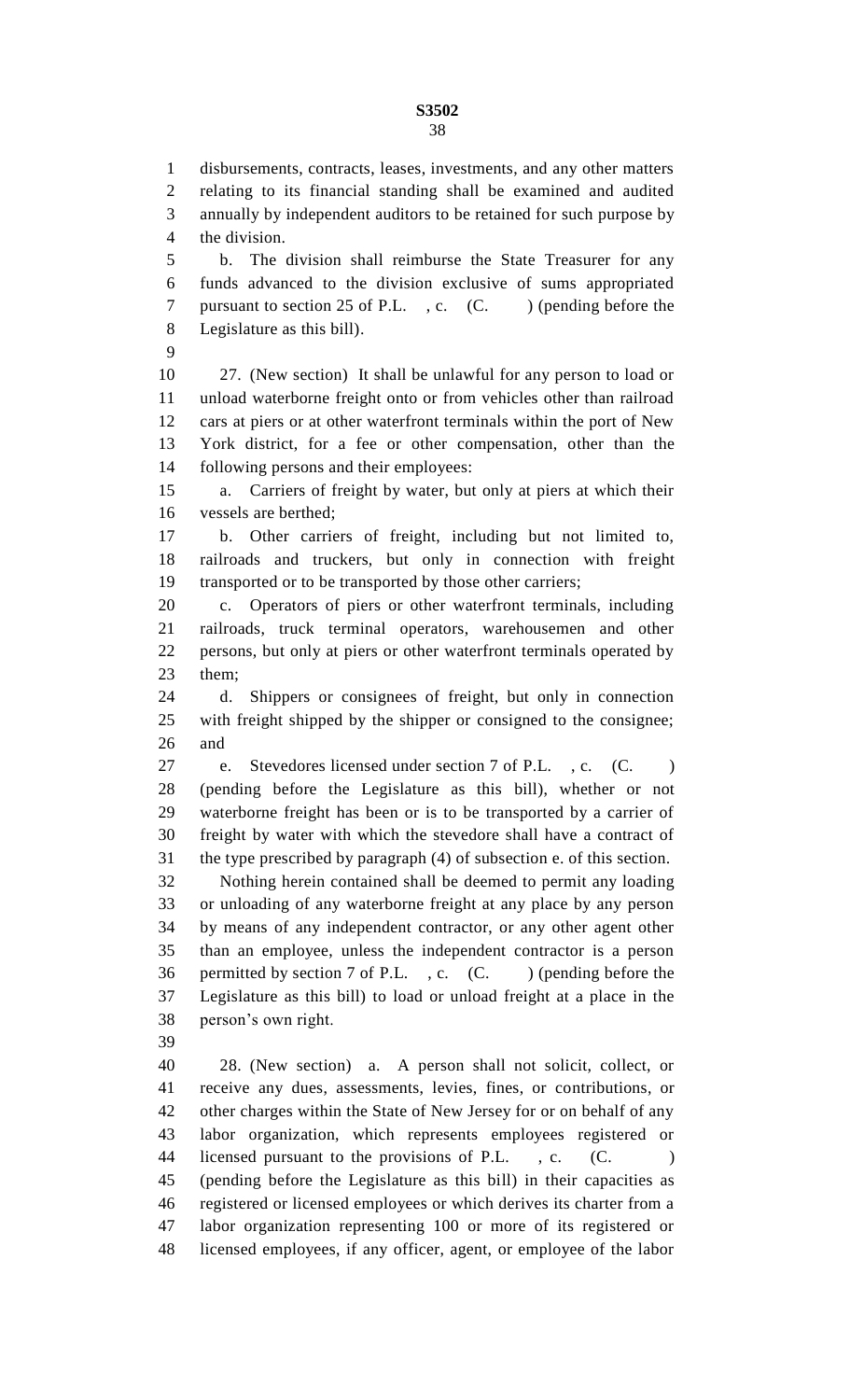**S3502** 

 organization for which dues, assessments, levies, fines, or contributions, or other charges are solicited, collected, or received, or of a welfare fund or trust administered partially or entirely by the labor organization or by trustees or other persons designated by the labor organization, has been convicted by a court of the United States, or any State or territory thereof, of treason, murder, manslaughter, or any felony, crime involving moral turpitude, or any crime or offense enumerated subsection g. of section 6 of P.L. , c. (C. ) (pending before the Legislature as this bill), unless that person has been subsequently pardoned therefor by the Governor or other appropriate authority of the State in which the conviction was had or has received a certificate of good conduct or other relief from disabilities arising from the fact of conviction from a parole board or similar authority.

 b. Any person who shall violate this section shall be guilty of a petty disorderly persons offense.

 c. Any person who shall violate, aid and abet the violation, or conspire or attempt to violate this subsection shall be guilty of a petty disorderly persons offense.

 d. If upon application to the division by an employee who has been convicted of a crime or offense specified in subsection b. of this section, the authority, in its discretion, determines in an order that it would not be contrary to the purposes and objectives of 24 P.L., c. (C. ) (pending before the Legislature as this bill) for that employee to work in a particular employment for a labor organization, welfare fund, or trust, the provisions of subsection b. of this section shall not apply to the particular employment of the employee with respect to that conviction or convictions as are specified in the division's order. This subsection is applicable only to those employees, who for wages or salary, perform manual, mechanical, or physical work of a routine or clerical nature at the premises of the labor organization, welfare fund, or trust by which they are employed.

 e. A person who has been convicted of a crime or offense specified in subsection b. of this section shall not directly or indirectly serve as an officer, agent, or employee of a labor organization, welfare fund, or trust, unless the person has been subsequently pardoned for that crime or offense by the Governor or other appropriate authority of the State in which the conviction was had or has received a certificate of good conduct or other relief from disabilities arising from the fact of conviction from a parole board or similar authority or has received an order of exception from the division. A person, including a labor organization, welfare fund, or trust, shall not knowingly permit any other person to assume or hold any office, agency, or employment in violation of this section.

 f. The division may maintain a civil action against any person, labor organization, welfare fund, or trust, or officers thereof to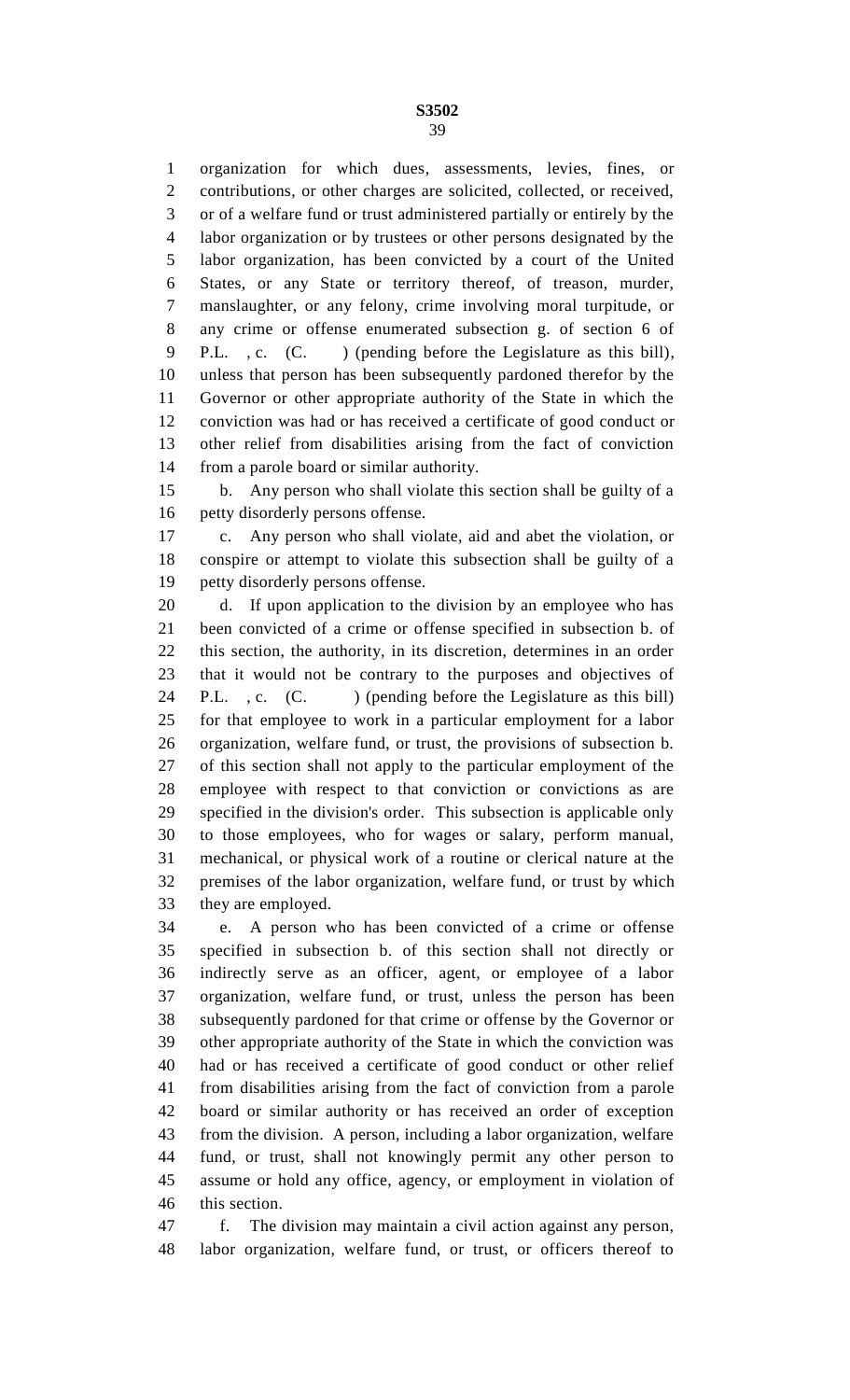compel compliance with this section, or to prevent any violations, the aiding and abetting thereof, or any attempt or conspiracy to violate this section, either by mandamus, injunction, or action or proceeding in lieu of prerogative writ and upon a proper showing a temporary restraining order or other appropriate temporary order shall be granted ex parte and without bond pending final hearing and determination. Nothing in this subsection shall be construed to modify, limit, or restrict in any way the provisions of subsection a. of this section.

 29. (New section) a. Any person who, having been duly sworn or affirmed as a witness in any investigation, interview, hearing or other proceeding conducted by the division pursuant to section 15 14 of P.L., c. (C.) (pending before the Legislature as this bill), shall willfully give false testimony shall be guilty of a disorderly persons offense.

 b. The division may maintain a civil action on behalf of the State against any person who violates or attempts or conspires to 19 violate P.L., c. (C.) (pending before the Legislature as this bill) or who fails, omits, or neglects to obey, observe, or comply with any order or direction of the division, to recover a judgment for a money penalty not exceeding \$500 for each and every offense. 23 Every violation of any provision of P.L., c. (C.) (pending before the Legislature as this bill), or any division order or direction, shall be a separate and distinct offense, and, in case of a continuing violation, every day's continuance shall be and be deemed to be a separate and distinct offense. Any civil action may be compromised or discontinued on application of the division upon the terms as the court may approve and a judgment may be rendered for an amount less than the amount demanded in the complaint as justice may require.

 c. The division may maintain a civil action against any person to compel compliance with any of the provisions of P.L. , c. (C. ) (pending before the Legislature as this bill), or to prevent violations, attempts, or conspiracies to violate any provisions of P.L. , c. (C. ) (pending before the Legislature as this bill), or interference, attempts, or conspiracies to interfere with or impede 38 the enforcement of any provisions of P.L., c. (C.) (pending before the Legislature as this bill) or the exercise or performance of any power or duty thereunder, either by mandamus, injunction, or action or proceeding in lieu of prerogative writ.

 d. Any person who shall violate any of the provisions of 43 P.L., c. (C. ) (pending before the Legislature as this bill), for which no other penalty is prescribed, shall be guilty of a petty disorderly persons offense.

 e. Any person who shall, without a satisfactory explanation, loiter upon any vessel, dock, wharf, pier, bulkhead, terminal, warehouse, or other waterfront facility or within 500 feet thereof in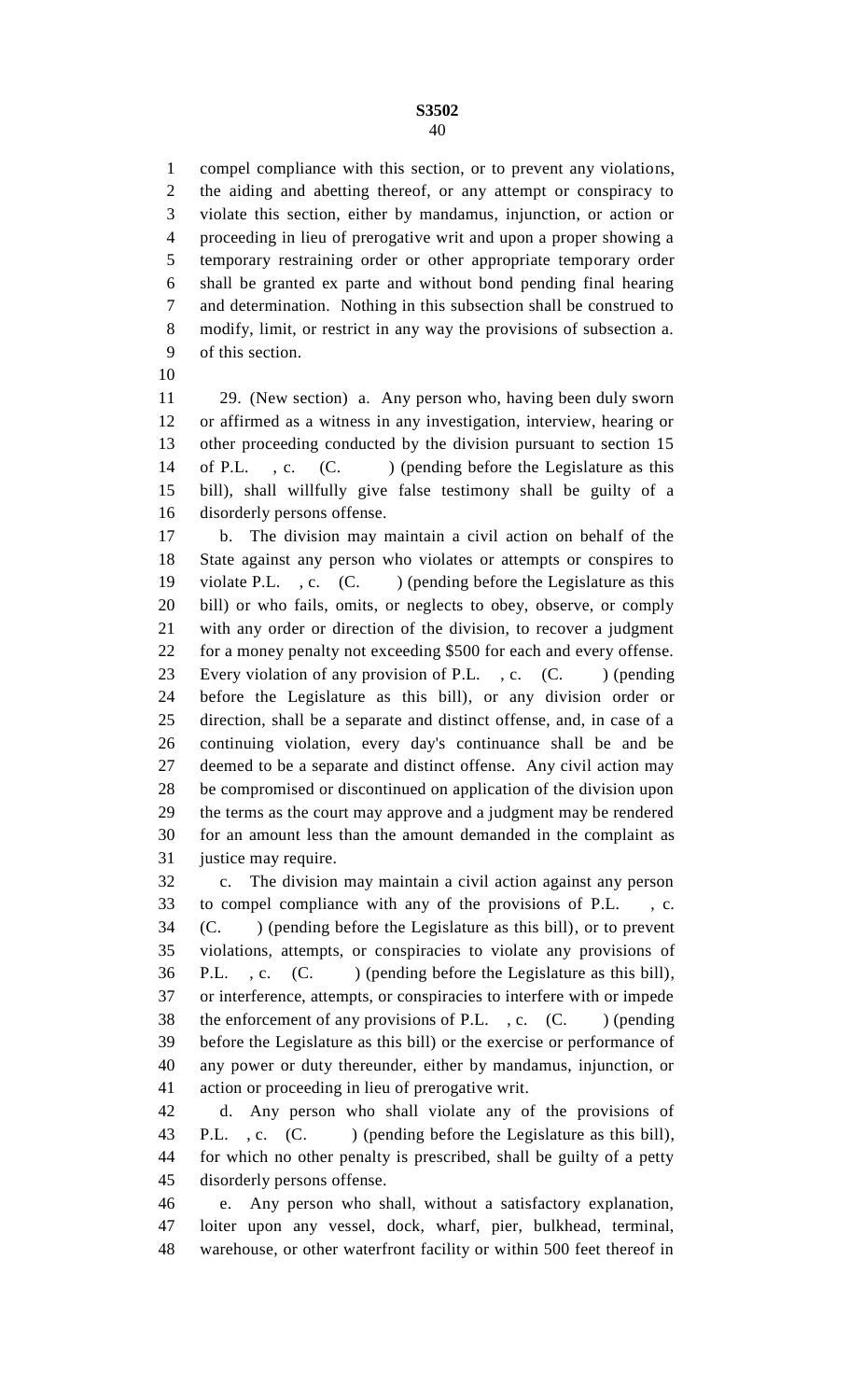that portion of the port of New York district in this State, shall be guilty of a petty disorderly persons offense.

 f. Any person who, without justification or excuse in law, directly or indirectly, intimidates or inflicts any injury, damage, harm, loss, or economic reprisal upon any person licensed or registered by the division, or any other person, or attempts, conspires, or threatens so to do, in order to interfere with, impede, or influence the licensed or registered person in the performance or discharge of the licensed or registered person's duties or obligations shall be punishable as provided in this section.

 30. (New section) a. The failure of any witness, when duly subpoenaed to attend, give testimony, or produce other evidence in connection with any matter arising under the provisions of 15 P.L., c. (C. ) (pending before the Legislature as this bill), whether or not at a hearing, shall be punishable by the Superior Court in New Jersey in the same manner as that failure is punishable by the court in a case therein pending.

 b. Any person who, having been sworn or affirmed as a witness in any hearing pursuant to subsection a. of this section, shall willfully give false testimony or who shall willfully make or file any false or fraudulent report or statement required by P.L. , c. (C. ) (pending before the Legislature as this bill) to be made or filed under oath, shall be guilty of a disorderly persons offense.

 c. Any person who violates or attempts or conspires to violate 26 any other provision of P.L., c. (C. ) (pending before the Legislature as this bill) shall be punishable as may be provided by 28 section 28 of P.L., c. (C.) (pending before the Legislature as this bill).

 d. Any person who interferes with or impedes the orderly 31 registration of longshoremen pursuant to P.L., c. (C.) (pending before the Legislature as this bill) or who conspires to or attempts to interfere with or impede such registration shall be punishable as may be provided by section 28 of P.L. , c. (C. ) (pending before the Legislature as this bill).

 e. Any person who, directly or indirectly, inflicts or threatens to inflict any injury, damage, harm, or loss or in any other manner practices intimidation upon or against any person in order to induce or compel such person or any other person to refrain from 40 registering pursuant to section 8 of P.L., c. (C.) (pending before the Legislature as this bill) shall be punishable as may be 42 provided by section 28 of P.L., c. (C. ) (pending before the Legislature as this bill).

 f. In any prosecution under this section, it shall be sufficient to prove only a single act, or a single holding out or attempt, prohibited by law, without having to prove a general course of conduct, in order to prove a violation.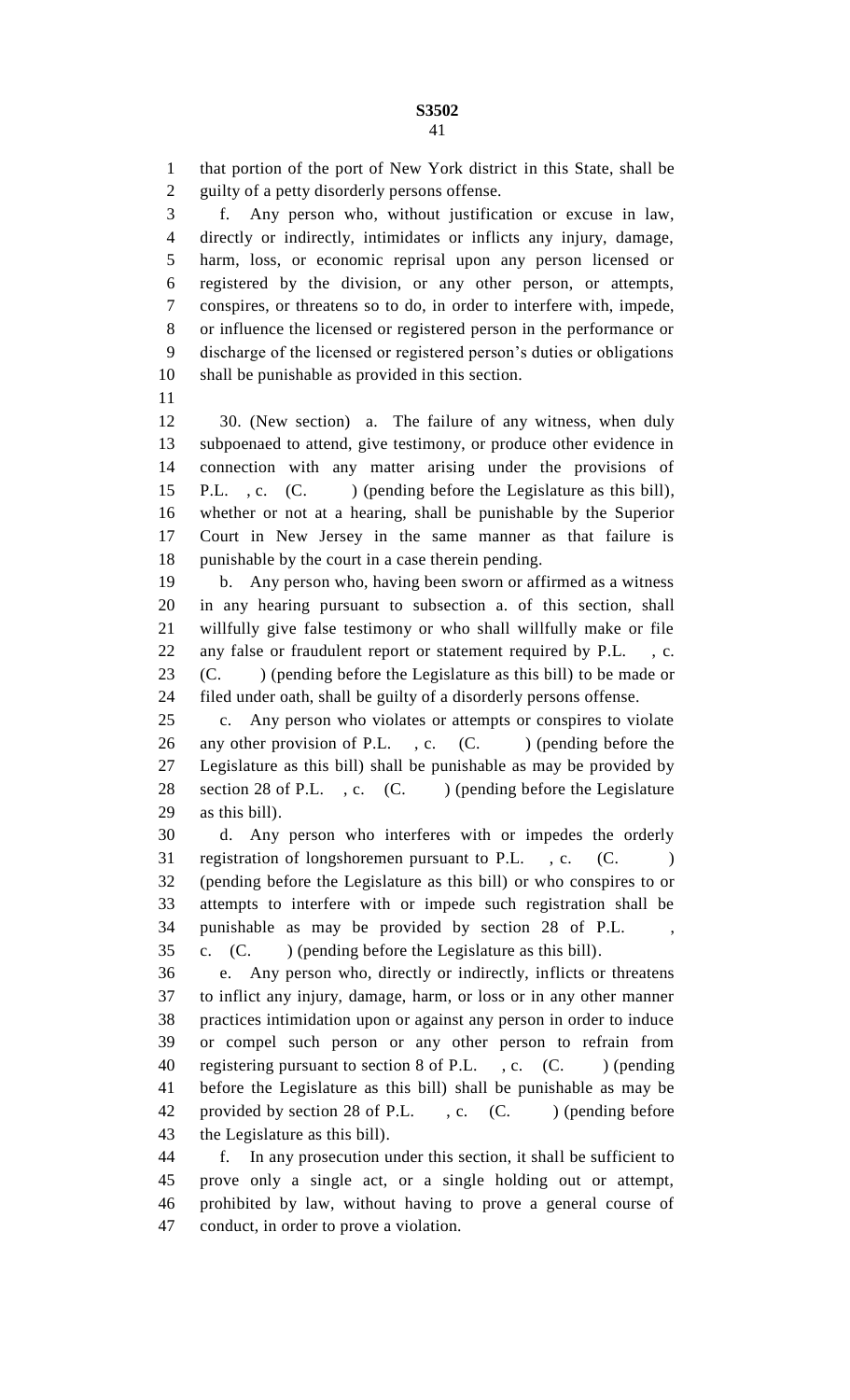31. (New section) As of the transfer date, the waterfront commission compact, entered into by the State of New Jersey pursuant to its agreement thereto under P.L.1953, c.202 (C.32:23-1 et seq.) and by the State of New York pursuant to its agreement thereto under P.L.1953, c.882 (NY Unconsol. Ch.307, s.1), as amended and supplemented, the airport commission compact, entered into by the State of New Jersey pursuant to its agreement thereto under P.L.1970, c.58 (C.32:23-150 et seq.) and by the State of New York pursuant to its agreement thereto under P.L.1970, c.951 (NY Unconsol. Ch.307, s.10), and the commission, are dissolved. 32. R.S.52:14-7 is amended to read as follows: 52:14-7. a. Every person holding an office, employment, or position (1) in the Executive, Legislative, or Judicial Branch of this State, or (2) with an authority, board, body, agency, commission, or instrumentality of the State including any State college, university, or other higher educational institution, and, to the extent consistent with law, any interstate agency to which New Jersey is a party, or (3) with a county, municipality, or other political subdivision of the State or an authority, board, body, agency, district, commission, or instrumentality of the county, municipality, or subdivision, or (4) with a school district or an authority, board, body, agency, commission, or instrumentality of the district, shall have his or her principal residence in this State and shall execute such office, employment, or position. This residency requirement shall not apply to any person: (a) who is employed on a temporary or per-semester basis as a visiting professor, teacher, lecturer, or researcher by any State college, university, or other higher educational institution, or county or community college, or in a full or part-time position as a member of the faculty, the research staff, or the administrative staff by any State college, university, or other higher educational institution, or county or community college, that the college, university, or institution has included in the report required to be filed pursuant to this subsection **[**, or**]**; (b) who is employed full-time by the State who serves in an office, employment, or position that requires the person to spend the majority of **[**his or her**]** the person's working hours in a location outside of this State; or (c) an officer of the waterfront commission of New York harbor, employed by the 43 commission on the effective date of P.L., c. (C. ) (pending 44 before the Legislature as this bill), who seeks to be transferred to 45 the Division of State Police in the Department of Law and Public 46 Safety pursuant to section 4 of P.L., c. (C. ) (pending 47 before the Legislature as this bill).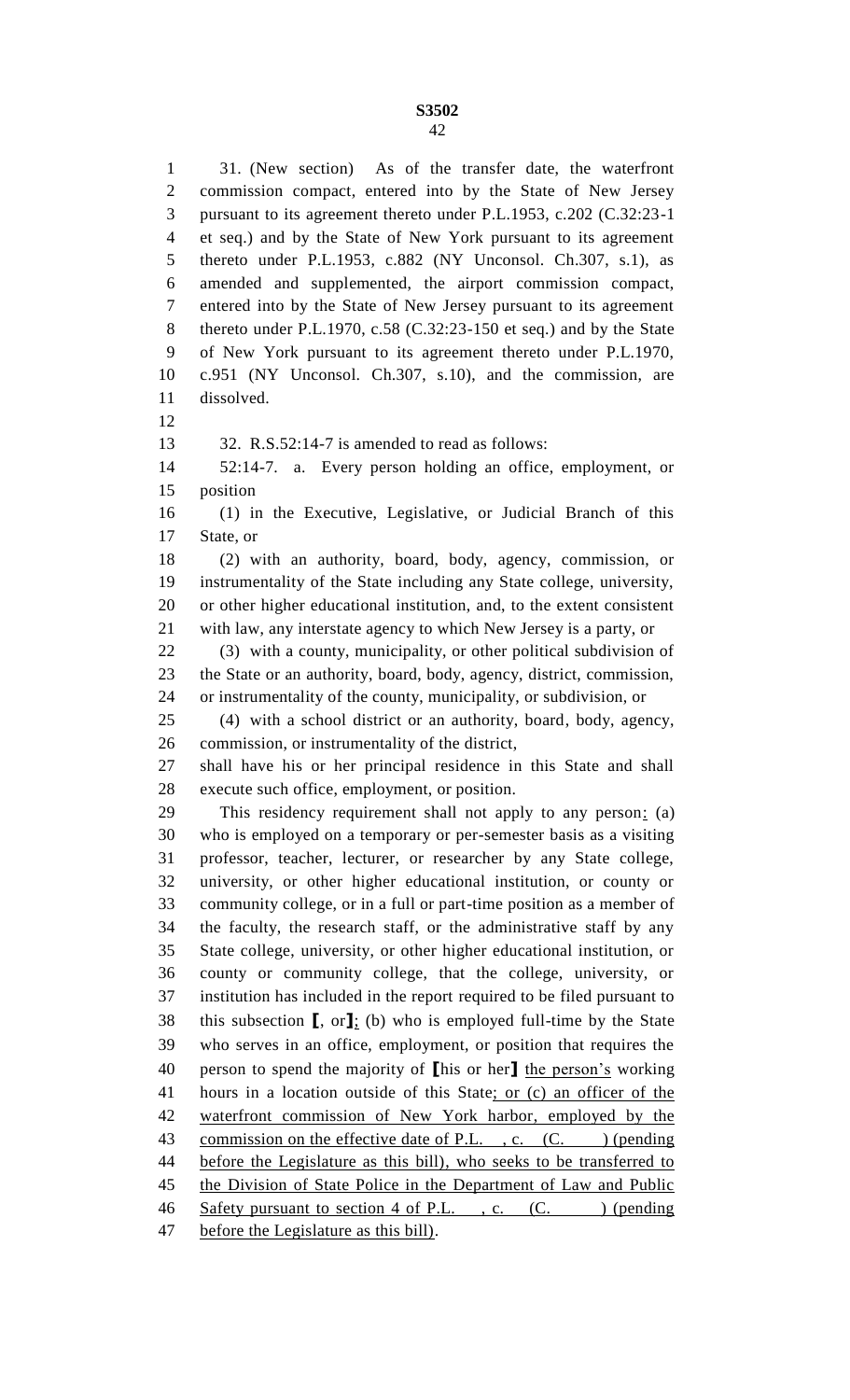For the purposes of this subsection, a person may have at most one principal residence, and the state of a person's principal residence means the state (1) where the person spends the majority of **[**his or her**]** the person's nonworking time, and (2) which is most clearly the center of **[**his or her**]** the person's domestic life, and (3) which is designated as **[**his or her**]** the person's legal address and legal residence for voting. The fact that a person is domiciled in this State shall not by itself satisfy the requirement of principal residency hereunder.

 A person, regardless of the office, employment, or position, who holds an office, employment, or position in this State on the effective date of P.L.2011, c.70 but does not have **[**his or her**]** principal residence in this State on that effective date shall not be subject to the residency requirement of this subsection while the person continues to hold office, employment, or position without a break in public service of greater than seven days.

 Any person may request an exemption from the provisions of this subsection on the basis of critical need or hardship from a five- member committee hereby established to consider applications for **[**such**]** exemptions. The committee shall be composed of three persons appointed by the Governor, a person appointed by the Speaker of the General Assembly, and a person appointed by the President of the Senate, each of whom shall serve at the pleasure of the person making the appointment and shall have a term not to exceed five years. A vacancy on the committee shall be filled in the same manner as the original appointment was made. The Governor shall make provision to provide such clerical, secretarial, and administrative support to the committee as may be necessary for it to conduct its responsibilities pursuant to this subsection.

 The decision on whether to approve an application from any person shall be made by a majority vote of the members of the committee, and those voting in the affirmative shall so sign the approved application. If the committee fails to act on an application within 30 days after the receipt thereof, no exemption shall be granted and the residency requirement of this subsection shall be operative. The head of a principal department of the Executive Branch of the State government, a Justice of the Supreme Court, judge of the Superior Court, and judge of any inferior court established under the laws of this State shall not be eligible to request from the committee an exemption from the provisions of this subsection.

 The exemption provided in this subsection for certain persons employed by a State college, university, or other higher educational institution, or a county or community college, other than those employed on a temporary or per-semester basis as a visiting professor, teacher, lecturer, or researcher, shall apply only to those persons holding positions that the college, university, or institution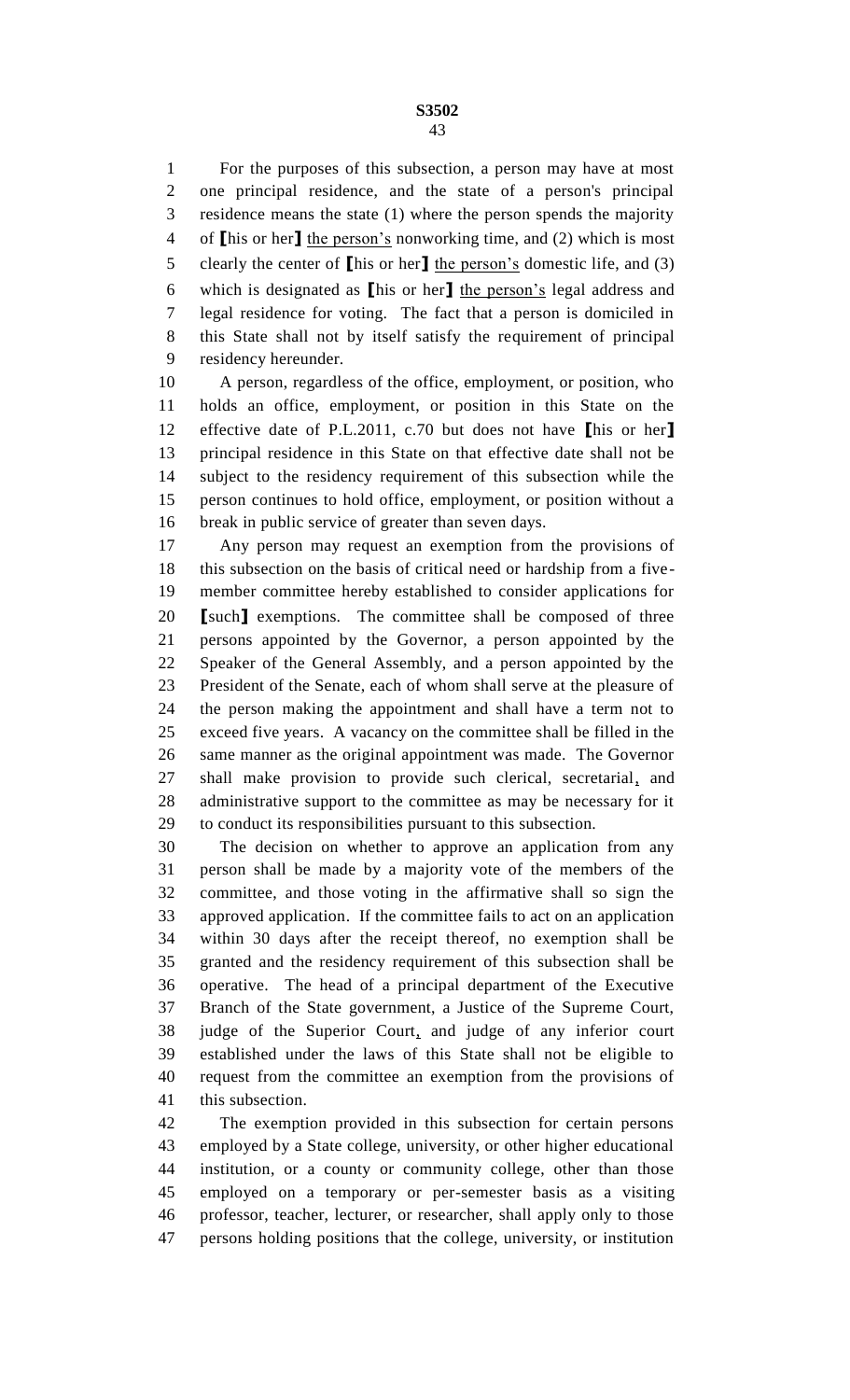has included in a report of those full or part-time positions as a member of the faculty, the research staff, or the administrative staff requiring special expertise or extraordinary qualifications in an academic, scientific, technical, professional, or medical field or in administration, that, if not exempt from the residency requirement, would seriously impede the ability of the college, university, or institution to compete successfully with similar colleges, universities, or institutions in other states. The report shall be compiled annually and shall also contain the reasons why the positions were selected for inclusion in the report. The report shall be compiled and filed within 60 days following the effective date of P.L.2011, c.70. The report shall be reviewed, revised as necessary, and filed by January 1 of each year thereafter. Each report shall be filed with the Governor and, pursuant to section 2 of P.L.1991, c.164 (C.52:14-19.1), with the Legislature, and a report may be revised at any time by filing an amendment to the report with the Governor and Legislature.

 As used in this section, "school district" means any local or regional school district established pursuant to chapter 8 or chapter 13 of Title 18A of the New Jersey Statutes and any jointure commission, county vocational school, county special services district, educational services commission, educational research and demonstration center, environmental education center, and educational information and resource center.

 b. If any person holding any office, employment, or other position in this State shall attempt to let, farm out, or transfer **[**such**]** office, employment, or position or any part thereof to any person, **[**he**]** the person shall forfeit the sum of **[**fifteen hundred dollars (\$1,500.00)**]** \$1,500, to be recovered with costs by any person who shall sue for the same, one-half to the prosecutor and the other half to the **[**treasurer**]** State Treasurer for the use of the State.

 c. No person shall be appointed to or hold any position in this State who has not the requisite qualifications for personally performing the duties of such position in cases where scientific engineering skill is necessary to the performance of the duties thereof.

 d. Any person holding or attempting to hold an office, employment, or position in violation of this section shall be considered as illegally holding or attempting to hold the same; provided that a person holding an office, employment, or position in this State shall have one year from the time of taking the office, employment, or position to satisfy the requirement of principal residency, and if thereafter **[**such**]** the person fails to satisfy the requirement of principal residency as defined herein with respect to any 365-day period, that person shall be deemed unqualified for holding the office, employment, or position. The Superior Court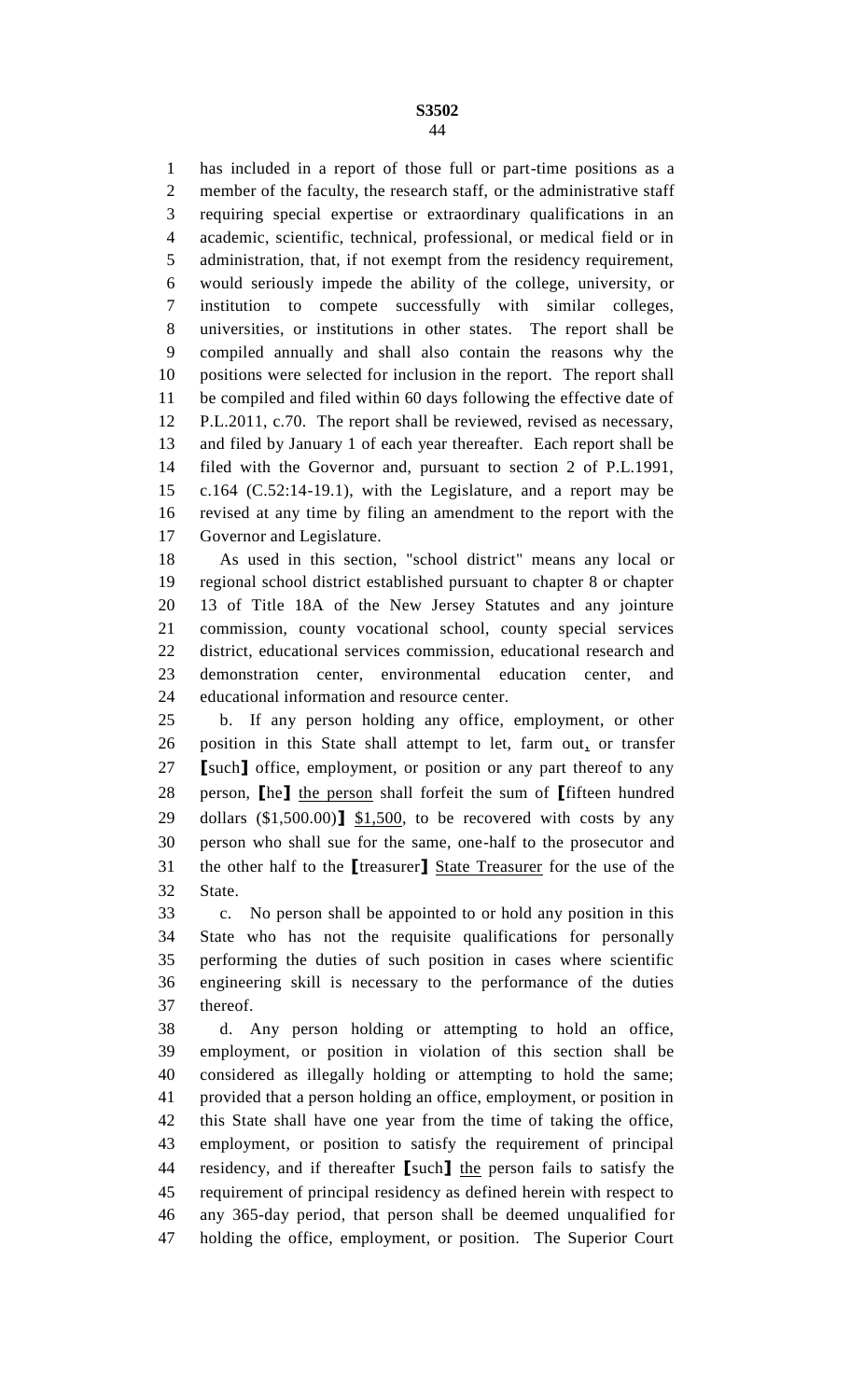shall, in a civil action in lieu of prerogative writ, give judgment of ouster against **[**such**]** the person, upon the complaint of any officer or citizen of the State, provided that any **[**such**]** complaint shall be brought within one year of the alleged 365-day period of failure to have **[**his or her**]** the person's principal residence in this State. (cf: P.L.2011, c.70, s.2) 33. The following are repealed: P.L.1953, c.202 (C.32:23-1 et seq.); P.L.1991, c.248 (C.32:23-23.1); P.L.1985, c.32 (C.32:23-43.1 and 32:23-44.1); 12 Section 2 of P.L.1956, c.20 (C.32:23-75.1); P.L.1954, c.3 (C.32:23-77.1 et seq.); Sections 4 and 5 of P.L.1962, c.5 (C.32:23-80.1 and 32:23-80.2); P.L.1954, c.14 (C.32:23-85 et seq.); P.L.1956, c.19 (C.32:23-99 et seq.); 17 Sections 6, 8, 9, and 10 of P.L.1956, c.194 (C.32:23-105 through 32:23-108); P.L.1990, c.59 (C.32:23-105.1 through 32:23-105.3); Sections 2 and 6 through 9 of P.L.1962, c.5 (C.32:23-109 through 32:23-113); Sections 2 through 5 of P.L.1966, c.18 (C.32:23-114 through 32:23-117); P.L.1976, c.102 (C.32:23-118 through 32:23-121); and Sections 4 through 17 and section 19 of P.L.1970, c.58 (C.32:23- 150 through 32:23-225). 34. This act shall take effect immediately, but sections 3 through 32 shall be inoperative until the transfer date has occurred pursuant 30 to section 31 of P.L., c. (C. ) (pending before the Legislature as this bill). STATEMENT This bill directs the Governor, on behalf of the State of New Jersey, to notify the Congress of the United States, the Governor of the State of New York, and the Waterfront Commission of New York Harbor of the State of New Jersey's intention to withdraw from the compact creating the commission, and repeals the compact establishing the commission and related statutes. The bill provides for the assumption of the commission's functions and duties within the State of New Jersey by the New Jersey State Police in order to investigate, deter, and combat criminal activity and influence in the New Jersey portion of the port of New York. These duties include: processing applications filed by individuals and firms required to be registered or licensed to undertake port-related employment; supervising the hiring of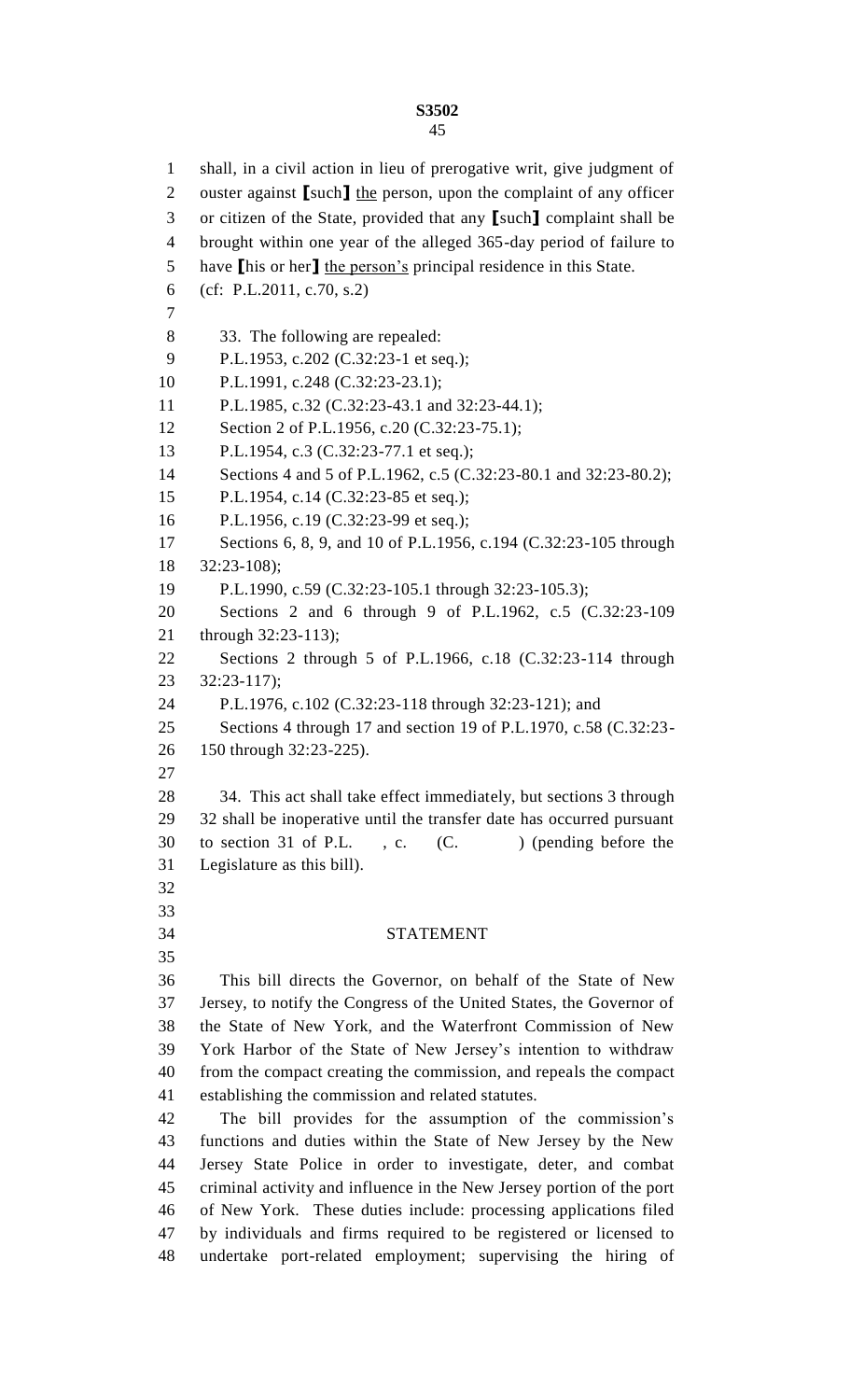longshoremen, checkers, and pier guards in the port; and making employment information available to these dock workers. The State Police are responsible for screening, registering, and licensing individuals who apply to work at the dock. In doing so, the State Police are authorized to deny or revoke the registration or licenses of those who involve themselves in criminal activity. Once the freight is removed from a marine terminal in the port, the bill provides that the State Police no longer have jurisdiction with regard to the screening, registering, and licensing of consignees of waterborne freight.

 Under legislation enacted by New Jersey and New York in 1953 and consented to by Congress that same year, the two states entered into a compact establishing the commission. The commission is empowered under the compact to regulate the employment of individuals, and the engagement of businesses, in the provision of various cargo handling services within the port. Notably, the compact provides for the licensure of those acting within the district as pier superintendents, hiring agents, stevedores, and port watchmen, and for the registration of longshoremen. The commission is authorized to establish and maintain within the port "employment information centers" through which longshoremen and port watchmen are hired in order to work in the port. The compact provides that a conviction for certain offenses is grounds for disqualification from receiving or retaining status as a licensee or registrant under the compact. The compact authorizes the commission to enforce its regulations through investigations, hearings, and civil penalties, and to fund its operations through an assessment upon the employers of those subject to its regulation; the assessment may not exceed two percent of the estimated gross payroll of those employers. All of these duties and responsibilities under the compact are to be transferred to the State Police and the revenues from the assessment are to be deposited in the State's General Fund instead of with the commission.

 Further, in 1970, both New Jersey and New York enacted legislation to supplement the 1953 compact. Under that legislation, the commission's authority to regulate cargo handling was extended to the licensure of those serving at airports within the two states as airfreightmen, airfreightman supervisors, air freight terminal operators, or air freight truck carriers. Like the earlier legislation, the 1970 legislation confers on the commission the power to enforce its regulation of airport cargo handling, and to fund regulatory and improvement activity through a payroll-based assessment on employers. This supplementary compact has not received Congressional consent, and has not been implemented. This bill repeals the 1970 legislation.